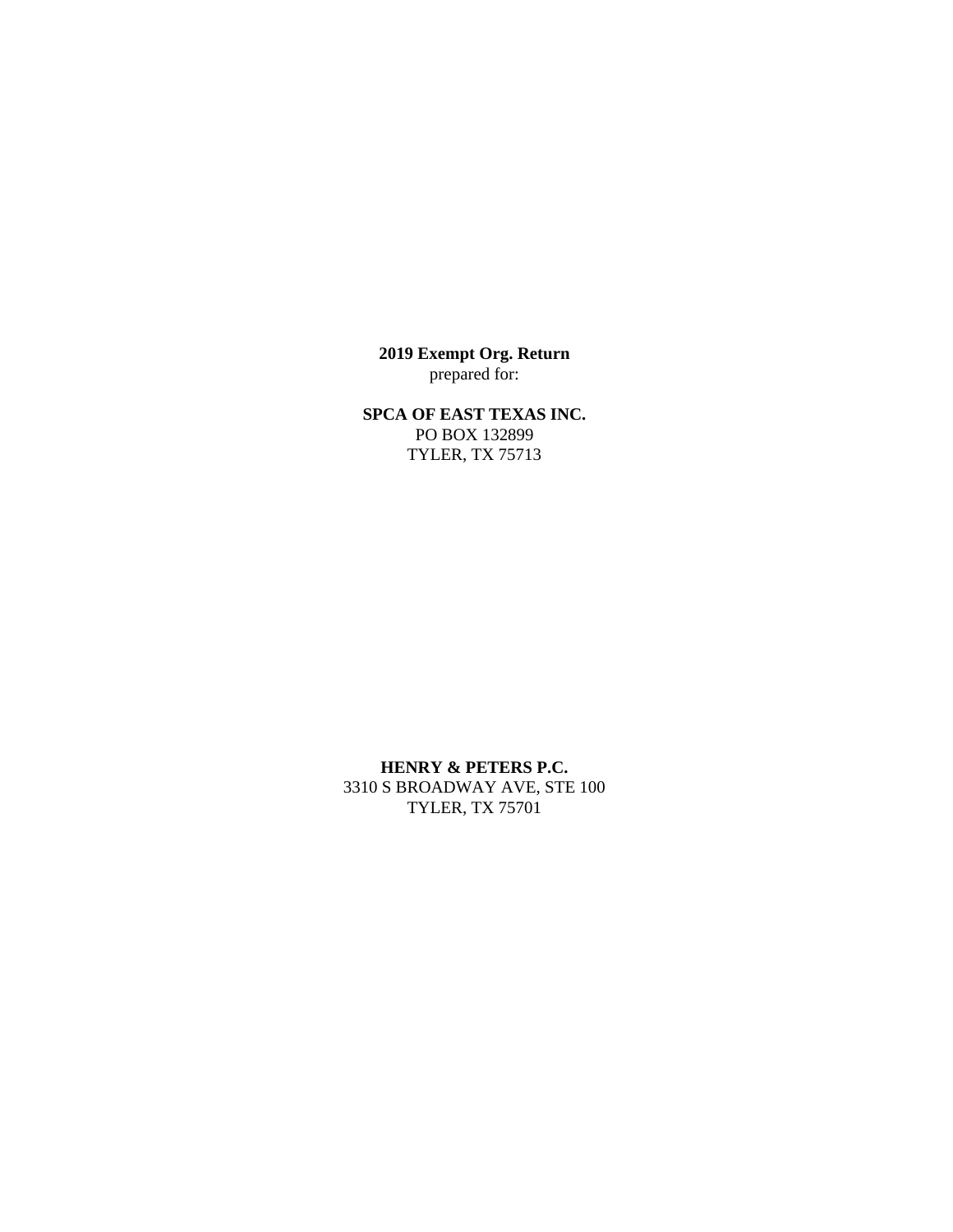## **HENRY & PETERS P.C. 3310 S BROADWAY AVE, STE 100 TYLER, TX 75701 (903) 597-6311**

November 16, 2020

SPCA OF EAST TEXAS INC. PO BOX 132899 TYLER, TX 75713

Dear Client:

Your 2019 Federal Return of Organization Exempt from Income Tax due November 16, 2020 will be electronically filed with the Internal Revenue Service upon receipt of a signed Form 8879-EO - IRS e-file Signature Authorization. No tax is payable with the filing of this return.

Please be sure to call us if you have any questions.

Sincerely,

HENRY & PETERS, P. C.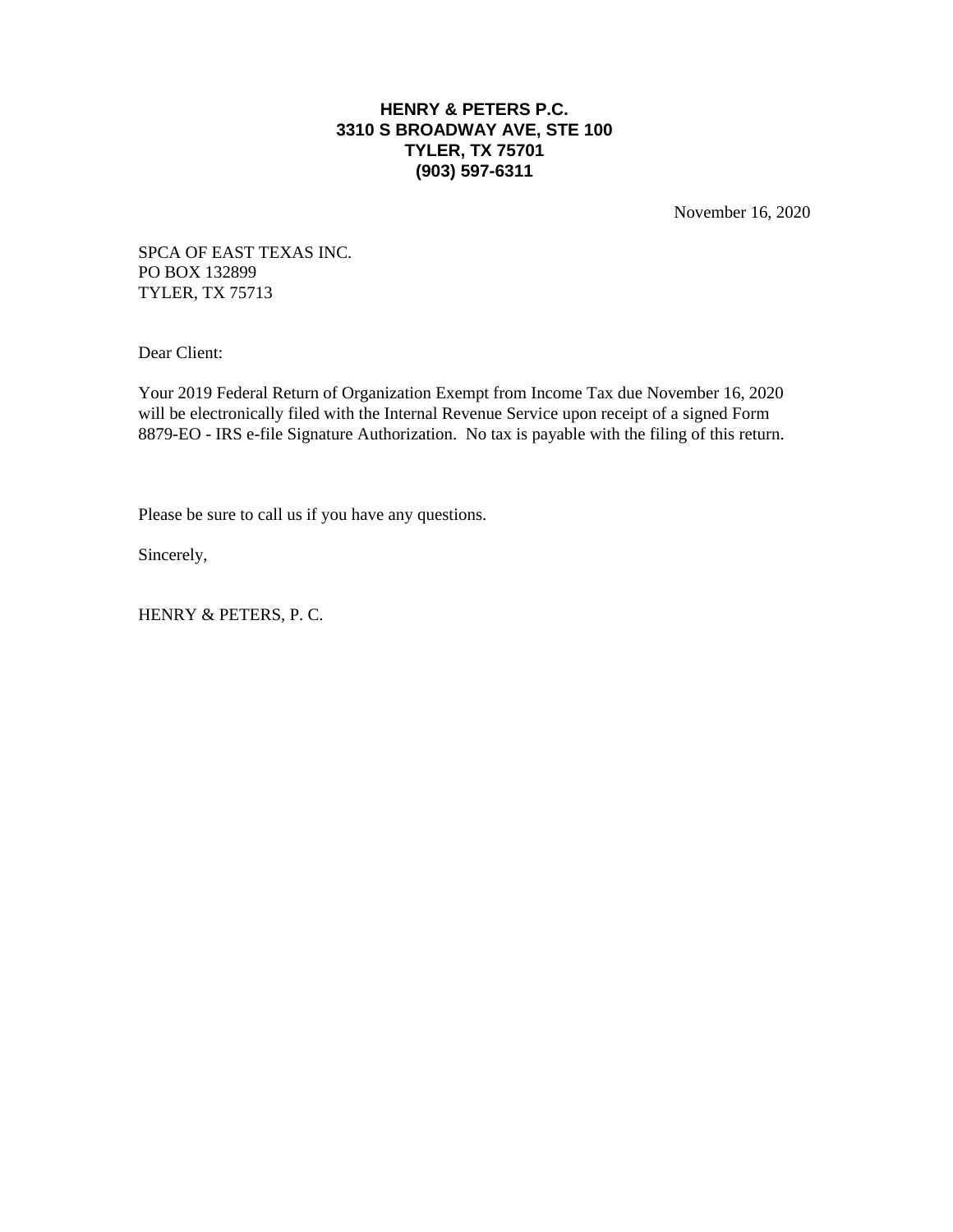|                                      |                                       |                                                                                                                                                                                                                                                                                                                          |                                                                                                    |                      |                      |                                                                                   |                                       | <b>TAXPAYER'S COPY</b>                                                                    |
|--------------------------------------|---------------------------------------|--------------------------------------------------------------------------------------------------------------------------------------------------------------------------------------------------------------------------------------------------------------------------------------------------------------------------|----------------------------------------------------------------------------------------------------|----------------------|----------------------|-----------------------------------------------------------------------------------|---------------------------------------|-------------------------------------------------------------------------------------------|
|                                      |                                       |                                                                                                                                                                                                                                                                                                                          |                                                                                                    |                      |                      |                                                                                   |                                       | <b>PREPARED BY:</b>                                                                       |
| Form 990                             |                                       |                                                                                                                                                                                                                                                                                                                          |                                                                                                    |                      |                      |                                                                                   |                                       | <b>HENRY &amp; PETERS P.C.</b>                                                            |
|                                      |                                       |                                                                                                                                                                                                                                                                                                                          | <b>Return of Organization Exempt From Income Tax</b>                                               |                      |                      |                                                                                   |                                       | 2019                                                                                      |
| (Rev. January 2020)                  |                                       |                                                                                                                                                                                                                                                                                                                          | Under section 501(c), 527, or 4947(a)(1) of the Internal Revenue Code (except private foundations) |                      |                      |                                                                                   |                                       |                                                                                           |
|                                      | Department of the Treasury            |                                                                                                                                                                                                                                                                                                                          | $\triangleright$ Do not enter social security numbers on this form as it may be made public.       |                      |                      |                                                                                   |                                       | <b>Open to Public</b><br>Inspection                                                       |
|                                      | Internal Revenue Service              | For the 2019 calendar year, or tax year beginning                                                                                                                                                                                                                                                                        | ► Go to www.irs.gov/Form990 for instructions and the latest information.                           | , 2019, and ending   |                      |                                                                                   |                                       |                                                                                           |
| В                                    | C<br>Check if applicable:             |                                                                                                                                                                                                                                                                                                                          |                                                                                                    |                      |                      |                                                                                   |                                       | D Employer identification number                                                          |
|                                      | Address change                        | SPCA OF EAST TEXAS INC.                                                                                                                                                                                                                                                                                                  |                                                                                                    |                      |                      |                                                                                   | 27-2188982                            |                                                                                           |
|                                      | Name change                           | PO BOX 132899                                                                                                                                                                                                                                                                                                            |                                                                                                    |                      |                      |                                                                                   | E Telephone number                    |                                                                                           |
|                                      | Initial return                        | TYLER, TX 75713                                                                                                                                                                                                                                                                                                          |                                                                                                    |                      |                      |                                                                                   |                                       | $(903)$ 596-7722                                                                          |
|                                      | Final return/terminated               |                                                                                                                                                                                                                                                                                                                          |                                                                                                    |                      |                      |                                                                                   |                                       |                                                                                           |
|                                      | Amended return<br>Application pending | F Name and address of principal officer:                                                                                                                                                                                                                                                                                 |                                                                                                    |                      |                      |                                                                                   | G Gross receipts $\$$                 | 1,304,612.<br>H(a) Is this a group return for subordinates?<br>$ X _{\mathsf{No}}$<br>Yes |
|                                      |                                       | SAME AS C ABOVE                                                                                                                                                                                                                                                                                                          |                                                                                                    | DEBORAH TITTLE DOBBS |                      | H(b) Are all subordinates included?<br>If "No," attach a list. (see instructions) |                                       | Yes<br>No                                                                                 |
|                                      | Tax-exempt status:                    | $X$ 501(c)(3)<br>$501(c)$ (                                                                                                                                                                                                                                                                                              | $\sqrt{4}$ (insert no.)                                                                            | 4947(a)(1) or        | 527                  |                                                                                   |                                       |                                                                                           |
|                                      | Website: ►                            | WWW.SPCAEASTTX.COM                                                                                                                                                                                                                                                                                                       |                                                                                                    |                      |                      | $H(c)$ Group exemption number $\blacktriangleright$                               |                                       |                                                                                           |
| ĸ                                    | Form of organization:                 | X Corporation<br>Trust                                                                                                                                                                                                                                                                                                   | Other <sup>&gt;</sup><br>Association                                                               |                      | L Year of formation: | 2010                                                                              |                                       | M State of legal domicile: TX                                                             |
| <b>Part I</b>                        | <b>Summary</b>                        |                                                                                                                                                                                                                                                                                                                          |                                                                                                    |                      |                      |                                                                                   |                                       |                                                                                           |
| 1                                    |                                       | Briefly describe the organization's mission or most significant activities: SERVING THE CITY OF TYLER, SMITH<br>COUNTY, AND SURROUNDING AREAS IN THE RESCUE AND ADOPTION OF AS MANY HOMELESS                                                                                                                             |                                                                                                    |                      |                      |                                                                                   |                                       |                                                                                           |
| Governance                           |                                       | ANIMALS AS POSSIBLE WHILE PROMOTING AND EDUCATING THE COMMUNITY ABOUT THE HUMANE                                                                                                                                                                                                                                         |                                                                                                    |                      |                      |                                                                                   |                                       |                                                                                           |
|                                      |                                       | TREATEMENT OF ANIMALS AND PET OVERPOPULATION.                                                                                                                                                                                                                                                                            |                                                                                                    |                      |                      |                                                                                   |                                       |                                                                                           |
| $\mathbf{2}$                         | Check this box $\blacktriangleright$  |                                                                                                                                                                                                                                                                                                                          | if the organization discontinued its operations or disposed of more than 25% of its net assets.    |                      |                      |                                                                                   |                                       |                                                                                           |
| 3<br>oð                              |                                       | Number of voting members of the governing body (Part VI, line 1a)                                                                                                                                                                                                                                                        |                                                                                                    |                      |                      |                                                                                   |                                       | 3<br>25                                                                                   |
| 4<br>5                               |                                       | Number of independent voting members of the governing body (Part VI, line 1b)<br>Total number of individuals employed in calendar year 2019 (Part V, line 2a)                                                                                                                                                            |                                                                                                    |                      |                      |                                                                                   |                                       | 4<br>25<br>5<br>30                                                                        |
| <b>Activities</b><br>6               |                                       |                                                                                                                                                                                                                                                                                                                          |                                                                                                    |                      |                      |                                                                                   |                                       | $\overline{6}$<br>129                                                                     |
|                                      |                                       |                                                                                                                                                                                                                                                                                                                          |                                                                                                    |                      |                      |                                                                                   |                                       | $\overline{7a}$<br>0.                                                                     |
|                                      |                                       |                                                                                                                                                                                                                                                                                                                          |                                                                                                    |                      |                      |                                                                                   |                                       | 7b<br>$\overline{0}$ .                                                                    |
|                                      |                                       |                                                                                                                                                                                                                                                                                                                          |                                                                                                    |                      |                      |                                                                                   | <b>Prior Year</b>                     | <b>Current Year</b>                                                                       |
| 8<br>9                               |                                       |                                                                                                                                                                                                                                                                                                                          |                                                                                                    |                      |                      |                                                                                   | $\overline{638}$ , 547.<br>1,049,249. | 386,104.<br>754,536.                                                                      |
| Revenue<br>10                        |                                       | Investment income (Part VIII, column (A), lines 3, 4, and 7d)                                                                                                                                                                                                                                                            |                                                                                                    |                      |                      |                                                                                   |                                       |                                                                                           |
| 11                                   |                                       | Other revenue (Part VIII, column (A), lines 5, 6d, 8c, 9c, 10c, and 11e)                                                                                                                                                                                                                                                 |                                                                                                    |                      |                      |                                                                                   | 65,758.                               | 87,155.                                                                                   |
| 12                                   |                                       | Total revenue - add lines 8 through 11 (must equal Part VIII, column (A), line 12)                                                                                                                                                                                                                                       |                                                                                                    |                      |                      |                                                                                   | 1,753,554.                            | 1,227,795.                                                                                |
| 13                                   |                                       |                                                                                                                                                                                                                                                                                                                          |                                                                                                    |                      |                      |                                                                                   |                                       |                                                                                           |
| 14                                   |                                       |                                                                                                                                                                                                                                                                                                                          |                                                                                                    |                      |                      |                                                                                   |                                       |                                                                                           |
| 15                                   |                                       | Salaries, other compensation, employee benefits (Part IX, column (A), lines 5-10)                                                                                                                                                                                                                                        |                                                                                                    |                      |                      |                                                                                   | 594,091.                              | 623, 182.                                                                                 |
| <b>Expenses</b>                      |                                       | <b>b</b> Total fundraising expenses (Part IX, column (D), line 25) $\blacktriangleright$                                                                                                                                                                                                                                 |                                                                                                    |                      |                      |                                                                                   |                                       |                                                                                           |
|                                      |                                       |                                                                                                                                                                                                                                                                                                                          |                                                                                                    |                      |                      |                                                                                   |                                       |                                                                                           |
| 17<br>18                             |                                       | Total expenses. Add lines 13-17 (must equal Part IX, column (A), line 25)                                                                                                                                                                                                                                                |                                                                                                    |                      |                      |                                                                                   | 957,647.<br>1,551,738                 | 823,289.<br>1,446,471.                                                                    |
| 19                                   |                                       | Revenue less expenses. Subtract line 18 from line 12                                                                                                                                                                                                                                                                     |                                                                                                    |                      |                      |                                                                                   | 201,816                               | $-218,676.$                                                                               |
|                                      |                                       |                                                                                                                                                                                                                                                                                                                          |                                                                                                    |                      |                      |                                                                                   | <b>Beginning of Current Year</b>      | <b>End of Year</b>                                                                        |
| 20                                   |                                       |                                                                                                                                                                                                                                                                                                                          |                                                                                                    |                      |                      |                                                                                   | 3,517,577.                            | $\overline{3,157,285}$ .                                                                  |
| Net Assets or<br>Fund Balances<br>21 |                                       |                                                                                                                                                                                                                                                                                                                          |                                                                                                    |                      |                      |                                                                                   | 324,905.                              | 183,289.                                                                                  |
| 22                                   |                                       | Net assets or fund balances. Subtract line 21 from line 20                                                                                                                                                                                                                                                               |                                                                                                    |                      |                      |                                                                                   | 3, 192, 672                           | 2,973,996.                                                                                |
| Part II                              | <b>Signature Block</b>                |                                                                                                                                                                                                                                                                                                                          |                                                                                                    |                      |                      |                                                                                   |                                       |                                                                                           |
|                                      |                                       | Under penalties of perjury, I declare that I have examined this return, including accompanying schedules and statements, and to the best of my knowledge and belief, it is true, correct, and<br>complete. Declaration of preparer (other than officer) is based on all information of which preparer has any knowledge. |                                                                                                    |                      |                      |                                                                                   |                                       |                                                                                           |
|                                      |                                       |                                                                                                                                                                                                                                                                                                                          |                                                                                                    |                      |                      |                                                                                   |                                       |                                                                                           |
| Sign                                 | Signature of officer                  |                                                                                                                                                                                                                                                                                                                          |                                                                                                    |                      |                      | Date                                                                              |                                       |                                                                                           |
| <b>Here</b>                          |                                       | REP<br>DEBORAH TITTLE DOBBS                                                                                                                                                                                                                                                                                              | <b>RED BY:</b>                                                                                     |                      |                      | CHAIRMAN                                                                          |                                       |                                                                                           |
|                                      | Type or print name a                  |                                                                                                                                                                                                                                                                                                                          |                                                                                                    |                      |                      |                                                                                   |                                       |                                                                                           |
|                                      | Print/Type preparer's name            |                                                                                                                                                                                                                                                                                                                          | Preparer's signature                                                                               |                      | Date                 |                                                                                   | Check<br>if                           | PTIN                                                                                      |
| Paid                                 | GINNY RAGLAND                         |                                                                                                                                                                                                                                                                                                                          |                                                                                                    |                      |                      |                                                                                   | self-employed                         | P00160325                                                                                 |

|                           |             | BAA For Paperwork Reduction Act Notice, see the separate instructions. |  | TEEA0101L 01/21/20 |                                        | Form 990 (2019) |      |  |
|---------------------------|-------------|------------------------------------------------------------------------|--|--------------------|----------------------------------------|-----------------|------|--|
|                           |             |                                                                        |  |                    |                                        | XI Yes          | l No |  |
|                           |             | TYLER, TX 75701                                                        |  |                    | Phone no. $(903)$ 597-6311             |                 |      |  |
| Use Only Firm's address ' |             | 5310 S BROADWAY AVE, STE 100                                           |  |                    | Firm's EIN $\triangleright$ 75-1503978 |                 |      |  |
| Preparer                  | Firm's name | FHENRY & PETERS P.C.                                                   |  |                    |                                        |                 |      |  |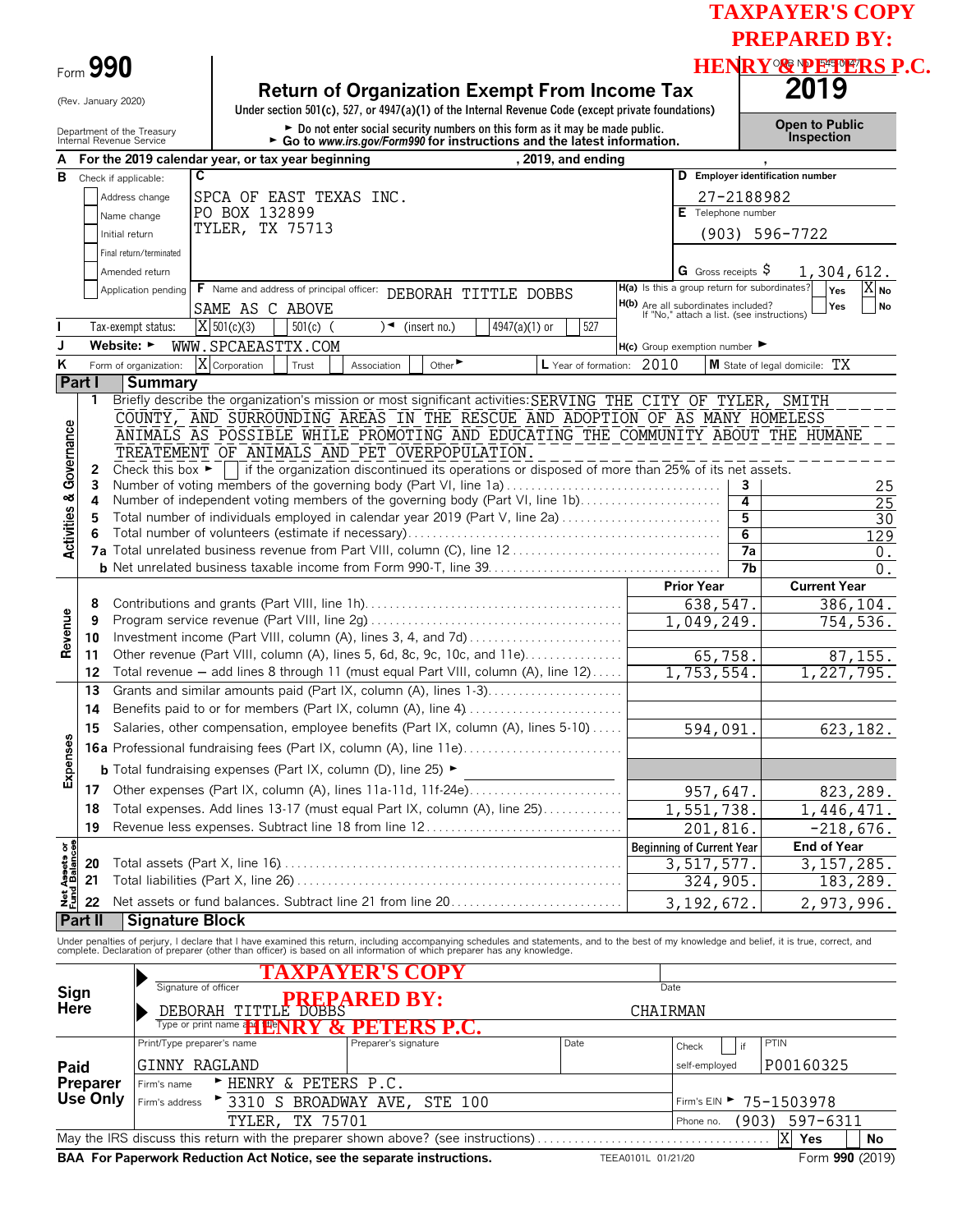|                 | Form 990 (2019)<br>SPCA OF EAST TEXAS INC.                                                                                                                                                                                                                                       | 27-2188982               | Page 2          |
|-----------------|----------------------------------------------------------------------------------------------------------------------------------------------------------------------------------------------------------------------------------------------------------------------------------|--------------------------|-----------------|
| <b>Part III</b> | <b>Statement of Program Service Accomplishments</b>                                                                                                                                                                                                                              |                          |                 |
|                 |                                                                                                                                                                                                                                                                                  |                          | X               |
| 1.              | Briefly describe the organization's mission:                                                                                                                                                                                                                                     |                          |                 |
|                 | SEE SCHEDULE O                                                                                                                                                                                                                                                                   |                          |                 |
|                 |                                                                                                                                                                                                                                                                                  |                          |                 |
|                 |                                                                                                                                                                                                                                                                                  |                          |                 |
|                 | 2 Did the organization undertake any significant program services during the year which were not listed on the prior                                                                                                                                                             |                          |                 |
|                 |                                                                                                                                                                                                                                                                                  |                          | Χ<br>No<br>Yes  |
|                 | If "Yes," describe these new services on Schedule O.                                                                                                                                                                                                                             |                          |                 |
| 3               | Did the organization cease conducting, or make significant changes in how it conducts, any program services?                                                                                                                                                                     |                          | ΙX<br>Yes<br>No |
|                 | If "Yes," describe these changes on Schedule O.                                                                                                                                                                                                                                  |                          |                 |
| 4               | Describe the organization's program service accomplishments for each of its three largest program services, as measured by expenses.<br>Section 501(c)(3) and 501(c)(4) organizations are required to report the amount of grants and allocations to others, the total expenses, |                          |                 |
|                 | and revenue, if any, for each program service reported.                                                                                                                                                                                                                          |                          |                 |
|                 |                                                                                                                                                                                                                                                                                  |                          |                 |
|                 | 884, 654. including grants of \$<br>4a (Code:<br>(Express 5)                                                                                                                                                                                                                     | ) (Revenue $\frac{1}{2}$ | $634, 276.$ )   |
|                 | THE SPCA OF EAST TEXAS OPERATES A PERMANENT, WEEKLY LOW COST SPAY/NEUTER CLINIC TO                                                                                                                                                                                               |                          |                 |
|                 | SERVE THE COMMUNITY IN THE PREVENTION OF UNWANTED LITTERS AND THE PROMOTION OF                                                                                                                                                                                                   |                          |                 |
|                 | PREVENTATIVE WELLNESS CARE FOR PETS. IN 2019, THE SNIPPET CLINIC SERVED 12,788<br>ANIMALS INCLUDING 3,994 SPAY/NEUTER SURGERIES FOR ANIMALS IN OUR COMMUNITY.                                                                                                                    |                          |                 |
|                 |                                                                                                                                                                                                                                                                                  |                          |                 |
|                 |                                                                                                                                                                                                                                                                                  |                          |                 |
|                 |                                                                                                                                                                                                                                                                                  |                          |                 |
|                 |                                                                                                                                                                                                                                                                                  |                          |                 |
|                 |                                                                                                                                                                                                                                                                                  |                          |                 |
|                 |                                                                                                                                                                                                                                                                                  |                          |                 |
|                 |                                                                                                                                                                                                                                                                                  |                          |                 |
|                 | 438, 459. including grants of \$<br>) (Expenses $\sqrt{5}$<br>4b (Code:                                                                                                                                                                                                          | ) (Revenue $\frac{1}{2}$ | 111,940.        |
|                 | THE SPCA OF EAST TEXAS RECEIVED AND DOCUMENTED ANIMAL WELFARE AND CRUELTY CASES                                                                                                                                                                                                  |                          |                 |
|                 | THROUGH THE ANIMAL CRUELTY HOTLINE. CURRENTLY, WE MUST RELY ON LOCAL LAW ENFORCEMENT                                                                                                                                                                                             |                          |                 |
|                 | TO INVESTIGATE OUR CASES BY REFERRAL. THESE CASES REPRESENT ONLY CALLS THAT RESULTED                                                                                                                                                                                             |                          |                 |
|                 | IN AN ANIMAL WELFARE CASE BEING OPENED AND DO NOT INCLUDE HOTLINE CALLS THAT WERE                                                                                                                                                                                                |                          |                 |
|                 | IMMEDIATELY REFERRED TO VETERINARIANS, LOW-COST CLINICS, ONLINE RESOURCES, AND OTHER                                                                                                                                                                                             |                          |                 |
|                 | RESCUES, SHELTERS OR AGENCIES FOR ASSISTANCE.                                                                                                                                                                                                                                    |                          |                 |
|                 |                                                                                                                                                                                                                                                                                  |                          |                 |
|                 | IN 2019, THE SPCA OF EAST TEXAS RESCUED 1,554 DOGS/CATS, AND REHOMED 755 OF THEM. THE<br>ADOPTION CENTER NOW OPENS 6 DAYS A WEEK. 93 VOLUNTEER FOSTER FAMILIES PROVIDED                                                                                                          |                          |                 |
|                 | TEMPORARY HOUSING TO OUR ADOPTABLES AWAITING THEIR FOREVER HOMES.                                                                                                                                                                                                                |                          |                 |
|                 |                                                                                                                                                                                                                                                                                  |                          |                 |
|                 |                                                                                                                                                                                                                                                                                  |                          |                 |
|                 | 88, 488. including grants of \$<br>) (Expenses \$<br>$4c$ (Code:                                                                                                                                                                                                                 | ) (Revenue \$            | 8,320.          |
|                 | THE SPCA OF EAST TEXAS MAINTAINS AN 8-ACRE COMMUNITY PARK FOR USE BY FAMILIES AND                                                                                                                                                                                                |                          |                 |
|                 | THEIR PETS. THE PARK IS OPEN DAILY FROM DAWN UNTIL DUSK, AND ALLOWS PET OWNERS AND                                                                                                                                                                                               |                          |                 |
|                 | THEIR PETS THE OPPORTUNITY TO BENEFIT FROM A SAFE, OUTDOOR SETTING. THE PARK OFFERS                                                                                                                                                                                              |                          |                 |
|                 | BOTH A SMALL, AND A LARGE DOG AREA, PET FRIENDLY WATER FOUNTAINS, AND BENCH SEATING<br>FOR OWNERS.                                                                                                                                                                               |                          |                 |
|                 | ___________________________________                                                                                                                                                                                                                                              |                          |                 |
|                 |                                                                                                                                                                                                                                                                                  |                          |                 |
|                 |                                                                                                                                                                                                                                                                                  |                          |                 |
|                 |                                                                                                                                                                                                                                                                                  |                          |                 |
|                 |                                                                                                                                                                                                                                                                                  |                          |                 |
|                 |                                                                                                                                                                                                                                                                                  |                          |                 |
|                 | 4d Other program services (Describe on Schedule O.)                                                                                                                                                                                                                              |                          |                 |
|                 | (Expenses<br>\$<br>including grants of $\frac{1}{2}$<br>) (Revenue \$                                                                                                                                                                                                            |                          |                 |
|                 | 4 e Total program service expenses ►<br>1,411,601.                                                                                                                                                                                                                               |                          |                 |
| <b>BAA</b>      | TEEA0102L 07/31/19                                                                                                                                                                                                                                                               |                          | Form 990 (2019) |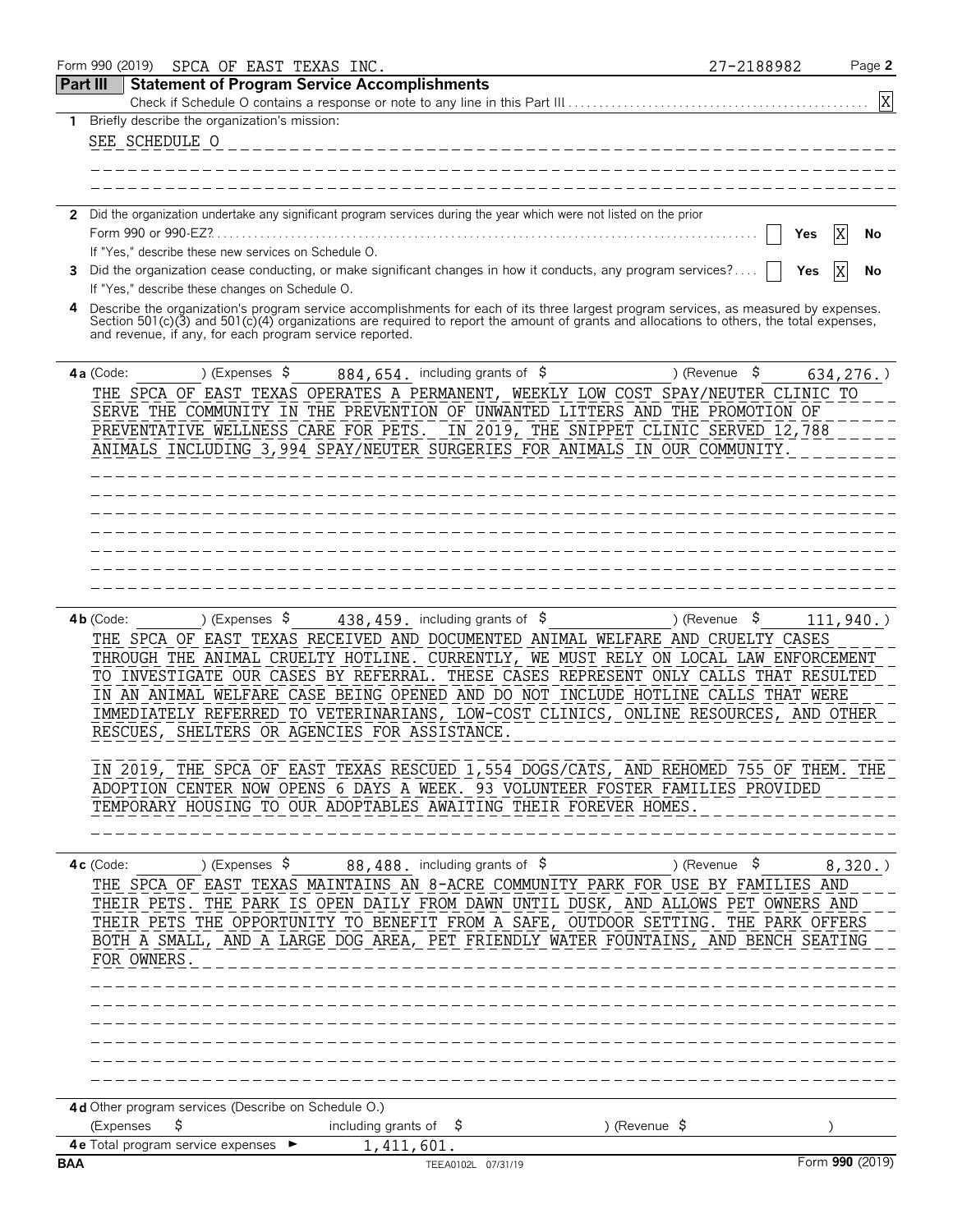Form 990 (2019) Page **3** SPCA OF EAST TEXAS INC. 27-2188982

|            | <b>Checklist of Required Schedules</b><br>Part IV                                                                                                                                                                                                   |                 |     |                 |  |  |  |  |
|------------|-----------------------------------------------------------------------------------------------------------------------------------------------------------------------------------------------------------------------------------------------------|-----------------|-----|-----------------|--|--|--|--|
|            | Is the organization described in section 501(c)(3) or 4947(a)(1) (other than a private foundation)? If 'Yes,' complete                                                                                                                              |                 | Yes | No              |  |  |  |  |
|            |                                                                                                                                                                                                                                                     | $\mathbf{1}$    | X   |                 |  |  |  |  |
| 2          | Is the organization required to complete Schedule B, Schedule of Contributors (see instructions)?                                                                                                                                                   | $\overline{2}$  | X   |                 |  |  |  |  |
| 3          | Did the organization engage in direct or indirect political campaign activities on behalf of or in opposition to candidates                                                                                                                         | 3               |     | Χ               |  |  |  |  |
|            | Section 501(c)(3) organizations. Did the organization engage in lobbying activities, or have a section 501(h) election in effect during the tax year? If 'Yes,' complete Schedule C, Part II                                                        | 4               |     | Χ               |  |  |  |  |
| 5.         | Is the organization a section 501(c)(4), 501(c)(5), or 501(c)(6) organization that receives membership dues, assessments, or similar amounts as defined in Revenue Procedure 98-19? If 'Yes,' complete Schedule C, Part III                         | 5               |     | Χ               |  |  |  |  |
| 6          | Did the organization maintain any donor advised funds or any similar funds or accounts for which donors have the right<br>to provide advice on the distribution or investment of amounts in such funds or accounts? If 'Yes,' complete Schedule D,  |                 |     |                 |  |  |  |  |
| 7          | Did the organization receive or hold a conservation easement, including easements to preserve open space, the<br>environment, historic land areas, or historic structures? If 'Yes,' complete Schedule D, Part II.                                  |                 |     |                 |  |  |  |  |
| 8          | Did the organization maintain collections of works of art, historical treasures, or other similar assets? If 'Yes,'                                                                                                                                 | 8               |     | X               |  |  |  |  |
| 9          | Did the organization report an amount in Part X, line 21, for escrow or custodial account liability, serve as a custodian<br>for amounts not listed in Part X; or provide credit counseling, debt management, credit repair, or debt negotiation    | 9               |     | X               |  |  |  |  |
| 10         | Did the organization, directly or through a related organization, hold assets in donor-restricted endowments                                                                                                                                        | 10              |     | Χ               |  |  |  |  |
| 11         | If the organization's answer to any of the following questions is 'Yes', then complete Schedule D, Parts VI, VII, VIII, IX,<br>or X as applicable.                                                                                                  |                 |     |                 |  |  |  |  |
|            | a Did the organization report an amount for land, buildings, and equipment in Part X, line 10? If 'Yes,' complete Schedule                                                                                                                          | 11 al           | X   |                 |  |  |  |  |
|            | <b>b</b> Did the organization report an amount for investments – other securities in Part X, line 12, that is 5% or more of its total                                                                                                               | 11 <sub>b</sub> |     | X               |  |  |  |  |
|            | c Did the organization report an amount for investments - program related in Part X, line 13, that is 5% or more of its total                                                                                                                       | 11c             |     | Χ               |  |  |  |  |
|            | d Did the organization report an amount for other assets in Part X, line 15, that is 5% or more of its total assets reported                                                                                                                        | 11d             |     | Χ               |  |  |  |  |
|            | e Did the organization report an amount for other liabilities in Part X, line 25? If 'Yes,' complete Schedule D, Part X                                                                                                                             | 11e             | X   |                 |  |  |  |  |
|            | f Did the organization's separate or consolidated financial statements for the tax year include a footnote that addresses<br>the organization's liability for uncertain tax positions under FIN 48 (ASC 740)? If 'Yes,' complete Schedule D, Part X | 11 f            |     | Χ               |  |  |  |  |
|            | 12 a Did the organization obtain separate, independent audited financial statements for the tax year? If 'Yes,' complete                                                                                                                            | 12a             |     | Χ               |  |  |  |  |
|            | <b>b</b> Was the organization included in consolidated, independent audited financial statements for the tax year? If 'Yes,' and<br>if the organization answered 'No' to line 12a, then completing Schedule D, Parts XI and XII is optional         | 12 <sub>b</sub> |     | Χ               |  |  |  |  |
|            |                                                                                                                                                                                                                                                     | 13              |     | X               |  |  |  |  |
|            | 14a Did the organization maintain an office, employees, or agents outside of the United States?                                                                                                                                                     | 14a             |     | X               |  |  |  |  |
|            | <b>b</b> Did the organization have aggregate revenues or expenses of more than \$10,000 from grantmaking, fundraising,<br>business, investment, and program service activities outside the United States, or aggregate foreign investments valued   | 14b             |     | X               |  |  |  |  |
|            | 15 Did the organization report on Part IX, column (A), line 3, more than \$5,000 of grants or other assistance to or for any foreign organization? If 'Yes,' complete Schedule F, Parts II and IV                                                   | 15              |     | Χ               |  |  |  |  |
|            | 16 Did the organization report on Part IX, column (A), line 3, more than \$5,000 of aggregate grants or other assistance to<br>or for foreign individuals? If 'Yes,' complete Schedule F, Parts III and IV                                          | 16              |     | Χ               |  |  |  |  |
|            | 17 Did the organization report a total of more than \$15,000 of expenses for professional fundraising services on Part IX,<br>column (A), lines 6 and 11e? If 'Yes,' complete Schedule G, Part I (see instructions)                                 | 17              |     | X               |  |  |  |  |
|            | 18 Did the organization report more than \$15,000 total of fundraising event gross income and contributions on Part VIII,                                                                                                                           | 18              | Χ   |                 |  |  |  |  |
|            | 19 Did the organization report more than \$15,000 of gross income from gaming activities on Part VIII, line 9a? If 'Yes,'                                                                                                                           | 19              |     | X               |  |  |  |  |
|            |                                                                                                                                                                                                                                                     | 20a             |     | Χ               |  |  |  |  |
|            | <b>b</b> If 'Yes' to line 20a, did the organization attach a copy of its audited financial statements to this return?                                                                                                                               | 20 <sub>b</sub> |     |                 |  |  |  |  |
|            | 21 Did the organization report more than \$5,000 of grants or other assistance to any domestic organization or                                                                                                                                      | 21              |     | X               |  |  |  |  |
| <b>BAA</b> | TEEA0103L 07/31/19                                                                                                                                                                                                                                  |                 |     | Form 990 (2019) |  |  |  |  |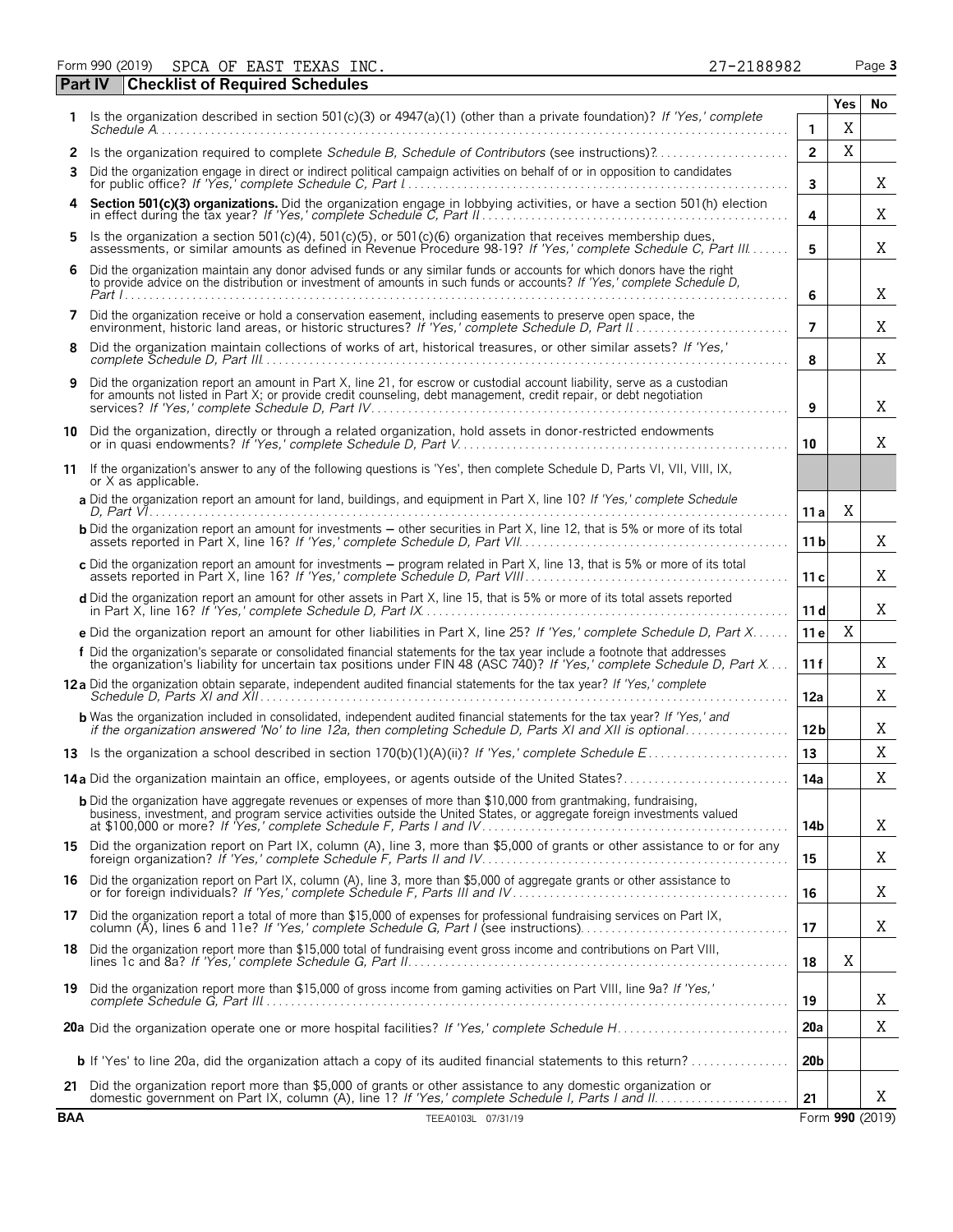Form 990 (2019) SPCA OF EAST TEXAS INC. 27-2188982 Page **4** SPCA OF EAST TEXAS INC. 27-2188982

**Part IV Checklist of Required Schedules** *(continued)*

|            |                                                                                                                                                                                                                                                                                                                                       |                 | Yes | No              |
|------------|---------------------------------------------------------------------------------------------------------------------------------------------------------------------------------------------------------------------------------------------------------------------------------------------------------------------------------------|-----------------|-----|-----------------|
|            | 22 Did the organization report more than \$5,000 of grants or other assistance to or for domestic individuals on Part IX,                                                                                                                                                                                                             | 22              |     | X               |
|            | 23 Did the organization answer 'Yes' to Part VII, Section A, line 3, 4, or 5 about compensation of the organization's current<br>and former officers, directors, trustees, key employees, and highest compensated employees? If 'Yes,' complete                                                                                       | 23              |     | X               |
|            | 24 a Did the organization have a tax-exempt bond issue with an outstanding principal amount of more than \$100,000 as of<br>the last day of the year, that was issued after December 31, 2002? If 'Yes,' answer lines 24b through 24d and                                                                                             | 24a             |     | X               |
|            | <b>b</b> Did the organization invest any proceeds of tax-exempt bonds beyond a temporary period exception?                                                                                                                                                                                                                            | 24 <sub>b</sub> |     |                 |
|            | c Did the organization maintain an escrow account other than a refunding escrow at any time during the year to defease                                                                                                                                                                                                                | 24c             |     |                 |
|            | d Did the organization act as an 'on behalf of' issuer for bonds outstanding at any time during the year?                                                                                                                                                                                                                             | 24d             |     |                 |
|            | 25 a Section 501(c)(3), 501(c)(4), and 501(c)(29) organizations. Did the organization engage in an excess benefit                                                                                                                                                                                                                     | 25a             |     | X               |
|            | b Is the organization aware that it engaged in an excess benefit transaction with a disqualified person in a prior year, and<br>that the transaction has not been reported on any of the organization's prior Forms 990 or 990-EZ? If 'Yes,' complete                                                                                 | 25 <sub>b</sub> |     | X               |
| 26         | Did the organization report any amount on Part X, line 5 or 22, for receivables from or payables to any current or<br>former officer, director, trustee, key employee, creator or founder, substantial contributor, or 35% controlled entity<br>or family member of any of these persons? If 'Yes,' complete Schedule L, Part II      | 26              |     | X               |
| 27         | Did the organization provide a grant or other assistance to any current or former officer, director, trustee, key<br>employee, creator or founder, substantial contributor or employee thereof, a grant selection committee<br>member, or to a 35% controlled entity (including an employee thereof) or family member of any of these | 27              |     | X               |
|            | 28 Was the organization a party to a business transaction with one of the following parties (see Schedule L, Part IV<br>instructions, for applicable filing thresholds, conditions, and exceptions):                                                                                                                                  |                 |     |                 |
|            | a A current or former officer, director, trustee, key employee, creator or founder, or substantial contributor? If                                                                                                                                                                                                                    | 28a             |     | Χ               |
|            |                                                                                                                                                                                                                                                                                                                                       | 28 <sub>b</sub> |     | X               |
|            | c A 35% controlled entity of one or more individuals and/or organizations described in lines 28a or 28b? If                                                                                                                                                                                                                           | 28c             |     | X               |
|            | 29 Did the organization receive more than \$25,000 in non-cash contributions? If 'Yes,' complete Schedule M                                                                                                                                                                                                                           | 29              | Χ   |                 |
| 30         | Did the organization receive contributions of art, historical treasures, or other similar assets, or qualified conservation                                                                                                                                                                                                           | 30              |     | X               |
| 31         | Did the organization liquidate, terminate, or dissolve and cease operations? If 'Yes,' complete Schedule N, Part I                                                                                                                                                                                                                    | 31              |     | $\overline{X}$  |
|            | 32 Did the organization sell, exchange, dispose of, or transfer more than 25% of its net assets? If 'Yes,' complete                                                                                                                                                                                                                   | 32              |     | X               |
| 33         | Did the organization own 100% of an entity disregarded as separate from the organization under Regulations sections                                                                                                                                                                                                                   | 33              |     | X               |
|            | 34 Was the organization related to any tax-exempt or taxable entity? If 'Yes,' complete Schedule R, Part II, III, or IV,                                                                                                                                                                                                              | 34              |     | X               |
|            |                                                                                                                                                                                                                                                                                                                                       | 35a             |     | $\overline{X}$  |
|            | b If 'Yes' to line 35a, did the organization receive any payment from or engage in any transaction with a controlled<br>entity within the meaning of section 512(b)(13)? If 'Yes,' complete Schedule R, Part V, line 2                                                                                                                | 35 <sub>b</sub> |     |                 |
|            | 36 Section 501(c)(3) organizations. Did the organization make any transfers to an exempt non-charitable related                                                                                                                                                                                                                       | 36              |     | X               |
|            | 37 Did the organization conduct more than 5% of its activities through an entity that is not a related organization and that is treated as a partnership for federal income tax purposes? If 'Yes,' complete Schedule R, Part                                                                                                         | 37              |     | X               |
| 38         | Did the organization complete Schedule O and provide explanations in Schedule O for Part VI, lines 11b and 19?                                                                                                                                                                                                                        | 38              | Χ   |                 |
|            | Part V Statements Regarding Other IRS Filings and Tax Compliance                                                                                                                                                                                                                                                                      |                 |     |                 |
|            |                                                                                                                                                                                                                                                                                                                                       |                 | Yes | No              |
|            | <b>1a</b> Enter the number reported in Box 3 of Form 1096. Enter -0- if not applicable<br>1 a<br>28                                                                                                                                                                                                                                   |                 |     |                 |
|            | <b>b</b> Enter the number of Forms W-2G included in line 1a. Enter -0- if not applicable<br>1 b<br>$\Omega$                                                                                                                                                                                                                           |                 |     |                 |
|            | c Did the organization comply with backup withholding rules for reportable payments to vendors and reportable gaming                                                                                                                                                                                                                  |                 |     |                 |
|            | TEEA0104L 07/31/19                                                                                                                                                                                                                                                                                                                    | 1 с             | Χ   |                 |
| <b>BAA</b> |                                                                                                                                                                                                                                                                                                                                       |                 |     | Form 990 (2019) |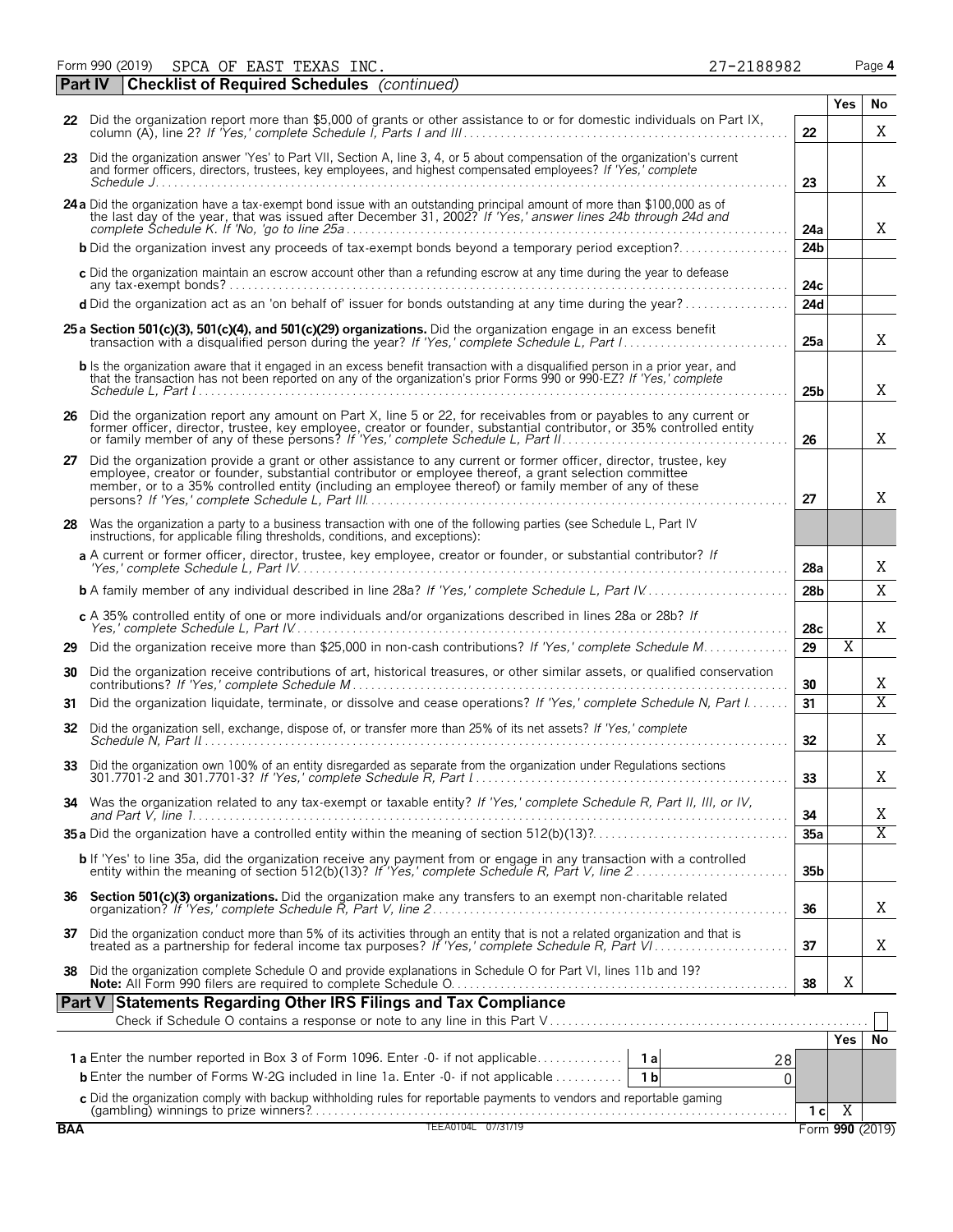|               | Form 990 (2019)<br>SPCA OF EAST TEXAS INC.<br>27-2188982                                                                                                                                                                                         |                 |     | Page 5          |
|---------------|--------------------------------------------------------------------------------------------------------------------------------------------------------------------------------------------------------------------------------------------------|-----------------|-----|-----------------|
| <b>Part V</b> | Statements Regarding Other IRS Filings and Tax Compliance (continued)                                                                                                                                                                            |                 |     |                 |
|               |                                                                                                                                                                                                                                                  |                 | Yes | No.             |
|               | 2a Enter the number of employees reported on Form W-3, Transmittal of Wage and Tax State-<br>ments, filed for the calendar year ending with or within the year covered by this return<br>2a                                                      |                 |     |                 |
|               | 30<br>$\mathbf b$ If at least one is reported on line 2a, did the organization file all required federal employment tax returns?                                                                                                                 | 2 <sub>b</sub>  | X   |                 |
|               | Note: If the sum of lines 1a and 2a is greater than 250, you may be required to e-file (see instructions)                                                                                                                                        |                 |     |                 |
|               | 3a Did the organization have unrelated business gross income of \$1,000 or more during the year?                                                                                                                                                 | Зa              |     | X               |
|               |                                                                                                                                                                                                                                                  | 3 <sub>b</sub>  |     |                 |
|               | 4a At any time during the calendar year, did the organization have an interest in, or a signature or other authority over, a<br>financial account in a foreign country (such as a bank account, securities account, or other financial account)? | 4a              |     | X               |
|               | b If 'Yes,' enter the name of the foreign country                                                                                                                                                                                                |                 |     |                 |
|               | See instructions for filing requirements for FinCEN Form 114, Report of Foreign Bank and Financial Accounts (FBAR).                                                                                                                              |                 |     |                 |
|               | <b>5a</b> Was the organization a party to a prohibited tax shelter transaction at any time during the tax year?                                                                                                                                  | 5a              |     | Χ               |
|               | <b>b</b> Did any taxable party notify the organization that it was or is a party to a prohibited tax shelter transaction?                                                                                                                        | 5b              |     | X               |
|               |                                                                                                                                                                                                                                                  | 5c              |     |                 |
|               | 6 a Does the organization have annual gross receipts that are normally greater than \$100,000, and did the organization solicit any contributions that were not tax deductible as charitable contributions?                                      | 6a              |     | X               |
|               | b If 'Yes,' did the organization include with every solicitation an express statement that such contributions or gifts were                                                                                                                      |                 |     |                 |
|               |                                                                                                                                                                                                                                                  | 6b              |     |                 |
|               | 7 Organizations that may receive deductible contributions under section 170(c).                                                                                                                                                                  |                 |     |                 |
|               | a Did the organization receive a payment in excess of \$75 made partly as a contribution and partly for goods and                                                                                                                                | <b>7a</b>       |     | X               |
|               |                                                                                                                                                                                                                                                  | 7 <sub>b</sub>  |     |                 |
|               | c Did the organization sell, exchange, or otherwise dispose of tangible personal property for which it was required to file                                                                                                                      |                 |     |                 |
|               |                                                                                                                                                                                                                                                  | 7 с             |     | X               |
|               |                                                                                                                                                                                                                                                  |                 |     |                 |
|               | e Did the organization receive any funds, directly or indirectly, to pay premiums on a personal benefit contract?                                                                                                                                | 7e              |     | Χ               |
|               | f Did the organization, during the year, pay premiums, directly or indirectly, on a personal benefit contract?                                                                                                                                   | 7f              |     | Χ               |
|               | g If the organization received a contribution of qualified intellectual property, did the organization file Form 8899                                                                                                                            | 7 g             |     |                 |
|               | h If the organization received a contribution of cars, boats, airplanes, or other vehicles, did the organization file a                                                                                                                          | 7 h             |     |                 |
| 8             | Sponsoring organizations maintaining donor advised funds. Did a donor advised fund maintained by the sponsoring                                                                                                                                  |                 |     |                 |
|               |                                                                                                                                                                                                                                                  | 8               |     |                 |
| 9             | Sponsoring organizations maintaining donor advised funds.                                                                                                                                                                                        |                 |     |                 |
|               |                                                                                                                                                                                                                                                  | 9a              |     |                 |
|               |                                                                                                                                                                                                                                                  | 9 b             |     |                 |
|               | 10 Section 501(c)(7) organizations. Enter:                                                                                                                                                                                                       |                 |     |                 |
|               | a Initiation fees and capital contributions included on Part VIII, line 12<br>10 a<br>10 <sub>b</sub>                                                                                                                                            |                 |     |                 |
|               | <b>b</b> Gross receipts, included on Form 990, Part VIII, line 12, for public use of club facilities<br>11 Section 501(c)(12) organizations. Enter:                                                                                              |                 |     |                 |
|               | 11a                                                                                                                                                                                                                                              |                 |     |                 |
|               | <b>b</b> Gross income from other sources (Do not net amounts due or paid to other sources                                                                                                                                                        |                 |     |                 |
|               | 11 b                                                                                                                                                                                                                                             |                 |     |                 |
|               | 12a Section 4947(a)(1) non-exempt charitable trusts. Is the organization filing Form 990 in lieu of Form 1041?                                                                                                                                   | 12a             |     |                 |
|               | 12 <sub>b</sub><br><b>b</b> If 'Yes,' enter the amount of tax-exempt interest received or accrued during the year                                                                                                                                |                 |     |                 |
|               | 13 Section 501(c)(29) qualified nonprofit health insurance issuers.                                                                                                                                                                              |                 |     |                 |
|               |                                                                                                                                                                                                                                                  | 13 a            |     |                 |
|               | Note: See the instructions for additional information the organization must report on Schedule O.                                                                                                                                                |                 |     |                 |
|               | <b>b</b> Enter the amount of reserves the organization is required to maintain by the states in<br>which the organization is licensed to issue qualified health plans<br>13 <sub>b</sub>                                                         |                 |     |                 |
|               | 13c                                                                                                                                                                                                                                              |                 |     |                 |
|               |                                                                                                                                                                                                                                                  | 14 a            |     | Χ               |
|               | b If 'Yes,' has it filed a Form 720 to report these payments? If 'No,' provide an explanation on Schedule O                                                                                                                                      | 14 <sub>b</sub> |     |                 |
|               | 15 Is the organization subject to the section 4960 tax on payment(s) of more than \$1,000,000 in remuneration or                                                                                                                                 | 15              |     | Χ               |
|               | If 'Yes,' see instructions and file Form 4720, Schedule N.                                                                                                                                                                                       |                 |     |                 |
|               | 16 Is the organization an educational institution subject to the section 4968 excise tax on net investment income?<br>If 'Yes,' complete Form 4720, Schedule O.                                                                                  | 16              |     | Χ               |
| <b>BAA</b>    | TEEA0105L 07/31/19                                                                                                                                                                                                                               |                 |     | Form 990 (2019) |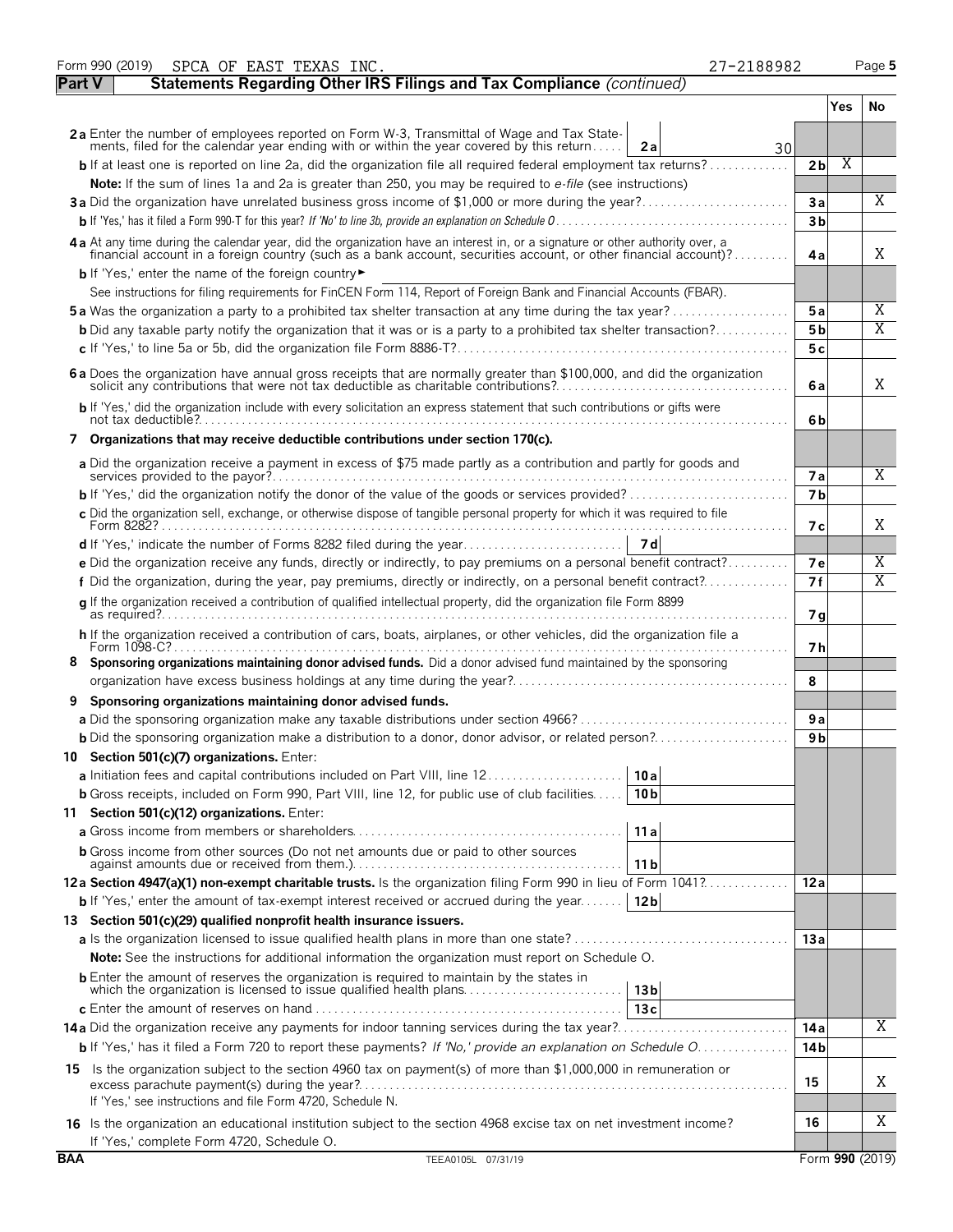|                                                                                                                                           | authority to an executive committee or similar committee, explain on Schedule O.                                                                                                                                                        |                 |                |                         |  |  |  |  |  |  |  |
|-------------------------------------------------------------------------------------------------------------------------------------------|-----------------------------------------------------------------------------------------------------------------------------------------------------------------------------------------------------------------------------------------|-----------------|----------------|-------------------------|--|--|--|--|--|--|--|
|                                                                                                                                           | <b>b</b> Enter the number of voting members included on line 1a, above, who are independent<br>- 1 bl<br>25                                                                                                                             |                 |                |                         |  |  |  |  |  |  |  |
| $\mathbf{2}$                                                                                                                              | Did any officer, director, trustee, or key employee have a family relationship or a business relationship with any other<br>officer, director, trustee, or key employee? SEE SCHEDULE O                                                 | $\mathbf{2}$    | Χ              |                         |  |  |  |  |  |  |  |
| 3                                                                                                                                         | Did the organization delegate control over management duties customarily performed by or under the direct supervision of officers, directors, trustees, or key employees to a management company or other person?                       | 3               |                | X                       |  |  |  |  |  |  |  |
| 4                                                                                                                                         | Did the organization make any significant changes to its governing documents                                                                                                                                                            |                 |                |                         |  |  |  |  |  |  |  |
|                                                                                                                                           |                                                                                                                                                                                                                                         | 4               |                | Χ                       |  |  |  |  |  |  |  |
| 5                                                                                                                                         | Did the organization become aware during the year of a significant diversion of the organization's assets?                                                                                                                              |                 |                |                         |  |  |  |  |  |  |  |
| 6                                                                                                                                         |                                                                                                                                                                                                                                         | 6               |                | X                       |  |  |  |  |  |  |  |
|                                                                                                                                           | 7 a Did the organization have members, stockholders, or other persons who had the power to elect or appoint one or more                                                                                                                 | 7а              |                | X                       |  |  |  |  |  |  |  |
| <b>b</b> Are any governance decisions of the organization reserved to (or subject to approval by) members,                                |                                                                                                                                                                                                                                         |                 |                |                         |  |  |  |  |  |  |  |
| Did the organization contemporaneously document the meetings held or written actions undertaken during the year by<br>8<br>the following: |                                                                                                                                                                                                                                         |                 |                |                         |  |  |  |  |  |  |  |
|                                                                                                                                           |                                                                                                                                                                                                                                         | 8a              | Χ              |                         |  |  |  |  |  |  |  |
|                                                                                                                                           |                                                                                                                                                                                                                                         | 8 <sub>b</sub>  | Χ              |                         |  |  |  |  |  |  |  |
| 9                                                                                                                                         | Is there any officer, director, trustee, or key employee listed in Part VII, Section A, who cannot be reached at the                                                                                                                    |                 |                |                         |  |  |  |  |  |  |  |
|                                                                                                                                           | organization's mailing address? If 'Yes,' provide the names and addresses on Schedule Q                                                                                                                                                 | 9               |                | X                       |  |  |  |  |  |  |  |
|                                                                                                                                           | <b>Section B. Policies</b> (This Section B requests information about policies not required by the Internal Revenue Code.)                                                                                                              |                 |                |                         |  |  |  |  |  |  |  |
|                                                                                                                                           |                                                                                                                                                                                                                                         |                 | <b>Yes</b>     | No                      |  |  |  |  |  |  |  |
|                                                                                                                                           |                                                                                                                                                                                                                                         | 10a             |                | X                       |  |  |  |  |  |  |  |
|                                                                                                                                           | b If 'Yes,' did the organization have written policies and procedures governing the activities of such chapters, affiliates, and branches to ensure their                                                                               | 10 <sub>b</sub> |                |                         |  |  |  |  |  |  |  |
|                                                                                                                                           |                                                                                                                                                                                                                                         | 11a             | $\overline{X}$ |                         |  |  |  |  |  |  |  |
|                                                                                                                                           | <b>b</b> Describe in Schedule O the process, if any, used by the organization to review this Form 990. SEE SCHEDULE O                                                                                                                   |                 |                |                         |  |  |  |  |  |  |  |
|                                                                                                                                           |                                                                                                                                                                                                                                         | 12a             | Χ              |                         |  |  |  |  |  |  |  |
|                                                                                                                                           | <b>b</b> Were officers, directors, or trustees, and key employees required to disclose annually interests that could give rise                                                                                                          | 12 <sub>b</sub> | Χ              |                         |  |  |  |  |  |  |  |
|                                                                                                                                           | c Did the organization regularly and consistently monitor and enforce compliance with the policy? If 'Yes,' describe in                                                                                                                 | 12c             | X              |                         |  |  |  |  |  |  |  |
|                                                                                                                                           |                                                                                                                                                                                                                                         | 13              |                | Χ                       |  |  |  |  |  |  |  |
| 14                                                                                                                                        |                                                                                                                                                                                                                                         | 14              |                | $\overline{\mathrm{X}}$ |  |  |  |  |  |  |  |
| 15                                                                                                                                        | Did the process for determining compensation of the following persons include a review and approval by independent<br>persons, comparability data, and contemporaneous substantiation of the deliberation and decision?                 |                 |                |                         |  |  |  |  |  |  |  |
|                                                                                                                                           |                                                                                                                                                                                                                                         | 15a             |                | Χ                       |  |  |  |  |  |  |  |
|                                                                                                                                           |                                                                                                                                                                                                                                         | 15 b            |                | $\overline{X}$          |  |  |  |  |  |  |  |
|                                                                                                                                           | If 'Yes' to line 15a or 15b, describe the process in Schedule O (see instructions).                                                                                                                                                     |                 |                |                         |  |  |  |  |  |  |  |
|                                                                                                                                           | 16 a Did the organization invest in, contribute assets to, or participate in a joint venture or similar arrangement with a                                                                                                              | 16 a            |                | Χ                       |  |  |  |  |  |  |  |
|                                                                                                                                           | b If 'Yes,' did the organization follow a written policy or procedure requiring the organization to evaluate its                                                                                                                        |                 |                |                         |  |  |  |  |  |  |  |
|                                                                                                                                           | participation in joint venture arrangements under applicable federal tax law, and take steps to safequard the                                                                                                                           | 16 b            |                |                         |  |  |  |  |  |  |  |
|                                                                                                                                           | <b>Section C. Disclosure</b>                                                                                                                                                                                                            |                 |                |                         |  |  |  |  |  |  |  |
|                                                                                                                                           | 17 List the states with which a copy of this Form 990 is required to be filed $\blacktriangleright$<br>NONE                                                                                                                             |                 |                |                         |  |  |  |  |  |  |  |
| 18                                                                                                                                        | Section 6104 requires an organization to make its Forms 1023 (1024 or 1024-A, if applicable), 990, and 990-T (Section 501(c)(3)s only)<br>available for public inspection. Indicate how you made these available. Check all that apply. |                 |                |                         |  |  |  |  |  |  |  |
|                                                                                                                                           | Another's website<br>Own website<br>X<br>Upon request<br>Other (explain on Schedule O)                                                                                                                                                  |                 |                |                         |  |  |  |  |  |  |  |
| 19                                                                                                                                        | Describe on Schedule O whether (and if so, how) the organization made its governing documents, conflict of interest policy, and financial statements available to<br>the public during the tax year.<br>SEE SCHEDULE O                  |                 |                |                         |  |  |  |  |  |  |  |
| 20                                                                                                                                        | State the name, address, and telephone number of the person who possesses the organization's books and records ►                                                                                                                        |                 |                |                         |  |  |  |  |  |  |  |
|                                                                                                                                           | TYLER TX 75713 (903) 595-1160<br>WINDY CORTELYOU PO BOX 132899                                                                                                                                                                          |                 |                |                         |  |  |  |  |  |  |  |
| <b>BAA</b>                                                                                                                                | TEEA0106L 07/31/19                                                                                                                                                                                                                      |                 |                | Form 990 (2019)         |  |  |  |  |  |  |  |

### Form 990 (2019) Page **6** SPCA OF EAST TEXAS INC. 27-2188982

**Section A. Governing Body and Management**

**Part VI Governance, Management, and Disclosure** *For each 'Yes' response to lines 2 through 7b below, and for a 'No' response to line 8a, 8b, or 10b below, describe the circumstances, processes, or changes on Schedule O. See instructions.*

|--|--|

1 **a** Enter the number of voting members of the governing body at the end of the tax year...... 1 **a**<br>If there are material differences in voting rights among members<br>of the governing body, or if the governing body delegat

25

X

**Yes No**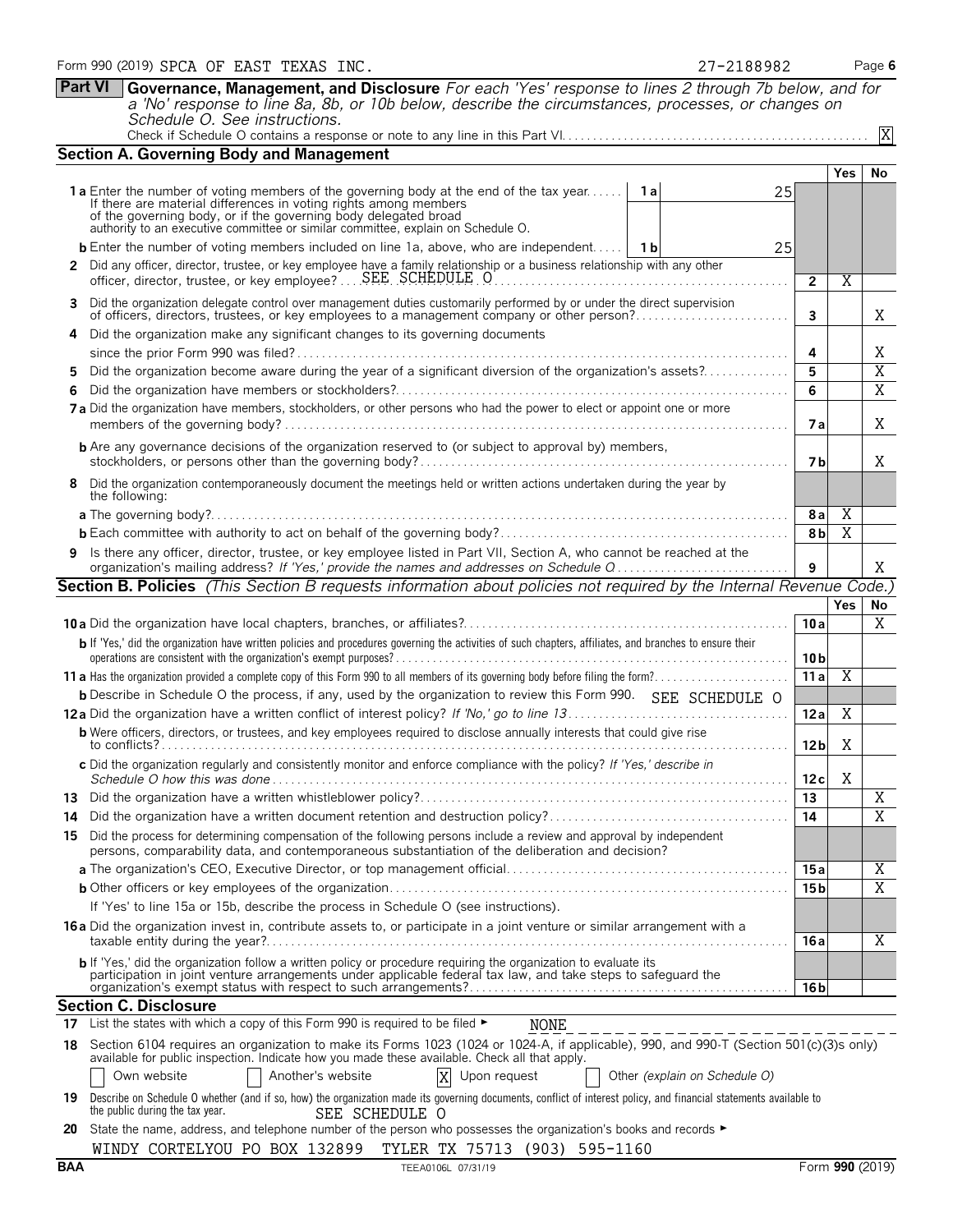| Form 990 (2019) SPCA OF EAST TEXAS INC.                                                                                                                                                                                                                                                                                              | 27-2188982                                                                                 | Page 7 |  |  |  |  |  |  |  |
|--------------------------------------------------------------------------------------------------------------------------------------------------------------------------------------------------------------------------------------------------------------------------------------------------------------------------------------|--------------------------------------------------------------------------------------------|--------|--|--|--|--|--|--|--|
| Part VII   Compensation of Officers, Directors, Trustees, Key Employees, Highest Compensated Employees, and<br>Independent Contractors                                                                                                                                                                                               |                                                                                            |        |  |  |  |  |  |  |  |
|                                                                                                                                                                                                                                                                                                                                      |                                                                                            |        |  |  |  |  |  |  |  |
|                                                                                                                                                                                                                                                                                                                                      | Section A. Officers, Directors, Trustees, Key Employees, and Highest Compensated Employees |        |  |  |  |  |  |  |  |
| <b>1 a</b> Complete this table for all persons required to be listed. Report compensation for the calendar year ending with or within the<br>organization's tax year.<br>الموالد ويستحركم ومعالمهمهم المعامنا ومتعموم ومراحات المارات المواطن والمعارب والمستحيل والمستحدث والمواطنا والمستحد والمعالم والمستحدث والمستحدث والمستحار |                                                                                            |        |  |  |  |  |  |  |  |

? List all of the organization's **current** officers, directors, trustees (whether individuals or organizations), regardless of amount of compensation. Enter -0- in columns (D), (E), and (F) if no compensation was paid.

? List all of the organization's **current** key employees, if any. See instructions for definition of 'key employee.'

? List the organization's five **current** highest compensated employees (other than an officer, director, trustee, or key employee) who received reportable compensation (Box 5 of Form W-2 and/or Box 7 of Form 1099-MISC) of more than \$100,000 from the organization and any related organizations.

? List all of the organization's **former** officers, key employees, and highest compensated employees who received more than \$100,000 of reportable compensation from the organization and any related organizations.

? List all of the organization's **former directors or trustees** that received, in the capacity as a former director or trustee of the

organization, more than \$10,000 of reportable compensation from the organization and any related organizations.

See instructions for the order in which to list the persons above.

Check this box if neither the organization nor any related organization compensated any current officer, director, or trustee. X

|            |                          |                                                                                            | (C)                             |                          |         |                   |                                                            |                                                            |                                                                 |                                                                       |
|------------|--------------------------|--------------------------------------------------------------------------------------------|---------------------------------|--------------------------|---------|-------------------|------------------------------------------------------------|------------------------------------------------------------|-----------------------------------------------------------------|-----------------------------------------------------------------------|
|            | (A)<br>Name and title    | (B)<br>Average<br>hours<br>per                                                             |                                 | is both an officer and a |         | director/trustee) | Position (do not check more<br>than one box, unless person | (D)<br>Reportable<br>compensation from<br>the organization | (E)<br>Reportable<br>compensation from<br>related organizations | (F)<br>Estimated amount<br>of other                                   |
|            |                          | week<br>(list any<br>hours for<br>related<br>organiza<br>tions<br>below<br>dotted<br>line) | easru jenpivipuj<br>direct<br>g | Institutional trustee    | Officer | Key employee      | Former<br>Highest compensated<br>employee                  | (W-2/1099-MISC)                                            | (W-2/1099-MISC)                                                 | compensation from<br>the organization<br>and related<br>organizations |
|            | (1) DEBORAH TITTLE DOBBS | 40                                                                                         |                                 |                          |         |                   |                                                            |                                                            |                                                                 |                                                                       |
|            | PRESIDENT                | $\mathbf{0}$                                                                               | X                               |                          | X       |                   |                                                            | 0                                                          | 0                                                               | 0.                                                                    |
|            | (2) SARAH BRYAN          | $\mathbf 1$                                                                                |                                 |                          |         |                   |                                                            |                                                            |                                                                 |                                                                       |
|            | <b>GOVERNANCE CHR</b>    | $\Omega$                                                                                   | X                               |                          | X       |                   |                                                            | 0                                                          | 0                                                               | 0.                                                                    |
| (3)        | CAROLINE BROOKSHIRE      | $\overline{1}$                                                                             |                                 |                          |         |                   |                                                            |                                                            |                                                                 |                                                                       |
|            | <b>DIRECTOR</b>          | $\Omega$                                                                                   | X                               |                          |         |                   |                                                            | 0                                                          | 0                                                               | 0.                                                                    |
|            | (4) RHONDA BOSSART       | $\mathbf{1}$                                                                               |                                 |                          |         |                   |                                                            |                                                            |                                                                 |                                                                       |
|            | <b>DIRECTOR</b>          | $\Omega$                                                                                   | $\mathbf X$                     |                          |         |                   |                                                            | 0                                                          | $\mathbf 0$                                                     | $\boldsymbol{0}$ .                                                    |
|            | (5) DAVID DOBBS          | $\mathbf{1}$                                                                               |                                 |                          |         |                   |                                                            |                                                            |                                                                 |                                                                       |
|            | <b>DIRECTOR</b>          | $\Omega$                                                                                   | X                               |                          |         |                   |                                                            | 0                                                          | $\mathbf{0}$                                                    | 0.                                                                    |
|            | (6) JILL HOSSLEY         | $\mathbf{1}$                                                                               |                                 |                          |         |                   |                                                            |                                                            |                                                                 |                                                                       |
|            | DOG PARK CHAIR           | $\Omega$                                                                                   | X                               |                          | X       |                   |                                                            | 0                                                          | $\mathbf 0$                                                     | 0.                                                                    |
| (7)        | CATHERINE BOLTON         | $\overline{1}$                                                                             |                                 |                          |         |                   |                                                            |                                                            |                                                                 |                                                                       |
|            | <b>DIRECTOR</b>          | $\mathbf 0$                                                                                | Χ                               |                          |         |                   |                                                            | 0                                                          | $\mathbf 0$                                                     | $\boldsymbol{0}$ .                                                    |
|            | (8) CINDI FEATHERSTON    | $\overline{1}$                                                                             |                                 |                          |         |                   |                                                            |                                                            |                                                                 |                                                                       |
|            | CHAIRMAN                 | $\Omega$                                                                                   | X                               |                          | X       |                   |                                                            | 0                                                          | 0                                                               | 0.                                                                    |
|            | (9) CONNIE FLEMING       | $\overline{1}$                                                                             |                                 |                          |         |                   |                                                            |                                                            |                                                                 |                                                                       |
|            | <b>DIRECTOR</b>          | 0                                                                                          | $\rm X$                         |                          |         |                   |                                                            | 0                                                          | $\mathbf 0$                                                     | $0$ .                                                                 |
|            | (10) NANCY HART          | $\overline{1}$                                                                             |                                 |                          |         |                   |                                                            |                                                            |                                                                 |                                                                       |
|            | <b>DIRECTOR</b>          | 0                                                                                          | X                               |                          |         |                   |                                                            | 0                                                          | 0                                                               | $\mathbf 0$ .                                                         |
|            | (11) JILL MAGEE CARTER   | $\mathbf{1}$                                                                               |                                 |                          |         |                   |                                                            |                                                            |                                                                 |                                                                       |
|            | SECRETARY                | $\Omega$                                                                                   | X                               |                          | X       |                   |                                                            | 0                                                          | 0.                                                              | $0$ .                                                                 |
|            | (12) MARTHA GILLEY       | $\mathbf{1}$                                                                               |                                 |                          |         |                   |                                                            |                                                            |                                                                 |                                                                       |
|            | PETS4VETS CHAIR          | $\mathbf 0$                                                                                | X                               |                          | X       |                   |                                                            | 0                                                          | $\mathbf 0$                                                     | $\boldsymbol{0}$ .                                                    |
|            | (13) ERIK FLEMING        | 5                                                                                          |                                 |                          |         |                   |                                                            |                                                            |                                                                 |                                                                       |
|            | TREASURER                | 0                                                                                          | X                               |                          | X       |                   |                                                            | 0                                                          | $\Omega$                                                        | 0.                                                                    |
|            | (14) JOAN LESAUVAGE      | $\mathbf{1}$                                                                               |                                 |                          |         |                   |                                                            |                                                            |                                                                 |                                                                       |
|            | <b>DIRECTOR</b>          | $\Omega$                                                                                   | X                               |                          |         |                   |                                                            | 0                                                          | $\overline{0}$                                                  | 0.                                                                    |
| <b>BAA</b> |                          | TEEA0107L 07/31/19                                                                         |                                 |                          |         |                   |                                                            |                                                            |                                                                 | Form 990 (2019)                                                       |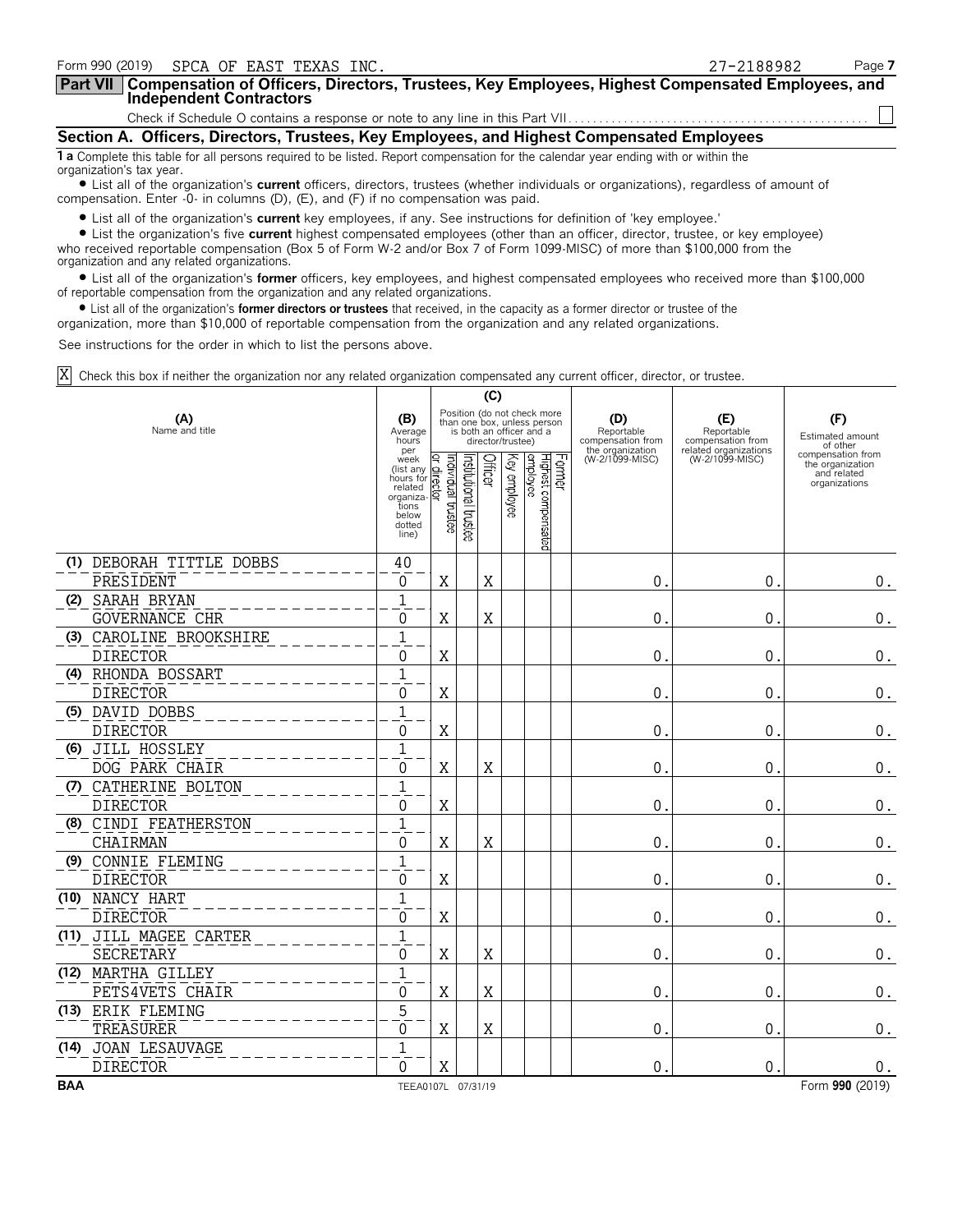### Form 990 (2019) Page **8** SPCA OF EAST TEXAS INC. 27-2188982

|                       | Part VII Section A. Officers, Directors, Trustees, Key Employees, and Highest Compensated Employees (continued)                                                                                                                                        |                                                                                         |                        |                      |         |              |                                                                                                             |        |                                        |                                          |   |                                                                       |
|-----------------------|--------------------------------------------------------------------------------------------------------------------------------------------------------------------------------------------------------------------------------------------------------|-----------------------------------------------------------------------------------------|------------------------|----------------------|---------|--------------|-------------------------------------------------------------------------------------------------------------|--------|----------------------------------------|------------------------------------------|---|-----------------------------------------------------------------------|
|                       |                                                                                                                                                                                                                                                        | (B)                                                                                     |                        |                      | (C)     |              |                                                                                                             |        |                                        |                                          |   |                                                                       |
| (A)<br>Name and title |                                                                                                                                                                                                                                                        | Average<br>hours<br>per<br>week                                                         |                        |                      |         |              | Position<br>(do not check more than one<br>box, unless person is both an<br>officer and a director/trustee) |        | (D)<br>Reportable<br>compensation from | (E)<br>Reportable<br>compensation from   |   | (F)<br>Estimated amount<br>of other                                   |
|                       |                                                                                                                                                                                                                                                        | (list any<br>hours<br>for<br>related<br>organiza<br>- tions<br>below<br>dotted<br>line) | ndividual trustee<br>₽ | hstitutional trustee | Officer | Key employee | employee<br>Highest compensated                                                                             | Former | the organization<br>(W-2/1099-MISC)    | related organizations<br>(W-2/1099-MISC) |   | compensation from<br>the organization<br>and related<br>organizations |
|                       |                                                                                                                                                                                                                                                        |                                                                                         |                        |                      |         |              |                                                                                                             |        |                                        |                                          |   |                                                                       |
|                       | (15) ELLEN PEIRCE                                                                                                                                                                                                                                      | $\mathbf{1}$                                                                            |                        |                      |         |              |                                                                                                             |        |                                        |                                          |   |                                                                       |
|                       | <b>DIRECTOR</b>                                                                                                                                                                                                                                        | 0                                                                                       | Χ                      |                      |         |              |                                                                                                             |        | 0.                                     | $0$ .                                    |   | $0$ .                                                                 |
|                       | (16) BOBBIE BURKS<br><b>DIRECTOR</b>                                                                                                                                                                                                                   | $\overline{1}$<br>0                                                                     | Χ                      |                      |         |              |                                                                                                             |        | 0.                                     | $0$ .                                    |   | $0$ .                                                                 |
|                       | (17) TODD TYLER<br>CHAIR ELECT                                                                                                                                                                                                                         | $\mathbf{1}$<br>0                                                                       | X                      |                      |         |              |                                                                                                             |        | 0.                                     | 0.                                       |   | 0.                                                                    |
|                       | (18) ARIN VILO<br><b>DIRECTOR</b>                                                                                                                                                                                                                      | $\mathbf{1}$<br>0                                                                       | X                      |                      |         |              |                                                                                                             |        | 0.                                     | 0.                                       |   | $0$ .                                                                 |
|                       | (19) LORI BOOHER<br><b>DIRECTOR</b>                                                                                                                                                                                                                    | $\mathbf{1}$<br>0                                                                       | X                      |                      |         |              |                                                                                                             |        | 0.                                     | 0.                                       |   | $0$ .                                                                 |
|                       | (20) ANGIE BULLINGTON                                                                                                                                                                                                                                  | $\mathbf{1}$                                                                            |                        |                      |         |              |                                                                                                             |        |                                        |                                          |   |                                                                       |
|                       | <b>DIRECTOR</b><br>(21) KAYLA CAVENDER                                                                                                                                                                                                                 | 0<br>$\mathbf{1}$                                                                       | Χ                      |                      |         |              |                                                                                                             |        | 0.                                     | 0.                                       |   | $0$ .                                                                 |
|                       | <b>DIRECTOR</b>                                                                                                                                                                                                                                        | 0                                                                                       | X                      |                      |         |              |                                                                                                             |        | 0.                                     | 0.                                       |   | $0$ .                                                                 |
|                       | (22) KAT CORTELYOU                                                                                                                                                                                                                                     | $\mathbf{1}$                                                                            |                        |                      |         |              |                                                                                                             |        |                                        |                                          |   |                                                                       |
|                       | <b>DIRECTOR</b><br>(23) CARA CALHOON                                                                                                                                                                                                                   | 0<br>1                                                                                  | X                      |                      |         |              |                                                                                                             |        | $\mathbf{0}$                           | $0$ .                                    |   | 0.                                                                    |
|                       | <b>DIRECTOR</b>                                                                                                                                                                                                                                        | 0                                                                                       | X                      |                      |         |              |                                                                                                             |        | 0.                                     | $0$ .                                    |   | $0$ .                                                                 |
|                       | (24) MELISSA SHELTON<br><b>DIRECTOR</b>                                                                                                                                                                                                                | $\mathbf{1}$<br>0                                                                       | X                      |                      |         |              |                                                                                                             |        | 0.                                     | $0$ .                                    |   | 0.                                                                    |
|                       | (25) CHRISTI KENNEDY                                                                                                                                                                                                                                   | $\mathbf{1}$                                                                            |                        |                      |         |              |                                                                                                             |        |                                        |                                          |   |                                                                       |
|                       | <b>DIRECTOR</b>                                                                                                                                                                                                                                        | $\Omega$                                                                                | $\mathbf X$            |                      |         |              |                                                                                                             |        | 0.                                     | $0$ .                                    |   | $\boldsymbol{0}$ .                                                    |
|                       |                                                                                                                                                                                                                                                        |                                                                                         |                        |                      |         |              |                                                                                                             |        | 0.                                     | 0.                                       |   | $\mathbf 0$ .                                                         |
|                       |                                                                                                                                                                                                                                                        |                                                                                         |                        |                      |         |              |                                                                                                             |        | $0$ .                                  | 0.                                       |   | $0$ .                                                                 |
|                       | 2 Total number of individuals (including but not limited to those listed above) who received more than \$100,000 of reportable compensation                                                                                                            |                                                                                         |                        |                      |         |              |                                                                                                             |        | $\overline{0}$ .                       | 0.                                       |   | $0$ .                                                                 |
|                       | from the organization $\blacktriangleright$<br>$\Omega$                                                                                                                                                                                                |                                                                                         |                        |                      |         |              |                                                                                                             |        |                                        |                                          |   |                                                                       |
|                       |                                                                                                                                                                                                                                                        |                                                                                         |                        |                      |         |              |                                                                                                             |        |                                        |                                          |   | Yes<br>No                                                             |
|                       | Did the organization list any former officer, director, trustee, key employee, or highest compensated employee                                                                                                                                         |                                                                                         |                        |                      |         |              |                                                                                                             |        |                                        |                                          | 3 | Χ                                                                     |
| 4                     | For any individual listed on line 1a, is the sum of reportable compensation and other compensation from<br>the organization and related organizations greater than \$150,000? If 'Yes,' complete Schedule J for                                        |                                                                                         |                        |                      |         |              |                                                                                                             |        |                                        |                                          | 4 | X                                                                     |
| 5.                    | Did any person listed on line 1a receive or accrue compensation from any unrelated organization or individual                                                                                                                                          |                                                                                         |                        |                      |         |              |                                                                                                             |        |                                        |                                          | 5 | X                                                                     |
|                       | <b>Section B. Independent Contractors</b>                                                                                                                                                                                                              |                                                                                         |                        |                      |         |              |                                                                                                             |        |                                        |                                          |   |                                                                       |
|                       | Complete this table for your five highest compensated independent contractors that received more than \$100,000 of<br>compensation from the organization. Report compensation for the calendar year ending with or within the organization's tax year. |                                                                                         |                        |                      |         |              |                                                                                                             |        |                                        |                                          |   |                                                                       |
|                       | (A)<br>Name and business address                                                                                                                                                                                                                       |                                                                                         |                        |                      |         |              |                                                                                                             |        | (B)<br>Description of services         |                                          |   | (C)<br>Compensation                                                   |
|                       |                                                                                                                                                                                                                                                        |                                                                                         |                        |                      |         |              |                                                                                                             |        |                                        |                                          |   |                                                                       |
|                       |                                                                                                                                                                                                                                                        |                                                                                         |                        |                      |         |              |                                                                                                             |        |                                        |                                          |   |                                                                       |
|                       |                                                                                                                                                                                                                                                        |                                                                                         |                        |                      |         |              |                                                                                                             |        |                                        |                                          |   |                                                                       |
|                       |                                                                                                                                                                                                                                                        |                                                                                         |                        |                      |         |              |                                                                                                             |        |                                        |                                          |   |                                                                       |
|                       | 2 Total number of independent contractors (including but not limited to those listed above) who received more than<br>\$100,000 of compensation from the organization $\blacktriangleright$ 0                                                          |                                                                                         |                        |                      |         |              |                                                                                                             |        |                                        |                                          |   |                                                                       |
|                       |                                                                                                                                                                                                                                                        |                                                                                         |                        |                      |         |              |                                                                                                             |        |                                        |                                          |   |                                                                       |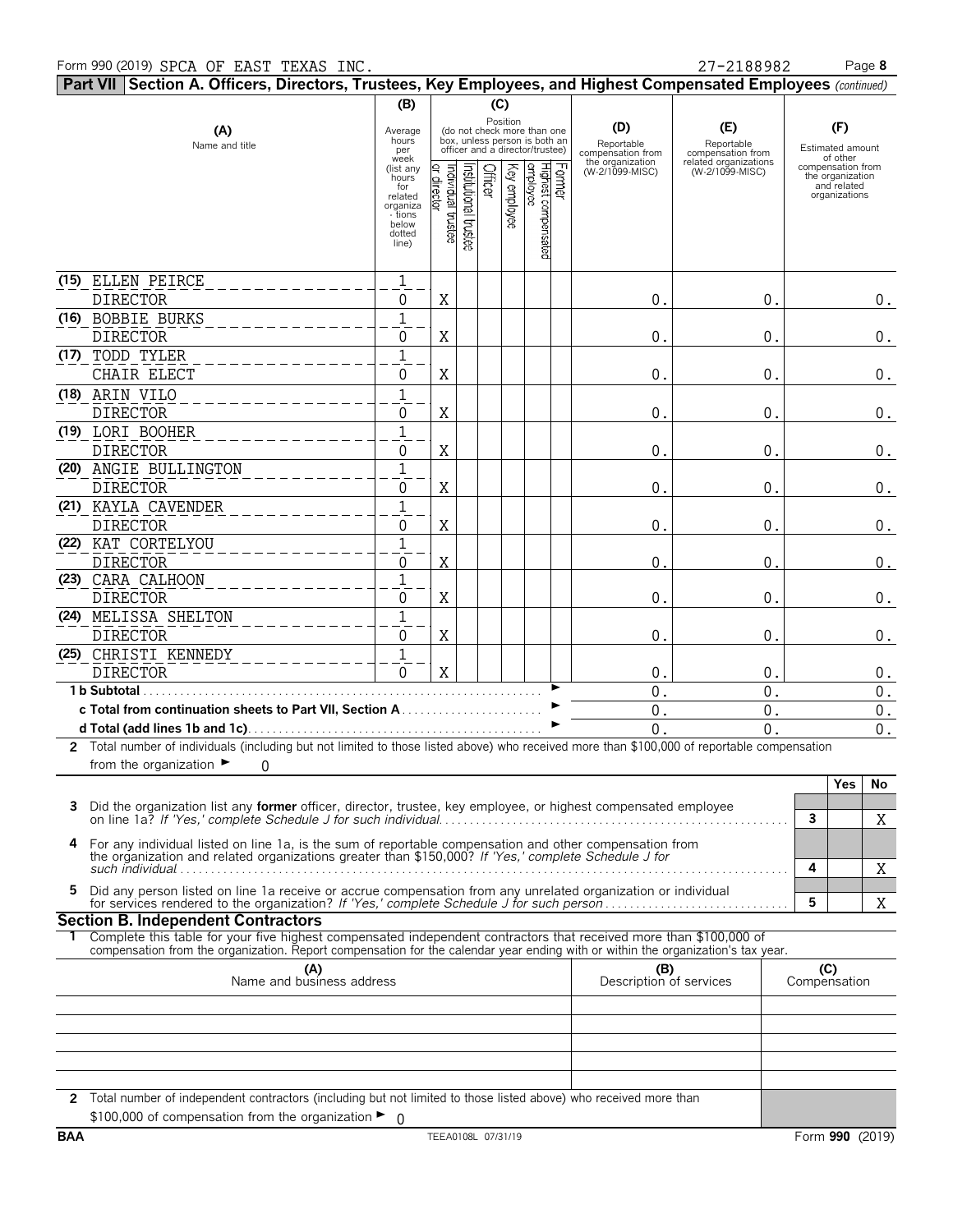### Form 990 (2019) Page **9** SPCA OF EAST TEXAS INC. 27-2188982

## **Part VIII Statement of Revenue**

Check if Schedule O contains a response or note to any line in this Part VIII. . . . . . . . . . . . . . . . . . . . . . . . . . . . . . . . . . . . . . . . . . . . . . . . .

|                                                           |      |                                                                                                                                                                                                                                                                                                                                                                                                                      |                |                |                      |                           | (A)<br>Total revenue             | (B)<br>Related or    | (C)<br>Unrelated    | (D)<br>Revenue                      |
|-----------------------------------------------------------|------|----------------------------------------------------------------------------------------------------------------------------------------------------------------------------------------------------------------------------------------------------------------------------------------------------------------------------------------------------------------------------------------------------------------------|----------------|----------------|----------------------|---------------------------|----------------------------------|----------------------|---------------------|-------------------------------------|
|                                                           |      |                                                                                                                                                                                                                                                                                                                                                                                                                      |                |                |                      |                           |                                  | exempt<br>function   | business<br>revenue | excluded from tax<br>under sections |
|                                                           |      | 1a Federated campaigns                                                                                                                                                                                                                                                                                                                                                                                               |                |                | 1a                   |                           |                                  | revenue              |                     | 512-514                             |
|                                                           |      | <b>b</b> Membership dues                                                                                                                                                                                                                                                                                                                                                                                             |                |                | 1 <sub>b</sub>       |                           |                                  |                      |                     |                                     |
| Contributions, Gifts, Grants<br>and Other Similar Amounts |      | c Fundraising events                                                                                                                                                                                                                                                                                                                                                                                                 |                |                | 1 <sub>c</sub>       | 5,974.                    |                                  |                      |                     |                                     |
|                                                           |      | d Related organizations                                                                                                                                                                                                                                                                                                                                                                                              |                |                | 1 <sub>d</sub>       |                           |                                  |                      |                     |                                     |
|                                                           |      | e Government grants (contributions)                                                                                                                                                                                                                                                                                                                                                                                  |                |                | 1e                   |                           |                                  |                      |                     |                                     |
|                                                           |      | f All other contributions, gifts, grants, and                                                                                                                                                                                                                                                                                                                                                                        |                |                |                      |                           |                                  |                      |                     |                                     |
|                                                           |      | similar amounts not included above<br>g Noncash contributions included in                                                                                                                                                                                                                                                                                                                                            |                |                | 1f                   | 380,130.                  |                                  |                      |                     |                                     |
|                                                           |      |                                                                                                                                                                                                                                                                                                                                                                                                                      |                |                | 1 <sub>g</sub>       | 54,347.                   |                                  |                      |                     |                                     |
|                                                           |      | h Total. Add lines 1a-1f                                                                                                                                                                                                                                                                                                                                                                                             |                |                |                      | ►<br><b>Business Code</b> | 386,104.                         |                      |                     |                                     |
| Program Service Revenue                                   |      |                                                                                                                                                                                                                                                                                                                                                                                                                      |                |                |                      | 900099                    |                                  |                      |                     |                                     |
|                                                           |      | 2a SPAY NEUTER PROGRAM                                                                                                                                                                                                                                                                                                                                                                                               |                |                |                      | 900099                    | 634,276.<br>111,940.             | 634,276.<br>111,940. |                     |                                     |
|                                                           | С    | <b>b</b> ANIMAL RESCUES & ADOPTION<br>$\overline{DOG}$ PARK $\overline{C}$ $\overline{C}$ $\overline{C}$ $\overline{C}$ $\overline{C}$ $\overline{C}$ $\overline{C}$ $\overline{C}$ $\overline{C}$ $\overline{C}$ $\overline{C}$ $\overline{C}$ $\overline{C}$ $\overline{C}$ $\overline{C}$ $\overline{C}$ $\overline{C}$ $\overline{C}$ $\overline{C}$ $\overline{C}$ $\overline{C}$ $\overline{C}$ $\overline{C}$ |                |                |                      | 900099                    | 8,320.                           | 8,320.               |                     |                                     |
|                                                           | d    |                                                                                                                                                                                                                                                                                                                                                                                                                      |                |                |                      |                           |                                  |                      |                     |                                     |
|                                                           |      |                                                                                                                                                                                                                                                                                                                                                                                                                      |                |                |                      |                           |                                  |                      |                     |                                     |
|                                                           |      | f All other program service revenue                                                                                                                                                                                                                                                                                                                                                                                  |                |                |                      |                           |                                  |                      |                     |                                     |
|                                                           |      |                                                                                                                                                                                                                                                                                                                                                                                                                      |                |                |                      | $\blacktriangleright$     | 754,536.                         |                      |                     |                                     |
|                                                           | 3    |                                                                                                                                                                                                                                                                                                                                                                                                                      |                |                |                      |                           |                                  |                      |                     |                                     |
|                                                           | 4    | Income from investment of tax-exempt bond proceeds▶                                                                                                                                                                                                                                                                                                                                                                  |                |                |                      |                           |                                  |                      |                     |                                     |
|                                                           | 5    |                                                                                                                                                                                                                                                                                                                                                                                                                      |                |                |                      |                           |                                  |                      |                     |                                     |
|                                                           |      |                                                                                                                                                                                                                                                                                                                                                                                                                      |                | (i) Real       |                      | (ii) Personal             |                                  |                      |                     |                                     |
|                                                           |      | <b>6a</b> Gross rents $\ldots$                                                                                                                                                                                                                                                                                                                                                                                       | 6a             |                |                      |                           |                                  |                      |                     |                                     |
|                                                           |      | <b>b</b> Less: rental expenses                                                                                                                                                                                                                                                                                                                                                                                       | 6 <sub>b</sub> |                |                      |                           |                                  |                      |                     |                                     |
|                                                           |      | c Rental income or (loss) $6c$                                                                                                                                                                                                                                                                                                                                                                                       |                |                |                      |                           |                                  |                      |                     |                                     |
|                                                           |      |                                                                                                                                                                                                                                                                                                                                                                                                                      |                |                |                      | $\blacktriangleright$     |                                  |                      |                     |                                     |
|                                                           |      | 7 a Gross amount from                                                                                                                                                                                                                                                                                                                                                                                                |                | (i) Securities |                      | (ii) Other                |                                  |                      |                     |                                     |
|                                                           |      | sales of assets<br>other than inventory                                                                                                                                                                                                                                                                                                                                                                              | 7a             |                |                      |                           |                                  |                      |                     |                                     |
|                                                           |      | <b>b</b> Less: cost or other basis<br>and sales expenses                                                                                                                                                                                                                                                                                                                                                             | 7b             |                |                      |                           |                                  |                      |                     |                                     |
|                                                           |      | $c$ Gain or (loss) $\ldots$ .                                                                                                                                                                                                                                                                                                                                                                                        | 7c             |                |                      |                           |                                  |                      |                     |                                     |
|                                                           |      |                                                                                                                                                                                                                                                                                                                                                                                                                      |                |                |                      |                           |                                  |                      |                     |                                     |
|                                                           |      | 8 a Gross income from fundraising events                                                                                                                                                                                                                                                                                                                                                                             |                |                |                      |                           |                                  |                      |                     |                                     |
| gmu                                                       |      | (not including $\sharp$                                                                                                                                                                                                                                                                                                                                                                                              |                | 5,974.         |                      |                           |                                  |                      |                     |                                     |
|                                                           |      | of contributions reported on line 1c).                                                                                                                                                                                                                                                                                                                                                                               |                |                |                      |                           |                                  |                      |                     |                                     |
| <b>Other Reve</b>                                         |      | See Part IV, line 18<br><b>b</b> Less: direct expenses                                                                                                                                                                                                                                                                                                                                                               |                |                | 8a<br>8 <sub>b</sub> | 163, 972.                 |                                  |                      |                     |                                     |
|                                                           |      | c Net income or (loss) from fundraising events                                                                                                                                                                                                                                                                                                                                                                       |                |                |                      | 76,817                    |                                  |                      |                     |                                     |
|                                                           |      |                                                                                                                                                                                                                                                                                                                                                                                                                      |                |                |                      |                           | 87,155.                          |                      |                     | 87,155.                             |
|                                                           |      | <b>9 a</b> Gross income from gaming activities.<br>See Part IV, line 19                                                                                                                                                                                                                                                                                                                                              |                |                | 9a                   |                           |                                  |                      |                     |                                     |
|                                                           |      | <b>b</b> Less: direct expenses                                                                                                                                                                                                                                                                                                                                                                                       |                |                | 9 <sub>b</sub>       |                           |                                  |                      |                     |                                     |
|                                                           |      | c Net income or (loss) from gaming activities                                                                                                                                                                                                                                                                                                                                                                        |                |                |                      |                           |                                  |                      |                     |                                     |
|                                                           |      | <b>10a</b> Gross sales of inventory, less<br>returns and allowances                                                                                                                                                                                                                                                                                                                                                  |                |                |                      |                           |                                  |                      |                     |                                     |
|                                                           |      |                                                                                                                                                                                                                                                                                                                                                                                                                      |                |                | l0a                  |                           |                                  |                      |                     |                                     |
|                                                           |      | <b>b</b> Less: cost of goods sold<br>c Net income or (loss) from sales of inventory                                                                                                                                                                                                                                                                                                                                  |                |                | 0b                   |                           |                                  |                      |                     |                                     |
|                                                           |      |                                                                                                                                                                                                                                                                                                                                                                                                                      |                |                |                      | <b>Business Code</b>      |                                  |                      |                     |                                     |
| Miscellaneous                                             | 11 a |                                                                                                                                                                                                                                                                                                                                                                                                                      |                |                |                      |                           |                                  |                      |                     |                                     |
| Revenue                                                   | b    |                                                                                                                                                                                                                                                                                                                                                                                                                      |                |                |                      |                           |                                  |                      |                     |                                     |
|                                                           | c    |                                                                                                                                                                                                                                                                                                                                                                                                                      |                |                |                      |                           |                                  |                      |                     |                                     |
|                                                           |      | d All other revenue                                                                                                                                                                                                                                                                                                                                                                                                  |                |                |                      |                           |                                  |                      |                     |                                     |
|                                                           |      | e Total. Add lines 11a-11d                                                                                                                                                                                                                                                                                                                                                                                           |                |                |                      | ▶                         |                                  |                      |                     |                                     |
| <b>BAA</b>                                                | 12   | Total revenue. See instructions                                                                                                                                                                                                                                                                                                                                                                                      |                |                |                      |                           | 1,227,795.<br>TEEA0109L 07/31/19 | <u>754,536.</u>      | $\mathbf 0$ .       | 87,155.<br>Form 990 (2019)          |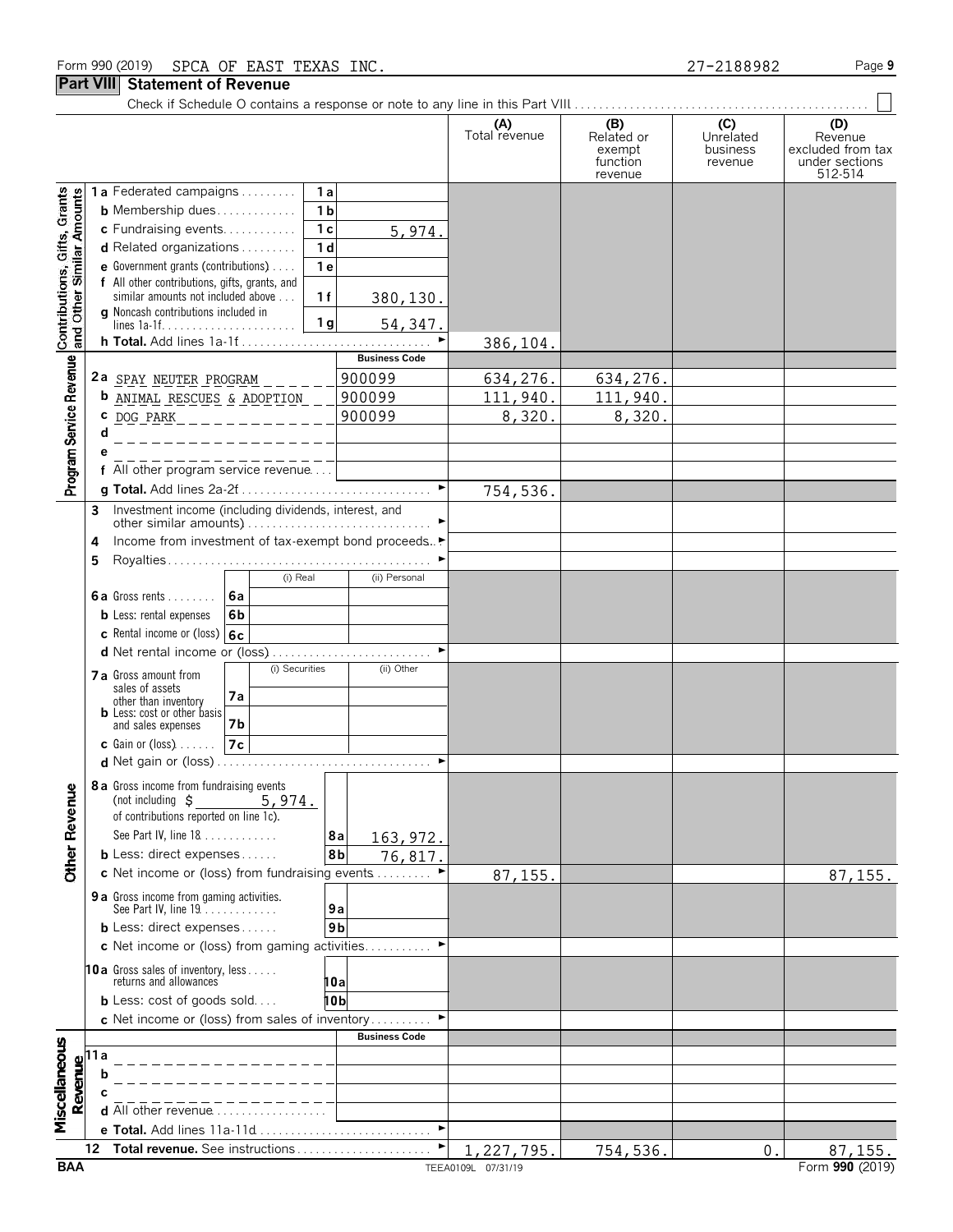| Section 501(c)(3) and 501(c)(4) organizations must complete all columns. All other organizations must complete column (A). |                                                                                                                                                                                                                             |                       |                             |                                    |                         |  |  |
|----------------------------------------------------------------------------------------------------------------------------|-----------------------------------------------------------------------------------------------------------------------------------------------------------------------------------------------------------------------------|-----------------------|-----------------------------|------------------------------------|-------------------------|--|--|
|                                                                                                                            | Do not include amounts reported on lines                                                                                                                                                                                    | (A)<br>Total expenses | (B)                         | $\overline{C}$                     | (D)                     |  |  |
|                                                                                                                            | 6b, 7b, 8b, 9b, and 10b of Part VIII.                                                                                                                                                                                       |                       | Program service<br>expenses | Management and<br>general expenses | Fundraising<br>expenses |  |  |
| 1                                                                                                                          | Grants and other assistance to domestic<br>organizations and domestic governments.                                                                                                                                          |                       |                             |                                    |                         |  |  |
| $\overline{2}$                                                                                                             | Grants and other assistance to domestic<br>individuals. See Part IV, line 22                                                                                                                                                |                       |                             |                                    |                         |  |  |
| 3                                                                                                                          | Grants and other assistance to foreign<br>organizations, foreign governments, and for-<br>eign individuals. See Part IV, lines 15 and 16                                                                                    |                       |                             |                                    |                         |  |  |
| 4<br>5                                                                                                                     | Benefits paid to or for members<br>Compensation of current officers, directors,<br>trustees, and key employees                                                                                                              | 0.                    | 0.                          | 0.                                 | $0$ .                   |  |  |
| 6                                                                                                                          | Compensation not included above to<br>disqualified persons (as defined under<br>section $4958(f)(1)$ and persons described                                                                                                  | 0.                    | 0.                          | $\mathbf 0$ .                      | $0$ .                   |  |  |
| 7                                                                                                                          | Other salaries and wages                                                                                                                                                                                                    | 567,490.              | 542,662.                    | 24,828.                            |                         |  |  |
| 8                                                                                                                          | Pension plan accruals and contributions<br>(include section $401(k)$ and $403(b)$<br>$\overline{\mathsf{em}}$ ployer contributions) $\ldots \ldots \ldots$                                                                  |                       |                             |                                    |                         |  |  |
| 9                                                                                                                          | Other employee benefits                                                                                                                                                                                                     |                       |                             |                                    |                         |  |  |
| 10                                                                                                                         |                                                                                                                                                                                                                             | 55,692.               | 53,255.                     | 2,437.                             |                         |  |  |
| 11                                                                                                                         | Fees for services (nonemployees):                                                                                                                                                                                           |                       |                             |                                    |                         |  |  |
|                                                                                                                            |                                                                                                                                                                                                                             |                       |                             |                                    |                         |  |  |
|                                                                                                                            |                                                                                                                                                                                                                             |                       |                             |                                    |                         |  |  |
|                                                                                                                            |                                                                                                                                                                                                                             | 6,075.                | 5,192.                      | 883.                               |                         |  |  |
|                                                                                                                            |                                                                                                                                                                                                                             |                       |                             |                                    |                         |  |  |
|                                                                                                                            | e Professional fundraising services. See Part IV, line 17                                                                                                                                                                   |                       |                             |                                    |                         |  |  |
|                                                                                                                            | f Investment management fees                                                                                                                                                                                                |                       |                             |                                    |                         |  |  |
|                                                                                                                            | g Other. (If line 11q amount exceeds 10% of line 25, column<br>(A) amount, list line 11g expenses on Schedule $0.$ )<br>12 Advertising and promotion                                                                        |                       |                             |                                    |                         |  |  |
| 13                                                                                                                         |                                                                                                                                                                                                                             |                       |                             |                                    |                         |  |  |
| 14                                                                                                                         | Information technology                                                                                                                                                                                                      | 13,261.               | 12,623.                     | 638.                               |                         |  |  |
| 15                                                                                                                         |                                                                                                                                                                                                                             |                       |                             |                                    |                         |  |  |
| 16                                                                                                                         | Occupancy                                                                                                                                                                                                                   | 99,723.               | 98,296.                     | 1,427.                             |                         |  |  |
| 17                                                                                                                         |                                                                                                                                                                                                                             | 855.                  | 855.                        |                                    |                         |  |  |
| 18                                                                                                                         | Payments of travel or entertainment<br>expenses for any federal, state, or local<br>public officials                                                                                                                        |                       |                             |                                    |                         |  |  |
| 19                                                                                                                         | Conferences, conventions, and meetings                                                                                                                                                                                      |                       |                             |                                    |                         |  |  |
| 20<br>21                                                                                                                   | Interest.<br>Payments to affiliates                                                                                                                                                                                         | 7,137.                | 7,297.                      | $-160.$                            |                         |  |  |
| 22                                                                                                                         | Depreciation, depletion, and amortization                                                                                                                                                                                   |                       |                             |                                    |                         |  |  |
| 23                                                                                                                         | $insurance \ldots \ldots \ldots \ldots \ldots \ldots \ldots \ldots \ldots \ldots$                                                                                                                                           | 70,937.<br>14, 142.   | 70,937.<br>14, 142.         |                                    |                         |  |  |
| 24                                                                                                                         | Other expenses. Itemize expenses not<br>covered above (List miscellaneous expenses<br>on line 24e. If line 24e amount exceeds 10%                                                                                           |                       |                             |                                    |                         |  |  |
|                                                                                                                            | of line 25, column (A) amount, list line 24e                                                                                                                                                                                |                       |                             |                                    |                         |  |  |
|                                                                                                                            | a SUPPLIES                                                                                                                                                                                                                  | 326,675               | 326,651                     | 24                                 |                         |  |  |
|                                                                                                                            | <b>b</b> VETERINARY                                                                                                                                                                                                         | 101,233.              | 100,830.                    | 403                                |                         |  |  |
|                                                                                                                            | <b>c</b> DONATED GOODS EXPENSE                                                                                                                                                                                              | 54,349.               | 54,349.                     |                                    |                         |  |  |
|                                                                                                                            | d CONTRACT LABOR                                                                                                                                                                                                            | 30,577.               | 30, 552.                    | 25                                 |                         |  |  |
|                                                                                                                            |                                                                                                                                                                                                                             | 98,325.               | 93,960.                     | 4,365.                             |                         |  |  |
|                                                                                                                            | 25 Total functional expenses. Add lines 1 through 24e                                                                                                                                                                       | 1,446,471.            | 1,411,601.                  | 34,870.                            | $0$ .                   |  |  |
| 26                                                                                                                         | Joint costs. Complete this line only if<br>the organization reported in column (B)<br>joint costs from a combined educational<br>campaign and fundraising solicitation.<br>Check here $\blacktriangleright$<br>if following |                       |                             |                                    |                         |  |  |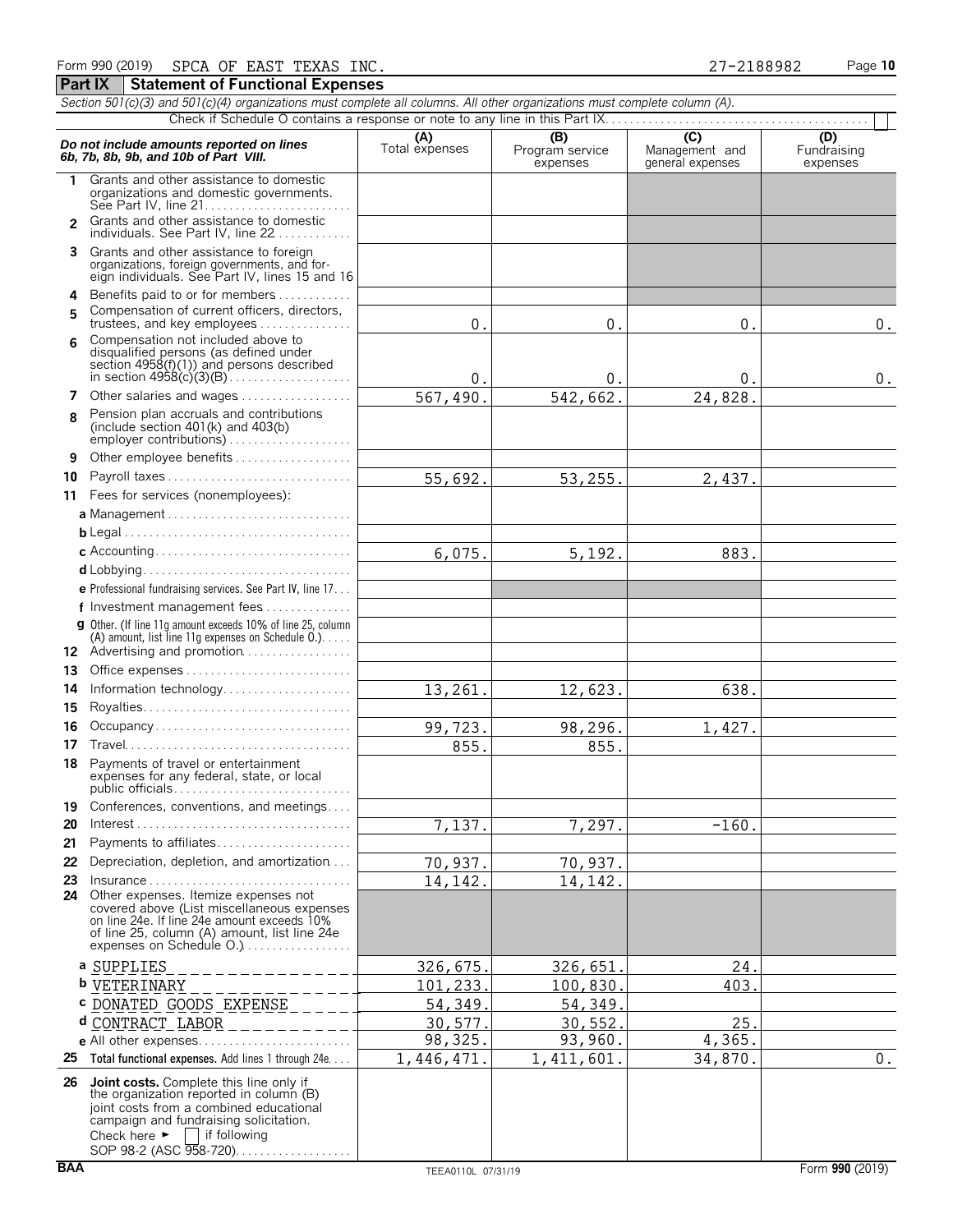## Form 990 (2019) Page **11** SPCA OF EAST TEXAS INC. 27-2188982 **Part X Balance Sheet**

|  | 27-2188982 |  |
|--|------------|--|
|  |            |  |

|                            |    |                                                                                                                                                                                                                  |                 |                 | (A)<br>Beginning of year |                         | (B)<br>End of year |
|----------------------------|----|------------------------------------------------------------------------------------------------------------------------------------------------------------------------------------------------------------------|-----------------|-----------------|--------------------------|-------------------------|--------------------|
|                            | 1  |                                                                                                                                                                                                                  |                 |                 | 296,808.                 | 1.                      | 152,578.           |
|                            | 2  |                                                                                                                                                                                                                  |                 |                 |                          | $\overline{2}$          |                    |
|                            | 3  |                                                                                                                                                                                                                  |                 |                 |                          | $\overline{\mathbf{3}}$ |                    |
|                            | 4  |                                                                                                                                                                                                                  |                 |                 | 124,057.                 | 4                       | 411.               |
|                            | 5  | Loans and other receivables from any current or former officer, director, trustee, key employee, creator or founder, substantial contributor, or 35% controlled entity or family member of any of these persons  |                 |                 |                          | 5                       |                    |
|                            | 6  | Loans and other receivables from other disqualified persons (as defined under<br>section 4958(f)(1)), and persons described in section $4958(c)(3)(B)$                                                           |                 |                 |                          | 6                       |                    |
|                            | 7  |                                                                                                                                                                                                                  |                 |                 | 1,428                    | $\overline{7}$          |                    |
|                            | 8  |                                                                                                                                                                                                                  |                 |                 |                          | 8                       |                    |
| Assets                     | 9  |                                                                                                                                                                                                                  |                 |                 |                          | 9                       |                    |
|                            |    | <b>10a</b> Land, buildings, and equipment: cost or other basis.<br>Complete Part VI of Schedule D                                                                                                                | 10a             | 3, 206, 187.    |                          |                         |                    |
|                            |    |                                                                                                                                                                                                                  | 10 <sub>b</sub> | 201,891.        | 3,073,136.               | 10c                     | 3,004,296.         |
|                            | 11 |                                                                                                                                                                                                                  |                 |                 |                          | 11                      |                    |
|                            | 12 |                                                                                                                                                                                                                  |                 |                 |                          | 12                      |                    |
|                            | 13 | Investments – program-related. See Part IV, line 11                                                                                                                                                              |                 |                 |                          | 13                      |                    |
|                            | 14 |                                                                                                                                                                                                                  |                 |                 |                          | 14                      |                    |
|                            | 15 |                                                                                                                                                                                                                  |                 |                 | 22,148                   | 15                      |                    |
|                            | 16 | Total assets. Add lines 1 through 15 (must equal line 33)                                                                                                                                                        |                 |                 | 3,517,577.               | 16                      | 3, 157, 285.       |
|                            | 17 |                                                                                                                                                                                                                  |                 |                 | 119,256                  | 17                      | 19,521.            |
|                            | 18 |                                                                                                                                                                                                                  |                 |                 | 18                       |                         |                    |
|                            | 19 |                                                                                                                                                                                                                  |                 | $\overline{19}$ | 3,950.                   |                         |                    |
|                            | 20 |                                                                                                                                                                                                                  |                 |                 |                          | 20                      |                    |
|                            | 21 | Escrow or custodial account liability. Complete Part IV of Schedule D.                                                                                                                                           |                 |                 |                          | 21                      |                    |
| Liabilities                | 22 | Loans and other payables to any current or former officer, director, trustee,<br>key employee, creator or founder, substantial contributor, or 35%<br>controlled entity or family member of any of these persons |                 |                 |                          | 22                      |                    |
|                            | 23 | Secured mortgages and notes payable to unrelated third parties                                                                                                                                                   |                 |                 | 156,790.                 | 23                      | 145, 192.          |
|                            | 24 | Unsecured notes and loans payable to unrelated third parties                                                                                                                                                     |                 |                 |                          | 24                      |                    |
|                            | 25 | Other liabilities (including federal income tax, payables to related third parties, and other liabilities not included on lines 17-24). Complete Part X of Schedule D.                                           |                 |                 | 48,859.                  | 25                      | 14,626.            |
|                            | 26 |                                                                                                                                                                                                                  |                 |                 | 324,905.                 | 26                      | 183,289.           |
| w                          |    | Organizations that follow FASB ASC 958, check here ►<br>and complete lines 27, 28, 32, and 33.                                                                                                                   |                 | $\mathbf X$     |                          |                         |                    |
|                            | 27 | Net assets without donor restrictions.                                                                                                                                                                           |                 |                 | 3, 186, 793.             | 27                      | 2,953,635.         |
|                            | 28 |                                                                                                                                                                                                                  |                 |                 | 5,879.                   | 28                      | 20,361.            |
| Net Assets or Fund Balance |    | Organizations that do not follow FASB ASC 958, check here ▶<br>and complete lines 29 through 33.                                                                                                                 |                 |                 |                          |                         |                    |
|                            | 29 | Capital stock or trust principal, or current funds                                                                                                                                                               |                 |                 |                          | 29                      |                    |
|                            | 30 | Paid-in or capital surplus, or land, building, or equipment fund                                                                                                                                                 |                 |                 |                          | 30                      |                    |
|                            | 31 | Retained earnings, endowment, accumulated income, or other funds                                                                                                                                                 |                 |                 |                          | 31                      |                    |
|                            | 32 |                                                                                                                                                                                                                  |                 |                 | 3, 192, 672.             | 32                      | 2,973,996.         |
|                            | 33 | Total liabilities and net assets/fund balances                                                                                                                                                                   |                 |                 | 3,517,577.               | 33                      | 3, 157, 285.       |

**BAA** TEEA0111L 07/31/19 Form **990** (2019)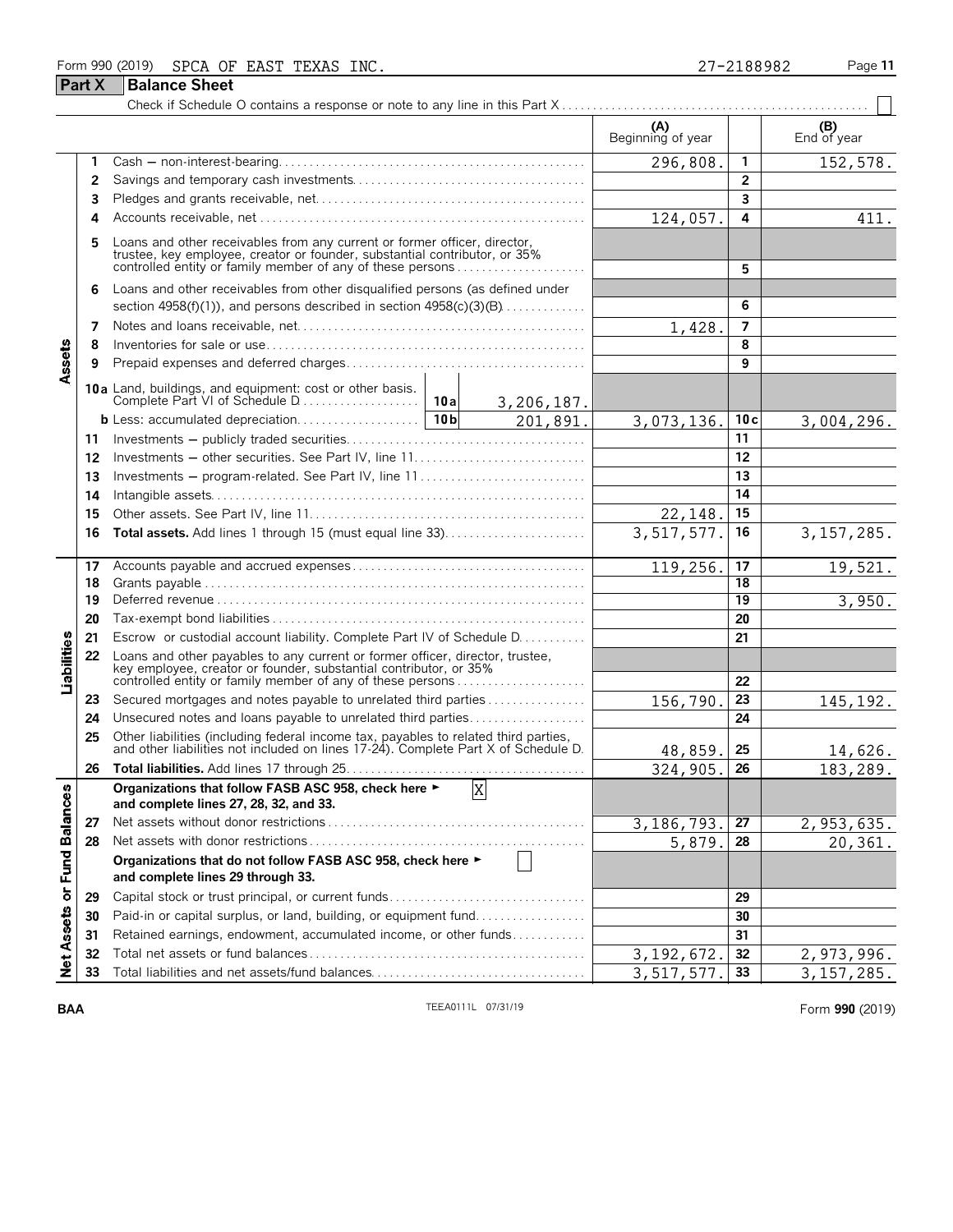|            |                | Form 990 (2019)                                                                                                                                                                                                               |  |  |                    | SPCA OF EAST TEXAS INC. |      |                                      |  |           |  |       |  |  | 27-2188982        |                |            | Page 12         |
|------------|----------------|-------------------------------------------------------------------------------------------------------------------------------------------------------------------------------------------------------------------------------|--|--|--------------------|-------------------------|------|--------------------------------------|--|-----------|--|-------|--|--|-------------------|----------------|------------|-----------------|
|            | <b>Part XI</b> | Reconciliation of Net Assets                                                                                                                                                                                                  |  |  |                    |                         |      |                                      |  |           |  |       |  |  |                   |                |            |                 |
|            |                |                                                                                                                                                                                                                               |  |  |                    |                         |      |                                      |  |           |  |       |  |  |                   |                |            |                 |
| 1.         |                |                                                                                                                                                                                                                               |  |  |                    |                         |      |                                      |  |           |  |       |  |  | $\mathbf{1}$      |                |            | 1,227,795.      |
| 2          |                |                                                                                                                                                                                                                               |  |  |                    |                         |      |                                      |  |           |  |       |  |  | $\overline{2}$    |                |            | 1,446,471.      |
| 3          |                |                                                                                                                                                                                                                               |  |  |                    |                         |      |                                      |  |           |  |       |  |  | 3                 |                |            | $-218,676.$     |
| 4          |                | Net assets or fund balances at beginning of year (must equal Part X, line 32, column (A))                                                                                                                                     |  |  |                    |                         |      |                                      |  |           |  |       |  |  | 4                 |                |            | 3, 192, 672.    |
| 5          |                |                                                                                                                                                                                                                               |  |  |                    |                         |      |                                      |  |           |  |       |  |  | 5                 |                |            |                 |
| 6          |                |                                                                                                                                                                                                                               |  |  |                    |                         |      |                                      |  |           |  |       |  |  | 6                 |                |            |                 |
| 7          |                |                                                                                                                                                                                                                               |  |  |                    |                         |      |                                      |  |           |  |       |  |  | $\overline{\tau}$ |                |            |                 |
| 8          |                |                                                                                                                                                                                                                               |  |  |                    |                         |      |                                      |  |           |  |       |  |  | 8                 |                |            |                 |
| 9          |                |                                                                                                                                                                                                                               |  |  |                    |                         |      |                                      |  |           |  |       |  |  | 9                 |                |            | 0.              |
| 10         |                | Net assets or fund balances at end of year. Combine lines 3 through 9 (must equal Part X, line 32,                                                                                                                            |  |  |                    |                         |      |                                      |  |           |  |       |  |  |                   |                |            |                 |
|            |                |                                                                                                                                                                                                                               |  |  |                    |                         |      |                                      |  |           |  |       |  |  | 10                |                |            | 2,973,996.      |
|            |                | <b>Part XII   Financial Statements and Reporting</b>                                                                                                                                                                          |  |  |                    |                         |      |                                      |  |           |  |       |  |  |                   |                |            |                 |
|            |                |                                                                                                                                                                                                                               |  |  |                    |                         |      |                                      |  |           |  |       |  |  |                   |                |            |                 |
|            |                |                                                                                                                                                                                                                               |  |  |                    |                         |      |                                      |  |           |  |       |  |  |                   |                | <b>Yes</b> | No              |
| Τ.         |                | Accounting method used to prepare the Form 990:                                                                                                                                                                               |  |  |                    |                         | Cash |                                      |  | X Accrual |  | Other |  |  |                   |                |            |                 |
|            |                | If the organization changed its method of accounting from a prior year or checked 'Other,' explain<br>in Schedule O.                                                                                                          |  |  |                    |                         |      |                                      |  |           |  |       |  |  |                   |                |            |                 |
|            |                | 2a Were the organization's financial statements compiled or reviewed by an independent accountant?                                                                                                                            |  |  |                    |                         |      |                                      |  |           |  |       |  |  |                   | 2a             |            | X               |
|            |                | If 'Yes,' check a box below to indicate whether the financial statements for the year were compiled or reviewed on a<br>separate basis, consolidated basis, or both:<br>Separate basis                                        |  |  | Consolidated basis |                         |      | Both consolidated and separate basis |  |           |  |       |  |  |                   |                |            |                 |
|            |                |                                                                                                                                                                                                                               |  |  |                    |                         |      |                                      |  |           |  |       |  |  |                   | 2 <sub>b</sub> |            | X               |
|            |                | If 'Yes,' check a box below to indicate whether the financial statements for the year were audited on a separate<br>basis, consolidated basis, or both:<br>Separate basis                                                     |  |  | Consolidated basis |                         |      | Both consolidated and separate basis |  |           |  |       |  |  |                   |                |            |                 |
|            |                | c If 'Yes' to line 2a or 2b, does the organization have a committee that assumes responsibility for oversight of the audit,<br>review, or compilation of its financial statements and selection of an independent accountant? |  |  |                    |                         |      |                                      |  |           |  |       |  |  |                   | 2c             |            |                 |
|            |                | If the organization changed either its oversight process or selection process during the tax year, explain<br>on Schedule O.                                                                                                  |  |  |                    |                         |      |                                      |  |           |  |       |  |  |                   |                |            |                 |
|            |                | 3a As a result of a federal award, was the organization required to undergo an audit or audits as set forth in the Single                                                                                                     |  |  |                    |                         |      |                                      |  |           |  |       |  |  |                   | Зa             |            | X               |
|            |                | b If 'Yes,' did the organization undergo the required audit or audits? If the organization did not undergo the required audit<br>or audits, explain why on Schedule O and describe any steps taken to undergo such audits     |  |  |                    |                         |      |                                      |  |           |  |       |  |  |                   | 3 <sub>b</sub> |            |                 |
| <b>BAA</b> |                |                                                                                                                                                                                                                               |  |  |                    |                         |      | TEEA0112L 01/21/20                   |  |           |  |       |  |  |                   |                |            | Form 990 (2019) |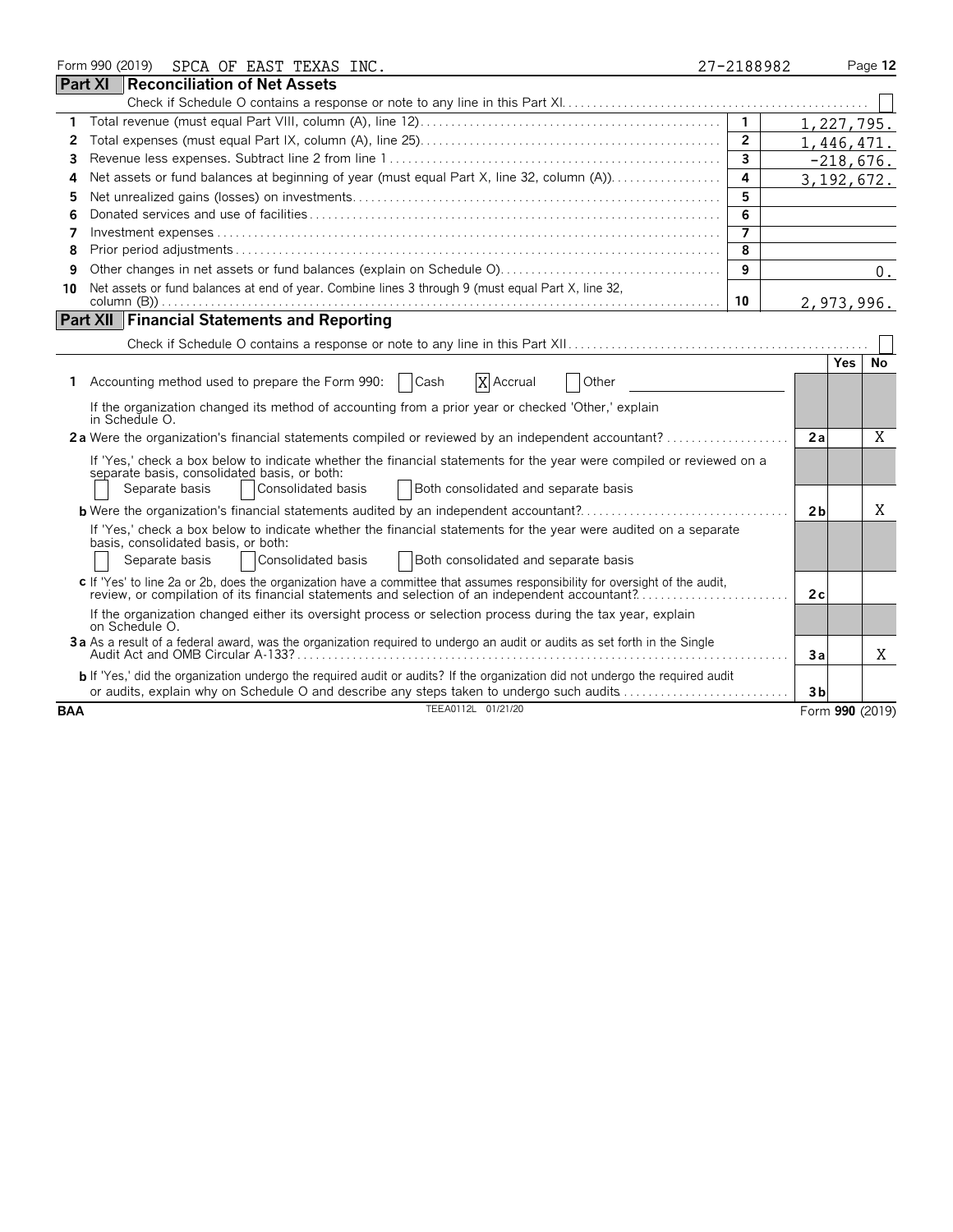# **OMB No. 1545-0047**<br>
Complete if the organization is a section 501(c)(3) organization or a section<br> **SCHEDULE A**<br> **SCHEDULE A**<br> **SCHEDULE A**<br> **SCHEDULE A**<br> **SCHEDULE A**<br> **SCHEDULE A**<br> **SCHEDULE A**<br> **SCHEDULE A**<br> **SCHEDULE**

**COMPOUTE A**<br>(Form 990 or 990-EZ) Complete if the organization is a section 501(c)(3) organization or a section<br>4947(a)(1) nonexempt charitable trust.

Attach to Form 990 or Form 990-EZ.

| ZU 1 Y                              |  |
|-------------------------------------|--|
| <b>Open to Public</b><br>Inspection |  |

|              | Department of the Treasury<br>Internal Revenue Service |                                                                                                                                                                                                                                                                                                                              |                                                                          | ► Go to www.irs.gov/Form990 for instructions and the latest information.                                                                                                                                                                                                                                                                                                                                           |                                                                                                                                      |    |                                | טוו נט ו טוטווע<br>Inspection |  |  |  |
|--------------|--------------------------------------------------------|------------------------------------------------------------------------------------------------------------------------------------------------------------------------------------------------------------------------------------------------------------------------------------------------------------------------------|--------------------------------------------------------------------------|--------------------------------------------------------------------------------------------------------------------------------------------------------------------------------------------------------------------------------------------------------------------------------------------------------------------------------------------------------------------------------------------------------------------|--------------------------------------------------------------------------------------------------------------------------------------|----|--------------------------------|-------------------------------|--|--|--|
|              | Name of the organization                               |                                                                                                                                                                                                                                                                                                                              |                                                                          |                                                                                                                                                                                                                                                                                                                                                                                                                    |                                                                                                                                      |    | Employer identification number |                               |  |  |  |
|              | SPCA OF EAST TEXAS INC.                                |                                                                                                                                                                                                                                                                                                                              |                                                                          |                                                                                                                                                                                                                                                                                                                                                                                                                    |                                                                                                                                      |    | 27-2188982                     |                               |  |  |  |
| Part I       |                                                        |                                                                                                                                                                                                                                                                                                                              |                                                                          | Reason for Public Charity Status (All organizations must complete this part.) See instructions.                                                                                                                                                                                                                                                                                                                    |                                                                                                                                      |    |                                |                               |  |  |  |
|              |                                                        |                                                                                                                                                                                                                                                                                                                              |                                                                          | The organization is not a private foundation because it is: (For lines 1 through 12, check only one box.)                                                                                                                                                                                                                                                                                                          |                                                                                                                                      |    |                                |                               |  |  |  |
| 1            |                                                        |                                                                                                                                                                                                                                                                                                                              |                                                                          | A church, convention of churches, or association of churches described in <b>section 170(b)(1)(A)(i).</b>                                                                                                                                                                                                                                                                                                          |                                                                                                                                      |    |                                |                               |  |  |  |
| 2            |                                                        |                                                                                                                                                                                                                                                                                                                              |                                                                          | A school described in section 170(b)(1)(A)(ii). (Attach Schedule E (Form 990 or 990-EZ).)                                                                                                                                                                                                                                                                                                                          |                                                                                                                                      |    |                                |                               |  |  |  |
| 3            |                                                        |                                                                                                                                                                                                                                                                                                                              |                                                                          |                                                                                                                                                                                                                                                                                                                                                                                                                    | A hospital or a cooperative hospital service organization described in section 170(b)(1)(A)(iii).                                    |    |                                |                               |  |  |  |
| 4            | name, city, and state:                                 |                                                                                                                                                                                                                                                                                                                              |                                                                          |                                                                                                                                                                                                                                                                                                                                                                                                                    | A medical research organization operated in conjunction with a hospital described in section 170(b)(1)(A)(iii). Enter the hospital's |    |                                |                               |  |  |  |
| 5            |                                                        |                                                                                                                                                                                                                                                                                                                              |                                                                          |                                                                                                                                                                                                                                                                                                                                                                                                                    |                                                                                                                                      |    |                                |                               |  |  |  |
|              |                                                        | An organization operated for the benefit of a college or university owned or operated by a governmental unit described in<br>section 170(b)(1)(A)(iv). (Complete Part II.)<br>A federal, state, or local government or governmental unit described in <b>section 170(b)(1)(A)(v).</b>                                        |                                                                          |                                                                                                                                                                                                                                                                                                                                                                                                                    |                                                                                                                                      |    |                                |                               |  |  |  |
| 6            |                                                        |                                                                                                                                                                                                                                                                                                                              |                                                                          |                                                                                                                                                                                                                                                                                                                                                                                                                    |                                                                                                                                      |    |                                |                               |  |  |  |
| 7            |                                                        |                                                                                                                                                                                                                                                                                                                              | in section 170(b)(1)(A)(vi). (Complete Part II.)                         | An organization that normally receives a substantial part of its support from a governmental unit or from the general public described                                                                                                                                                                                                                                                                             |                                                                                                                                      |    |                                |                               |  |  |  |
| 8            |                                                        |                                                                                                                                                                                                                                                                                                                              |                                                                          | A community trust described in section 170(b)(1)(A)(vi). (Complete Part II.)                                                                                                                                                                                                                                                                                                                                       |                                                                                                                                      |    |                                |                               |  |  |  |
| 9            | university:                                            |                                                                                                                                                                                                                                                                                                                              |                                                                          | An agricultural research organization described in section 170(b)(1)(A)(ix) operated in conjunction with a land-grant college<br>or university or a non-land-grant college of agriculture (see instructions). Enter the name, city, and state of the college or                                                                                                                                                    |                                                                                                                                      |    |                                |                               |  |  |  |
| 10           | IX                                                     |                                                                                                                                                                                                                                                                                                                              | June 30, 1975. See section 509(a)(2). (Complete Part III.)               | An organization that normally receives: (1) more than 33-1/3% of its support from contributions, membership fees, and gross receipts<br>from activities related to its exempt functions-subject to certain exceptions, and (2) no more than 33-1/3% of its support from gross<br>investment income and unrelated business taxable income (less section 511 tax) from businesses acquired by the organization after |                                                                                                                                      |    |                                |                               |  |  |  |
| 11           |                                                        |                                                                                                                                                                                                                                                                                                                              |                                                                          | An organization organized and operated exclusively to test for public safety. See section 509(a)(4).                                                                                                                                                                                                                                                                                                               |                                                                                                                                      |    |                                |                               |  |  |  |
| 12<br>a      |                                                        |                                                                                                                                                                                                                                                                                                                              |                                                                          | An organization organized and operated exclusively for the benefit of, to perform the functions of, or to carry out the purposes of one<br>or more publicly supported organizations described in section 509(a)(1) or section 509(a)(2). See section 509(a)(3). Check the box in<br>lines 12a through 12d that describes the type of supporting organization and complete lines 12e, 12f, and 12g.                 |                                                                                                                                      |    |                                |                               |  |  |  |
|              |                                                        | Type I. A supporting organization operated, supervised, or controlled by its supported organization(s), typically by giving the supported<br>organization(s) the power to regularly appoint or elect a majority of the directors or trustees of the supporting organization. You must<br>complete Part IV, Sections A and B. |                                                                          |                                                                                                                                                                                                                                                                                                                                                                                                                    |                                                                                                                                      |    |                                |                               |  |  |  |
| b            |                                                        | must complete Part IV, Sections A and C.                                                                                                                                                                                                                                                                                     |                                                                          | Type II. A supporting organization supervised or controlled in connection with its supported organization(s), by having control or<br>management of the supporting organization vested in the same persons that control or manage the supported organization(s). You                                                                                                                                               |                                                                                                                                      |    |                                |                               |  |  |  |
| с            |                                                        |                                                                                                                                                                                                                                                                                                                              |                                                                          | Type III functionally integrated. A supporting organization operated in connection with, and functionally integrated with, its supported organization(s) (see instructions). You must complete Part IV, Sections A, D, and E.                                                                                                                                                                                      |                                                                                                                                      |    |                                |                               |  |  |  |
| d            |                                                        |                                                                                                                                                                                                                                                                                                                              |                                                                          | Type III non-functionally integrated. A supporting organization operated in connection with its supported organization(s) that is not functionally integrated. The organization generally must satisfy a distribution requirem<br>instructions). You must complete Part IV, Sections A and D, and Part V.                                                                                                          |                                                                                                                                      |    |                                |                               |  |  |  |
| e            |                                                        |                                                                                                                                                                                                                                                                                                                              |                                                                          | Check this box if the organization received a written determination from the IRS that it is a Type I, Type II, Type III functionally                                                                                                                                                                                                                                                                               |                                                                                                                                      |    |                                |                               |  |  |  |
|              |                                                        |                                                                                                                                                                                                                                                                                                                              |                                                                          | integrated, or Type III non-functionally integrated supporting organization.                                                                                                                                                                                                                                                                                                                                       |                                                                                                                                      |    |                                |                               |  |  |  |
|              |                                                        |                                                                                                                                                                                                                                                                                                                              | g Provide the following information about the supported organization(s). |                                                                                                                                                                                                                                                                                                                                                                                                                    |                                                                                                                                      |    |                                |                               |  |  |  |
|              | (i) Name of supported organization                     |                                                                                                                                                                                                                                                                                                                              | $(ii)$ $EIN$                                                             | (iii) Type of organization                                                                                                                                                                                                                                                                                                                                                                                         |                                                                                                                                      |    | (v) Amount of monetary         | (vi) Amount of other          |  |  |  |
|              |                                                        |                                                                                                                                                                                                                                                                                                                              |                                                                          | described on lines 1-10<br>above (see instructions))                                                                                                                                                                                                                                                                                                                                                               | (iv) Is the<br>organization listed<br>in your governing<br>document?                                                                 |    | support (see instructions)     | support (see instructions)    |  |  |  |
|              |                                                        |                                                                                                                                                                                                                                                                                                                              |                                                                          |                                                                                                                                                                                                                                                                                                                                                                                                                    | Yes                                                                                                                                  | No |                                |                               |  |  |  |
| (A)          |                                                        |                                                                                                                                                                                                                                                                                                                              |                                                                          |                                                                                                                                                                                                                                                                                                                                                                                                                    |                                                                                                                                      |    |                                |                               |  |  |  |
| (B)          |                                                        |                                                                                                                                                                                                                                                                                                                              |                                                                          |                                                                                                                                                                                                                                                                                                                                                                                                                    |                                                                                                                                      |    |                                |                               |  |  |  |
| (C)          |                                                        |                                                                                                                                                                                                                                                                                                                              |                                                                          |                                                                                                                                                                                                                                                                                                                                                                                                                    |                                                                                                                                      |    |                                |                               |  |  |  |
| (D)          |                                                        |                                                                                                                                                                                                                                                                                                                              |                                                                          |                                                                                                                                                                                                                                                                                                                                                                                                                    |                                                                                                                                      |    |                                |                               |  |  |  |
| (E)          |                                                        |                                                                                                                                                                                                                                                                                                                              |                                                                          |                                                                                                                                                                                                                                                                                                                                                                                                                    |                                                                                                                                      |    |                                |                               |  |  |  |
| <b>Total</b> |                                                        |                                                                                                                                                                                                                                                                                                                              |                                                                          |                                                                                                                                                                                                                                                                                                                                                                                                                    |                                                                                                                                      |    |                                |                               |  |  |  |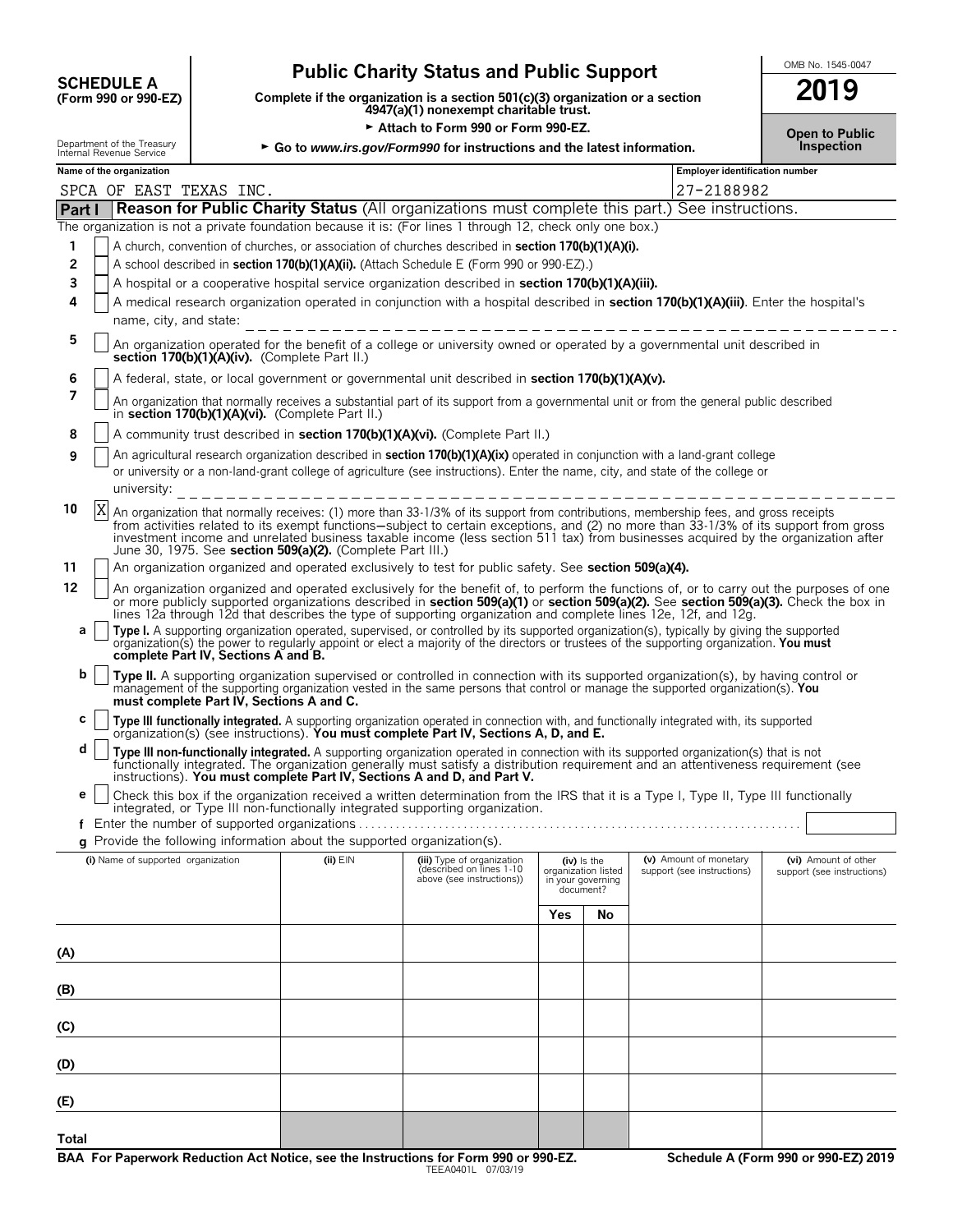|            | Calendar year (or fiscal year<br>beginning in) $\rightarrow$                                                                                                                                                                                                                                                                                                                                              | (a) 2015   | $(b)$ 2016 | $(c)$ 2017 | $(d)$ 2018 | (e) $2019$ | (f) Total                            |
|------------|-----------------------------------------------------------------------------------------------------------------------------------------------------------------------------------------------------------------------------------------------------------------------------------------------------------------------------------------------------------------------------------------------------------|------------|------------|------------|------------|------------|--------------------------------------|
|            | 1 Gifts, grants, contributions, and<br>membership fees received. (Do not<br>include any 'unusual grants.')                                                                                                                                                                                                                                                                                                |            |            |            |            |            |                                      |
| 2          | Tax revenues levied for the<br>organization's benefit and<br>either paid to or expended<br>on its behalf                                                                                                                                                                                                                                                                                                  |            |            |            |            |            |                                      |
|            | The value of services or<br>facilities furnished by a<br>governmental unit to the<br>organization without charge                                                                                                                                                                                                                                                                                          |            |            |            |            |            |                                      |
| 4          | <b>Total.</b> Add lines 1 through 3                                                                                                                                                                                                                                                                                                                                                                       |            |            |            |            |            |                                      |
| 5          | The portion of total<br>contributions by each person<br>(other than a governmental<br>unit or publicly supported<br>organization) included on line 1<br>that exceeds 2% of the amount<br>shown on line 11, column (f)                                                                                                                                                                                     |            |            |            |            |            |                                      |
| 6          | <b>Public support.</b> Subtract line 5                                                                                                                                                                                                                                                                                                                                                                    |            |            |            |            |            |                                      |
|            | <b>Section B. Total Support</b>                                                                                                                                                                                                                                                                                                                                                                           |            |            |            |            |            |                                      |
|            | Calendar year (or fiscal year<br>beginning in) $\rightarrow$                                                                                                                                                                                                                                                                                                                                              | (a) $2015$ | $(b)$ 2016 | $(c)$ 2017 | $(d)$ 2018 | (e) $2019$ | (f) Total                            |
|            | <b>7</b> Amounts from line $4, \ldots, \ldots$                                                                                                                                                                                                                                                                                                                                                            |            |            |            |            |            |                                      |
| 8          | Gross income from interest,<br>dividends, payments received<br>on securities loans, rents,<br>royalties, and income from<br>similar sources                                                                                                                                                                                                                                                               |            |            |            |            |            |                                      |
| 9          | Net income from unrelated<br>business activities, whether or<br>not the business is regularly<br>carried on                                                                                                                                                                                                                                                                                               |            |            |            |            |            |                                      |
|            | 10 Other income. Do not include<br>gain or loss from the sale of<br>capital assets (Explain in                                                                                                                                                                                                                                                                                                            |            |            |            |            |            |                                      |
|            | 11 Total support. Add lines 7                                                                                                                                                                                                                                                                                                                                                                             |            |            |            |            |            |                                      |
|            |                                                                                                                                                                                                                                                                                                                                                                                                           |            |            |            |            | 12         |                                      |
|            | 13 First five years. If the Form 990 is for the organization's first, second, third, fourth, or fifth tax year as a section 501(c)(3)<br>organization, check this box and stop here <b>contained</b> and the contained and the contained and the contained and the contained and the contained and the contained and the contained and the contained and the contained and t                              |            |            |            |            |            |                                      |
|            | <b>Section C. Computation of Public Support Percentage</b>                                                                                                                                                                                                                                                                                                                                                |            |            |            |            |            |                                      |
|            |                                                                                                                                                                                                                                                                                                                                                                                                           |            |            |            |            | 14         | $\%$                                 |
|            |                                                                                                                                                                                                                                                                                                                                                                                                           |            |            |            |            | 15         | %                                    |
|            | 16a 33-1/3% support test-2019. If the organization did not check the box on line 13, and line 14 is 33-1/3% or more, check this box                                                                                                                                                                                                                                                                       |            |            |            |            |            |                                      |
|            | <b>b 33-1/3% support test-2018.</b> If the organization did not check a box on line 13 or 16a, and line 15 is 33-1/3% or more, check this box                                                                                                                                                                                                                                                             |            |            |            |            |            |                                      |
|            | <b>17a 10%-facts-and-circumstances test-2019.</b> If the organization did not check a box on line 13, 16a, or 16b, and line 14 is 10%<br>or more, and if the organization meets the 'facts-and-circumstances' test, check this box and stop here. Explain in Part VI how                                                                                                                                  |            |            |            |            |            |                                      |
|            | <b>b 10%-facts-and-circumstances test-2018.</b> If the organization did not check a box on line 13, 16a, 16b, or 17a, and line 15 is 10%<br>or more, and if the organization meets the 'facts-and-circumstances' test, check this box and stop here. Explain in Part VI how the<br>organization meets the 'facts-and-circumstances' test. The organization qualifies as a publicly supported organization |            |            |            |            |            |                                      |
|            | 18 Private foundation. If the organization did not check a box on line 13, 16a, 16b, 17a, or 17b, check this box and see instructions                                                                                                                                                                                                                                                                     |            |            |            |            |            |                                      |
| <b>BAA</b> |                                                                                                                                                                                                                                                                                                                                                                                                           |            |            |            |            |            | Schedule A (Form 990 or 990-EZ) 2019 |

|  | ∵or 990-F<br>2019<br>990<br>∙orm<br>Schedule | CDC <sup>7</sup><br>ΟF<br>INC<br>$\sim$ m<br>TEXAS<br>-AS 1<br>' تا ب<br>◡▱ | 88982<br><u>.</u><br>_<br>. O G | $P$ age $\blacksquare$ |
|--|----------------------------------------------|-----------------------------------------------------------------------------|---------------------------------|------------------------|
|--|----------------------------------------------|-----------------------------------------------------------------------------|---------------------------------|------------------------|

**Section A. Public Support**

**Part II Support Schedule for Organizations Described in Sections 170(b)(1)(A)(iv) and 170(b)(1)(A)(vi)** (Complete only if you checked the box on line 5, 7, or 8 of Part I or if the organization failed to qualify under Part III. If the organization fails to qualify under the tests listed below, please complete Part III.)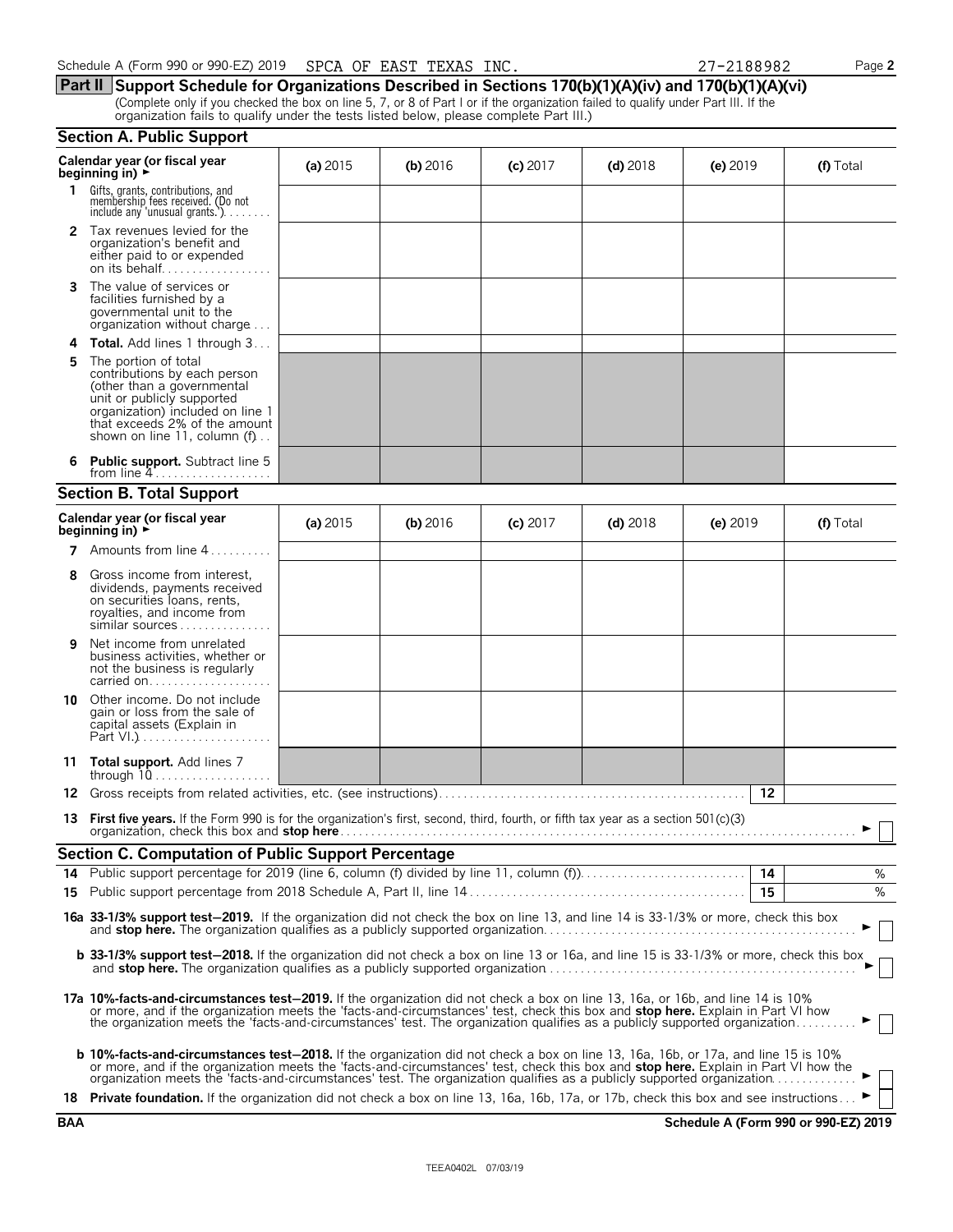(Complete only if you checked the box on line 10 of Part I or if the organization failed to qualify under Part II. If the organization fails to qualify under the tests listed below, please complete Part II.)

|                                 | <b>Section A. Public Support</b>                                                                                                                                                                                                                                              |             |                |            |                                                                                         |            |                      |  |  |  |
|---------------------------------|-------------------------------------------------------------------------------------------------------------------------------------------------------------------------------------------------------------------------------------------------------------------------------|-------------|----------------|------------|-----------------------------------------------------------------------------------------|------------|----------------------|--|--|--|
|                                 | Calendar year (or fiscal year beginning in) ►                                                                                                                                                                                                                                 | (a) 2015    | (b) 2016       | (c) 2017   | $(d)$ 2018                                                                              | (e) 2019   | (f) Total            |  |  |  |
|                                 | 1 Gifts, grants, contributions,                                                                                                                                                                                                                                               |             |                |            |                                                                                         |            |                      |  |  |  |
|                                 |                                                                                                                                                                                                                                                                               |             |                |            |                                                                                         |            |                      |  |  |  |
|                                 | 2 Gross receipts from admissions,                                                                                                                                                                                                                                             | 442,635.    | 455, 325.      | 327,406.   | 198,547.                                                                                | 386,104.   | 1,810,017.           |  |  |  |
|                                 | merchandise sold or services                                                                                                                                                                                                                                                  |             |                |            |                                                                                         |            |                      |  |  |  |
|                                 | performed, or facilities<br>furnished in any activity that is                                                                                                                                                                                                                 |             |                |            |                                                                                         |            |                      |  |  |  |
|                                 | related to the organization's                                                                                                                                                                                                                                                 |             |                |            |                                                                                         |            |                      |  |  |  |
|                                 | $tax\text{-}exempt$ purpose                                                                                                                                                                                                                                                   | 570,981.    | 768,787.       |            | $866, 674. \vert 1, 049, 249.$                                                          | 754,536.   | 4,010,227.           |  |  |  |
|                                 | 3 Gross receipts from activities<br>that are not an unrelated trade                                                                                                                                                                                                           |             |                |            |                                                                                         |            |                      |  |  |  |
|                                 | or business under section 513.                                                                                                                                                                                                                                                |             |                |            |                                                                                         |            | 0.                   |  |  |  |
|                                 | 4 Tax revenues levied for the                                                                                                                                                                                                                                                 |             |                |            |                                                                                         |            |                      |  |  |  |
|                                 | organization's benefit and<br>either paid to or expended on                                                                                                                                                                                                                   |             |                |            |                                                                                         |            |                      |  |  |  |
|                                 |                                                                                                                                                                                                                                                                               |             |                |            |                                                                                         |            | 0.                   |  |  |  |
|                                 | 5 The value of services or<br>facilities furnished by a                                                                                                                                                                                                                       |             |                |            |                                                                                         |            |                      |  |  |  |
|                                 | governmental unit to the                                                                                                                                                                                                                                                      |             |                |            |                                                                                         |            |                      |  |  |  |
|                                 | organization without charge                                                                                                                                                                                                                                                   |             |                |            |                                                                                         |            | 0.                   |  |  |  |
|                                 | 6 Total. Add lines 1 through 5<br><b>7a</b> Amounts included on lines 1.                                                                                                                                                                                                      | 1,013,616.  |                |            | $1, 224, 112, 1, 194, 080, 1, 247, 796, 1, 140, 640.$                                   |            | 5,820,244.           |  |  |  |
|                                 | 2, and 3 received from                                                                                                                                                                                                                                                        |             |                |            |                                                                                         |            |                      |  |  |  |
|                                 | disqualified persons                                                                                                                                                                                                                                                          | 17,405.     | 7,110.         | 14,600.    | 25,000.                                                                                 | 19,400.    | 83,515.              |  |  |  |
|                                 | <b>b</b> Amounts included on lines 2<br>and 3 received from other than                                                                                                                                                                                                        |             |                |            |                                                                                         |            |                      |  |  |  |
|                                 | disqualified persons that                                                                                                                                                                                                                                                     |             |                |            |                                                                                         |            |                      |  |  |  |
|                                 | exceed the greater of \$5,000 or                                                                                                                                                                                                                                              |             |                |            |                                                                                         |            |                      |  |  |  |
|                                 | 1% of the amount on line 13                                                                                                                                                                                                                                                   | 0.          | $\mathbf{0}$ . | 0.         | 0.                                                                                      | 0.         | 0.                   |  |  |  |
|                                 | c Add lines $7a$ and $7b$                                                                                                                                                                                                                                                     | 17,405      | 7,110          | 14,600.    | 25,000.                                                                                 | 19,400.    | 83,515.              |  |  |  |
|                                 | Public support. (Subtract line                                                                                                                                                                                                                                                |             |                |            |                                                                                         |            |                      |  |  |  |
|                                 |                                                                                                                                                                                                                                                                               |             |                |            |                                                                                         |            | 5,736,729.           |  |  |  |
| <b>Section B. Total Support</b> |                                                                                                                                                                                                                                                                               |             |                |            |                                                                                         |            |                      |  |  |  |
|                                 | Calendar year (or fiscal year beginning in) ►                                                                                                                                                                                                                                 | (a) 2015    | (b) 2016       | $(c)$ 2017 | $(d)$ 2018                                                                              | (e) 2019   | (f) Total            |  |  |  |
|                                 | 9 Amounts from line 6                                                                                                                                                                                                                                                         | 1,013,616.  | 1,224,112.     | 1,194,080. | 1,247,796.                                                                              | 1,140,640. | 5,820,244.           |  |  |  |
|                                 | <b>10a</b> Gross income from interest, dividends,<br>payments received on securities loans,                                                                                                                                                                                   |             |                |            |                                                                                         |            |                      |  |  |  |
|                                 | rents, royalties, and income from                                                                                                                                                                                                                                             |             |                |            |                                                                                         |            |                      |  |  |  |
|                                 | similar sources<br><b>b</b> Unrelated business taxable                                                                                                                                                                                                                        | 41          |                |            |                                                                                         |            | 41.                  |  |  |  |
|                                 | income (less section 511                                                                                                                                                                                                                                                      |             |                |            |                                                                                         |            |                      |  |  |  |
|                                 | taxes) from businesses<br>acquired after June 30, 1975                                                                                                                                                                                                                        |             |                |            |                                                                                         |            |                      |  |  |  |
|                                 | c Add lines $10a$ and $10b$                                                                                                                                                                                                                                                   | 41          | $\mathbf{0}$   | $0$ .      | $\mathbf{0}$ .                                                                          | $\Omega$ . | 41.                  |  |  |  |
|                                 | <b>11</b> Net income from unrelated business                                                                                                                                                                                                                                  |             |                |            |                                                                                         |            |                      |  |  |  |
|                                 | activities not included in line 10b,<br>whether or not the business is                                                                                                                                                                                                        |             |                |            |                                                                                         |            |                      |  |  |  |
|                                 | regularly carried on $\dots$ .                                                                                                                                                                                                                                                |             |                |            |                                                                                         |            | 0.                   |  |  |  |
|                                 | 12 Other income. Do not include<br>gain or loss from the sale of                                                                                                                                                                                                              |             |                |            |                                                                                         |            |                      |  |  |  |
|                                 | capital assets (Explain in Part VI.) SEE PART VI                                                                                                                                                                                                                              |             |                |            |                                                                                         |            |                      |  |  |  |
|                                 | 13 Total support. (Add lines 9,                                                                                                                                                                                                                                               | $-20, 288.$ | $-4,797.$      | 40,204.    | 68,034.                                                                                 | 87,155.    | 170,308.             |  |  |  |
|                                 | 10c. 11. and $12.1$                                                                                                                                                                                                                                                           |             |                |            | 993, 369. $\vert 1, 219, 315. \vert 1, 234, 284. \vert 1, 315, 830. \vert 1, 227, 795.$ |            | 5,990,593.           |  |  |  |
|                                 | 14 First five years. If the Form 990 is for the organization's first, second, third, fourth, or fifth tax year as a section 501(c)(3)                                                                                                                                         |             |                |            |                                                                                         |            |                      |  |  |  |
|                                 | organization, check this box and stop here.<br><b>Section C. Computation of Public Support Percentage</b>                                                                                                                                                                     |             |                |            |                                                                                         |            |                      |  |  |  |
| 15                              | Public support percentage for 2019 (line 8, column (f), divided by line 13, column (f)                                                                                                                                                                                        |             |                |            |                                                                                         | 15         | $95.76$ $%$          |  |  |  |
| 16                              |                                                                                                                                                                                                                                                                               |             |                |            |                                                                                         | 16         | $97.79$ $%$          |  |  |  |
|                                 | Section D. Computation of Investment Income Percentage                                                                                                                                                                                                                        |             |                |            |                                                                                         |            |                      |  |  |  |
| 17                              | Investment income percentage for 2019 (line 10c, column (f), divided by line 13, column (f)                                                                                                                                                                                   |             |                |            |                                                                                         | 17         | $0.00$ $\frac{8}{3}$ |  |  |  |
| 18                              |                                                                                                                                                                                                                                                                               |             |                |            |                                                                                         | 18         | $0.00\frac{8}{3}$    |  |  |  |
|                                 | 19a 33-1/3% support tests-2019. If the organization did not check the box on line 14, and line 15 is more than 33-1/3%, and line 17                                                                                                                                           |             |                |            |                                                                                         |            |                      |  |  |  |
|                                 | is not more than 33-1/3%, check this box and stop here. The organization qualifies as a publicly supported organization                                                                                                                                                       |             |                |            |                                                                                         |            | X                    |  |  |  |
|                                 | <b>b</b> 33-1/3% support tests-2018. If the organization did not check a box on line 14 or line 19a, and line 16 is more than 33-1/3%, and<br>line 18 is not more than 33-1/3%, check this box and stop here. The organization qualifies as a publicly supported organization |             |                |            |                                                                                         |            |                      |  |  |  |
|                                 | 20 Private foundation. If the organization did not check a box on line 14, 19a, or 19b, check this box and see instructions                                                                                                                                                   |             |                |            |                                                                                         |            |                      |  |  |  |
|                                 |                                                                                                                                                                                                                                                                               |             |                |            |                                                                                         |            |                      |  |  |  |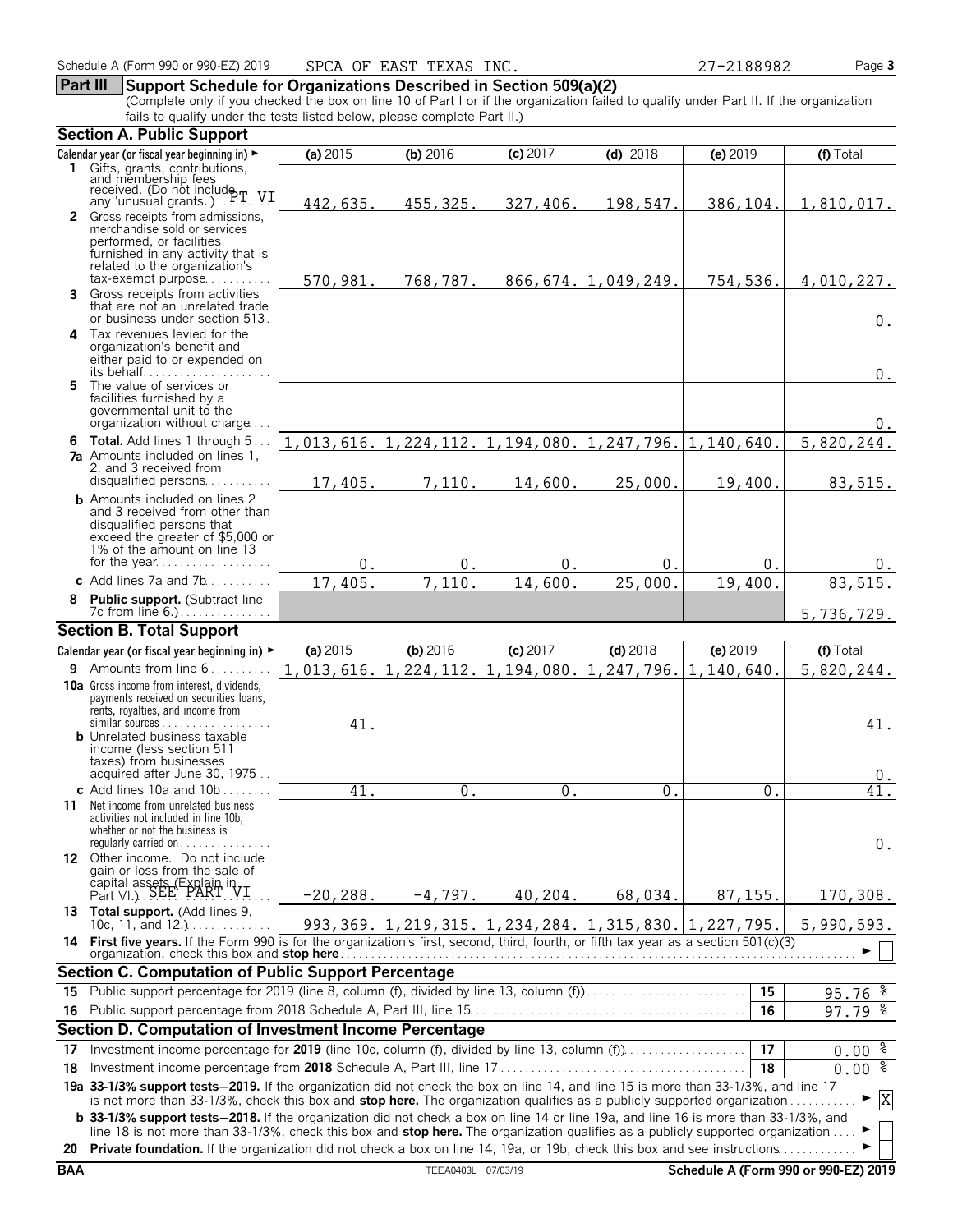## **Part IV Supporting Organizations**

(Complete only if you checked a box in line 12 on Part I. If you checked 12a of Part I, complete Sections A and B. If you checked 12b of Part I, complete Sections A and C. If you checked 12c of Part I, complete Sections A, D, and E. If you checked 12d of Part I, complete Sections A and D, and complete Part V.)

## **Section A. All Supporting Organizations**

**Yes No 1** Are all of the organization's supported organizations listed by name in the organization's governing documents? *If 'No,' describe in Part VI how the supported organizations are designated. If designated by class or purpose, describe the designation. If historic and continuing relationship, explain.* **1 2** Did the organization have any supported organization that does not have an IRS determination of status under section 509(a)(1) or (2)? *If 'Yes,' explain in Part VI how the organization determined that the supported organization was described in section 509(a)(1) or (2).* **2 3a** Did the organization have a supported organization described in section 501(c)(4), (5), or (6)? *If 'Yes,' answer (b) and (c) below.* **3a b** Did the organization confirm that each supported organization qualified under section 501(c)(4), (5), or (6) and satisfied the public support tests under section 509(a)(2)? *If 'Yes,' describe in Part VI when and how the organization made the determination.* **3b c** Did the organization ensure that all support to such organizations was used exclusively for section 170(c)(2)(B) purposes? *If 'Yes,' explain in Part VI what controls the organization put in place to ensure such use.* **3c a4** Was any supported organization not organized in the United States ('foreign supported organization')? *If 'Yes' and if you checked 12a or 12b in Part I, answer (b) and (c) below.* **4a b** Did the organization have ultimate control and discretion in deciding whether to make grants to the foreign supported organization? *If 'Yes,' describe in Part VI how the organization had such control and discretion despite being controlled or supervised by or in connection with its supported organizations.* **4b c** Did the organization support any foreign supported organization that does not have an IRS determination under sections 501(c)(3) and 509(a)(1) or (2)? *If 'Yes,' explain in Part VI what controls the organization used to ensure that all support to the foreign supported organization was used exclusively for section 170(c)(2)(B) purposes.* **4c 5a** Did the organization add, substitute, or remove any supported organizations during the tax year? *If 'Yes,' answer (b) and (c) below (if applicable). Also, provide detail in Part VI, including (i) the names and EIN numbers of the supported organizations added, substituted, or removed; (ii) the reasons for each such action; (iii) the authority under the organization's organizing document authorizing such action; and (iv) how the action was accomplished (such as by* amendment to the organizing document). **Same in the organizing document** (see also see also see also see also see also see also see also see also see also see also see also see also see also see also see also see also see **b Type I or Type II only.** Was any added or substituted supported organization part of a class already designated in the organization's organizing document? **5b c Substitutions only.** Was the substitution the result of an event beyond the organization's control? **5c 6** Did the organization provide support (whether in the form of grants or the provision of services or facilities) to anyone other than (i) its supported organizations, (ii) individuals that are part of the charitable class benefited by one or more of its supported organizations, or (iii) other supporting organizations that also support or benefit one or more of the filing organization's supported organizations? *If 'Yes,' provide detail in Part VI.* **6 7** Did the organization provide a grant, loan, compensation, or other similar payment to a substantial contributor (as defined in section 4958(c)(3)(C)), a family member of a substantial contributor, or a 35% controlled entity with regard to a substantial contributor? *If 'Yes,' complete Part I of Schedule L (Form 990 or 990-EZ).* **7 8** Did the organization make a loan to a disqualified person (as defined in section 4958) not described in line 7? *If 'Yes,' complete Part I of Schedule L (Form 990 or 990-EZ).* **8 9a** Was the organization controlled directly or indirectly at any time during the tax year by one or more disqualified persons as defined in section 4946 (other than foundation managers and organizations described in section 509(a)(1) or (2))? *If 'Yes,' provide detail in Part VI*. b Did one or more disqualified persons (as defined in line 9a) hold a controlling interest in any entity in which the<br>supporting organization had an interest? If 'Yes,' provide detail in Part VI. **c** Did a disqualified person (as defined in line 9a) have an ownership interest in, or derive any personal benefit from, assets in which the supporting organization also had an interest? *If 'Yes,' provide detail in Part VI*. **9c 10a** Was the organization subject to the excess business holdings rules of section 4943 because of section 4943(f) (regarding certain Type II supporting organizations, and all Type III non-functionally integrated supporting organizations)? *If 'Yes,' answer 10b below.* **10a b** Did the organization have any excess business holdings in the tax year? *(Use Schedule C, Form 4720, to determine whether the organization had excess business holdings.)* **10b**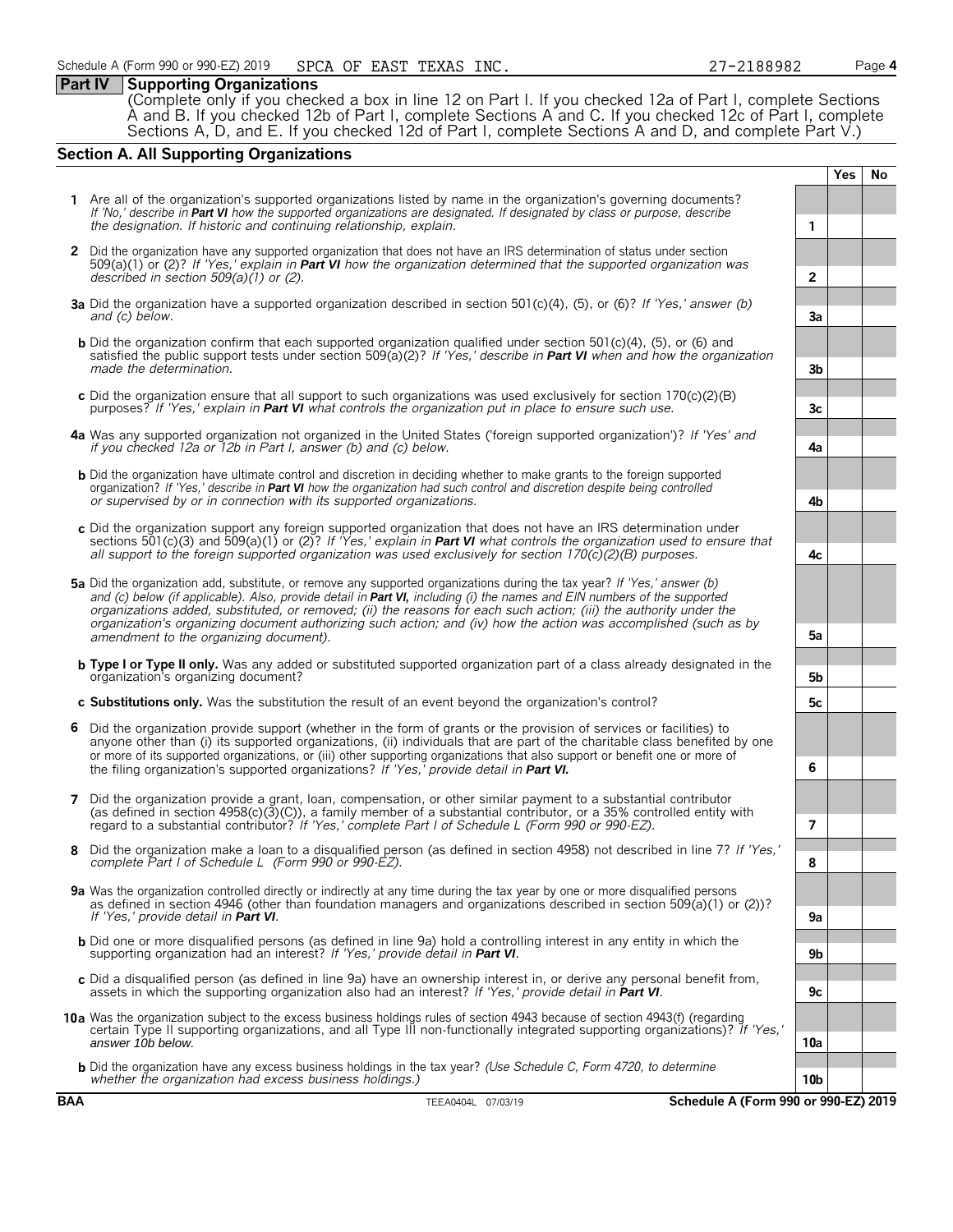### **1** Did the directors, trustees, or membership of one or more supported organizations have the power to regularly appoint or elect at least a majority of the organization's directors or trustees at all times during the tax year? *If 'No,' describe in Part VI how the supported organization(s) effectively operated, supervised, or controlled the organization's activities. If the organization had more than one supported organization, describe how the powers to appoint and/or remove directors or trustees were allocated among the supported organizations and what conditions or restrictions, if any, applied to such powers during the tax* year. **1**

**2** Did the organization operate for the benefit of any supported organization other than the supported organization(s) that operated, supervised, or controlled the supporting organization? *If 'Yes,' explain in Part VI how providing such benefit carried out the purposes of the supported organization(s) that operated, supervised, or controlled the supporting organization.* **2**

## **Section C. Type II Supporting Organizations**

|                                                                                                                                                                                                                                                               | 153 L | - 11 v |
|---------------------------------------------------------------------------------------------------------------------------------------------------------------------------------------------------------------------------------------------------------------|-------|--------|
| Were a majority of the organization's directors or trustees during the tax year also a majority of the directors or trustees<br>of each of the organization's supported organization(s)? If 'No,' describe in <b>Part VI</b> how control or management of the |       |        |
| supporting organization was vested in the same persons that controlled or managed the supported organization(s).                                                                                                                                              |       |        |

## **Section D. All Type III Supporting Organizations**

**Yes No 1** Did the organization provide to each of its supported organizations, by the last day of the fifth month of the organization's tax year, (i) a written notice describing the type and amount of support provided during the prior tax year, (ii) a copy of the Form 990 that was most recently filed as of the date of notification, and (iii) copies of the organization's governing documents in effect on the date of notification, to the extent not previously provided? **1 2** Were any of the organization's officers, directors, or trustees either (i) appointed or elected by the supported organization(s) or (ii) serving on the governing body of a supported organization? *If 'No,' explain in Part VI how the organization maintained a close and continuous working relationship with the supported organization(s).* **2 3** By reason of the relationship described in (2), did the organization's supported organizations have a significant voice in the organization's investment policies and in directing the use of the organization's income or assets at all times during the tax year? *If 'Yes,' describe in Part VI the role the organization's supported organizations played in this regard.* **3**

## **Section E. Type III Functionally Integrated Supporting Organizations**

- **1** *Check the box next to the method that the organization used to satisfy the Integral Part Test during the year (see instructions).* 
	- **a** The organization satisfied the Activities Test. *Complete line 2 below.*
	- **b** The organization is the parent of each of its supported organizations. *Complete line 3 below.*
	- **c** The organization supported a governmental entity. *Describe in Part VI how you supported a government entity (see instructions).*

### **2** Activities Test. *Answer (a) and (b) below.* **Yes No**

- **a** Did substantially all of the organization's activities during the tax year directly further the exempt purposes of the supported organization(s) to which the organization was responsive? *If 'Yes,' then in Part VI identify those supported organizations and explain how these activities directly furthered their exempt purposes, how the organization was responsive to those supported organizations, and how the organization determined that these activities constituted substantially all of its activities.* **2a**
- **b** Did the activities described in (a) constitute activities that, but for the organization's involvement, one or more of the organization's supported organization(s) would have been engaged in? *If 'Yes,' explain in Part VI the reasons for the organization's position that its supported organization(s) would have engaged in these activities but for the organization's involvement.* **2b**
- **3** Parent of Supported Organizations. *Answer (a) and (b) below.*
- **a** Did the organization have the power to regularly appoint or elect a majority of the officers, directors, or trustees of each of the supported organizations? *Provide details in Part VI.* **3a**
- **b** Did the organization exercise a substantial degree of direction over the policies, programs, and activities of each of its supported organizations? *If 'Yes,' describe in Part VI the role played by the organization in this regard.* **3b**



**Yes No**

**Yes No**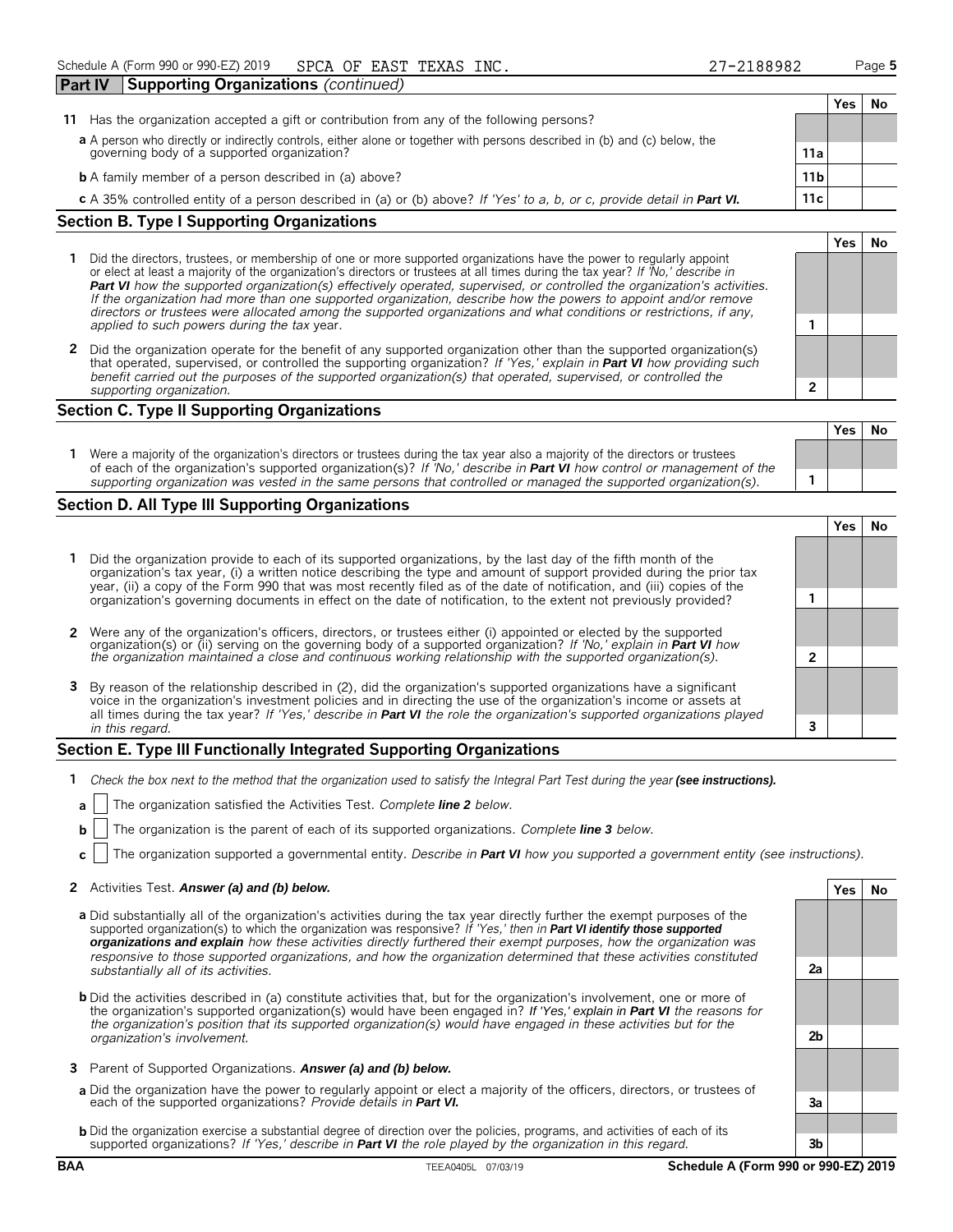| " |  |
|---|--|

| Type III Non-Functionally Integrated 509(a)(3) Supporting Organizations<br>Part V                                                                                                                                                                                  |                |                |                                |
|--------------------------------------------------------------------------------------------------------------------------------------------------------------------------------------------------------------------------------------------------------------------|----------------|----------------|--------------------------------|
| 1<br>Check here if the organization satisfied the Integral Part Test as a qualifying trust on Nov. 20, 1970 (explain in Part VI). See<br>instructions. All other Type III non-functionally integrated supporting organizations must complete Sections A through E. |                |                |                                |
| Section A - Adjusted Net Income                                                                                                                                                                                                                                    |                | (A) Prior Year | (B) Current Year<br>(optional) |
| 1.<br>Net short-term capital gain                                                                                                                                                                                                                                  | 1              |                |                                |
| $\mathbf{2}$<br>Recoveries of prior-year distributions                                                                                                                                                                                                             | $\overline{2}$ |                |                                |
| 3<br>Other gross income (see instructions)                                                                                                                                                                                                                         | 3              |                |                                |
| 4<br>Add lines 1 through 3.                                                                                                                                                                                                                                        | 4              |                |                                |
| 5<br>Depreciation and depletion                                                                                                                                                                                                                                    | 5              |                |                                |
| Portion of operating expenses paid or incurred for production or collection of gross<br>6<br>income or for management, conservation, or maintenance of property held for<br>production of income (see instructions)                                                | 6              |                |                                |
| 7<br>Other expenses (see instructions)                                                                                                                                                                                                                             | $\overline{7}$ |                |                                |
| <b>Adjusted Net Income</b> (subtract lines 5, 6, and 7 from line 4)<br>8                                                                                                                                                                                           | 8              |                |                                |
| <b>Section B - Minimum Asset Amount</b>                                                                                                                                                                                                                            |                | (A) Prior Year | (B) Current Year<br>(optional) |
| 1 Aggregate fair market value of all non-exempt-use assets (see instructions for short<br>tax year or assets held for part of year):                                                                                                                               |                |                |                                |
| a Average monthly value of securities                                                                                                                                                                                                                              | 1a             |                |                                |
| <b>b</b> Average monthly cash balances                                                                                                                                                                                                                             | 1 <sub>b</sub> |                |                                |
| c Fair market value of other non-exempt-use assets                                                                                                                                                                                                                 | 1c             |                |                                |
| <b>d Total</b> (add lines 1a, 1b, and 1c)                                                                                                                                                                                                                          | 1d             |                |                                |
| <b>e Discount</b> claimed for blockage or other<br>factors (explain in detail in <b>Part VI</b> ):                                                                                                                                                                 |                |                |                                |
| $\mathbf{2}$<br>Acquisition indebtedness applicable to non-exempt-use assets                                                                                                                                                                                       | $\overline{2}$ |                |                                |
| 3<br>Subtract line 2 from line 1d.                                                                                                                                                                                                                                 | 3              |                |                                |
| Cash deemed held for exempt use. Enter 1-1/2% of line 3 (for greater amount,<br>4<br>see instructions).                                                                                                                                                            | 4              |                |                                |
| 5<br>Net value of non-exempt-use assets (subtract line 4 from line 3)                                                                                                                                                                                              | 5              |                |                                |
| Multiply line 5 by .035.<br>6                                                                                                                                                                                                                                      | 6              |                |                                |
| 7<br>Recoveries of prior-year distributions                                                                                                                                                                                                                        | $\overline{7}$ |                |                                |
| Minimum Asset Amount (add line 7 to line 6)<br>8                                                                                                                                                                                                                   | 8              |                |                                |
| Section C - Distributable Amount                                                                                                                                                                                                                                   |                |                | <b>Current Year</b>            |
| Adjusted net income for prior year (from Section A, line 8, Column A)<br>1                                                                                                                                                                                         | 1              |                |                                |
| Enter 85% of line 1.<br>2                                                                                                                                                                                                                                          | $\overline{2}$ |                |                                |
| 3<br>Minimum asset amount for prior year (from Section B, line 8, Column A)                                                                                                                                                                                        | 3              |                |                                |
| 4<br>Enter greater of line 2 or line 3.                                                                                                                                                                                                                            | 4              |                |                                |
| 5<br>Income tax imposed in prior year                                                                                                                                                                                                                              | 5              |                |                                |
| 6<br><b>Distributable Amount.</b> Subtract line 5 from line 4, unless subject to emergency<br>temporary reduction (see instructions).                                                                                                                              | 6              |                |                                |

**7**  $\mid$  Check here if the current year is the organization's first as a non-functionally integrated Type III supporting organization (see instructions).

**BAA Schedule A (Form 990 or 990-EZ) 2019**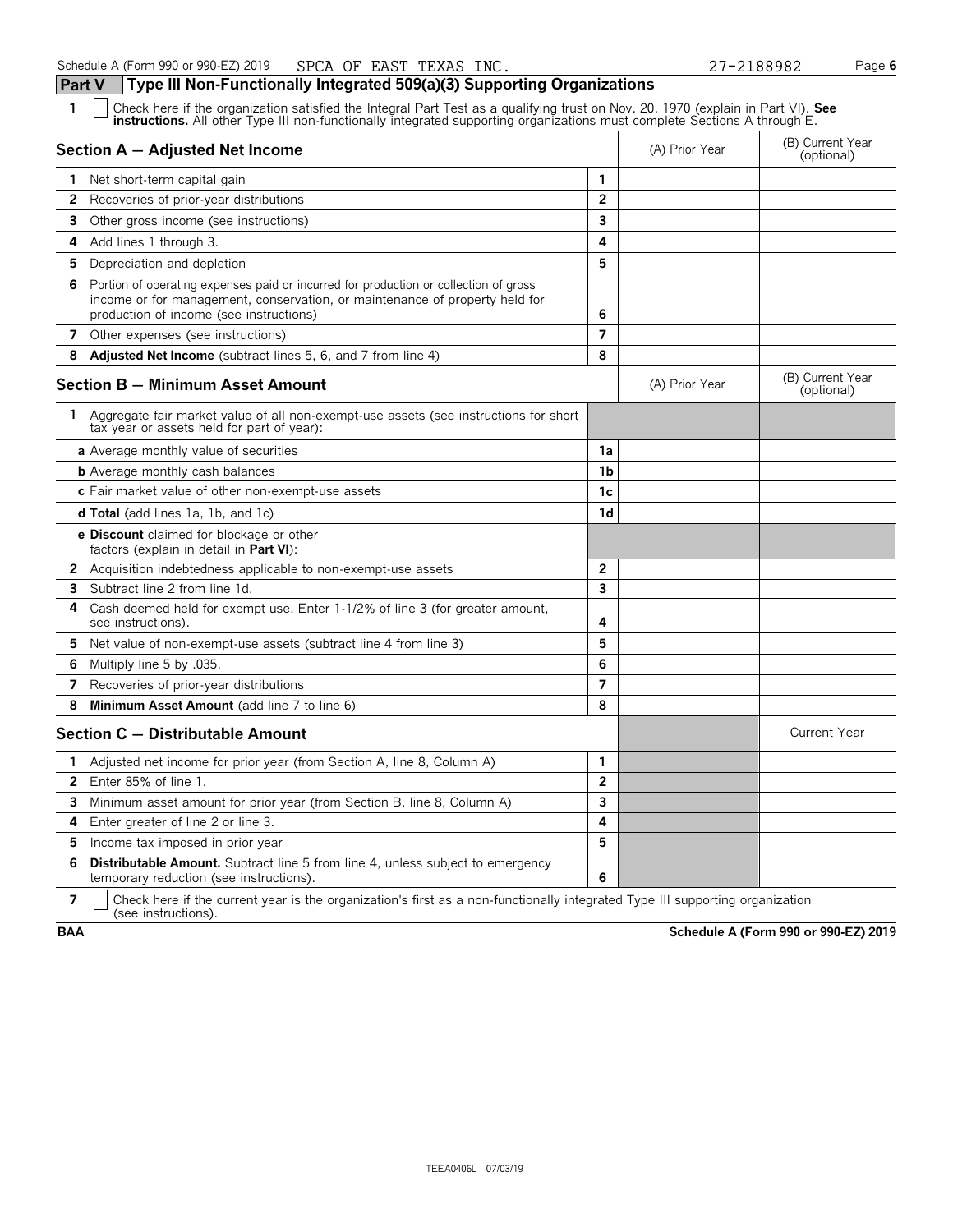| ⊪rart v                                                                                                      |                                                                                                                                                                                                                                                                                                                                                                                                                                                                                                                                                                                                                                                                                                                                                                                                                                                                                                                                                                                                                                                                                                                                                                                                                                      |                                                                                                                                                                  |                                                                                                                                                                                                                                                                                                                           |
|--------------------------------------------------------------------------------------------------------------|--------------------------------------------------------------------------------------------------------------------------------------------------------------------------------------------------------------------------------------------------------------------------------------------------------------------------------------------------------------------------------------------------------------------------------------------------------------------------------------------------------------------------------------------------------------------------------------------------------------------------------------------------------------------------------------------------------------------------------------------------------------------------------------------------------------------------------------------------------------------------------------------------------------------------------------------------------------------------------------------------------------------------------------------------------------------------------------------------------------------------------------------------------------------------------------------------------------------------------------|------------------------------------------------------------------------------------------------------------------------------------------------------------------|---------------------------------------------------------------------------------------------------------------------------------------------------------------------------------------------------------------------------------------------------------------------------------------------------------------------------|
|                                                                                                              |                                                                                                                                                                                                                                                                                                                                                                                                                                                                                                                                                                                                                                                                                                                                                                                                                                                                                                                                                                                                                                                                                                                                                                                                                                      |                                                                                                                                                                  | <b>Current Year</b>                                                                                                                                                                                                                                                                                                       |
|                                                                                                              |                                                                                                                                                                                                                                                                                                                                                                                                                                                                                                                                                                                                                                                                                                                                                                                                                                                                                                                                                                                                                                                                                                                                                                                                                                      |                                                                                                                                                                  |                                                                                                                                                                                                                                                                                                                           |
| in excess of income from activity                                                                            |                                                                                                                                                                                                                                                                                                                                                                                                                                                                                                                                                                                                                                                                                                                                                                                                                                                                                                                                                                                                                                                                                                                                                                                                                                      |                                                                                                                                                                  |                                                                                                                                                                                                                                                                                                                           |
|                                                                                                              |                                                                                                                                                                                                                                                                                                                                                                                                                                                                                                                                                                                                                                                                                                                                                                                                                                                                                                                                                                                                                                                                                                                                                                                                                                      |                                                                                                                                                                  |                                                                                                                                                                                                                                                                                                                           |
| Amounts paid to acquire exempt-use assets                                                                    |                                                                                                                                                                                                                                                                                                                                                                                                                                                                                                                                                                                                                                                                                                                                                                                                                                                                                                                                                                                                                                                                                                                                                                                                                                      |                                                                                                                                                                  |                                                                                                                                                                                                                                                                                                                           |
| Qualified set-aside amounts (prior IRS approval required)                                                    |                                                                                                                                                                                                                                                                                                                                                                                                                                                                                                                                                                                                                                                                                                                                                                                                                                                                                                                                                                                                                                                                                                                                                                                                                                      |                                                                                                                                                                  |                                                                                                                                                                                                                                                                                                                           |
| Other distributions (describe in Part VI). See instructions.                                                 |                                                                                                                                                                                                                                                                                                                                                                                                                                                                                                                                                                                                                                                                                                                                                                                                                                                                                                                                                                                                                                                                                                                                                                                                                                      |                                                                                                                                                                  |                                                                                                                                                                                                                                                                                                                           |
| Total annual distributions. Add lines 1 through 6.                                                           |                                                                                                                                                                                                                                                                                                                                                                                                                                                                                                                                                                                                                                                                                                                                                                                                                                                                                                                                                                                                                                                                                                                                                                                                                                      |                                                                                                                                                                  |                                                                                                                                                                                                                                                                                                                           |
| in Part VI). See instructions.                                                                               |                                                                                                                                                                                                                                                                                                                                                                                                                                                                                                                                                                                                                                                                                                                                                                                                                                                                                                                                                                                                                                                                                                                                                                                                                                      |                                                                                                                                                                  |                                                                                                                                                                                                                                                                                                                           |
| Distributable amount for 2019 from Section C, line 6                                                         |                                                                                                                                                                                                                                                                                                                                                                                                                                                                                                                                                                                                                                                                                                                                                                                                                                                                                                                                                                                                                                                                                                                                                                                                                                      |                                                                                                                                                                  |                                                                                                                                                                                                                                                                                                                           |
|                                                                                                              |                                                                                                                                                                                                                                                                                                                                                                                                                                                                                                                                                                                                                                                                                                                                                                                                                                                                                                                                                                                                                                                                                                                                                                                                                                      |                                                                                                                                                                  |                                                                                                                                                                                                                                                                                                                           |
|                                                                                                              | (i)<br><b>Excess</b><br><b>Distributions</b>                                                                                                                                                                                                                                                                                                                                                                                                                                                                                                                                                                                                                                                                                                                                                                                                                                                                                                                                                                                                                                                                                                                                                                                         | (ii)<br><b>Underdistributions</b><br>Pre-2019                                                                                                                    | (iii)<br><b>Distributable</b><br><b>Amount for 2019</b>                                                                                                                                                                                                                                                                   |
|                                                                                                              |                                                                                                                                                                                                                                                                                                                                                                                                                                                                                                                                                                                                                                                                                                                                                                                                                                                                                                                                                                                                                                                                                                                                                                                                                                      |                                                                                                                                                                  |                                                                                                                                                                                                                                                                                                                           |
| cause required - explain in Part VI). See instructions.                                                      |                                                                                                                                                                                                                                                                                                                                                                                                                                                                                                                                                                                                                                                                                                                                                                                                                                                                                                                                                                                                                                                                                                                                                                                                                                      |                                                                                                                                                                  |                                                                                                                                                                                                                                                                                                                           |
|                                                                                                              |                                                                                                                                                                                                                                                                                                                                                                                                                                                                                                                                                                                                                                                                                                                                                                                                                                                                                                                                                                                                                                                                                                                                                                                                                                      |                                                                                                                                                                  |                                                                                                                                                                                                                                                                                                                           |
|                                                                                                              |                                                                                                                                                                                                                                                                                                                                                                                                                                                                                                                                                                                                                                                                                                                                                                                                                                                                                                                                                                                                                                                                                                                                                                                                                                      |                                                                                                                                                                  |                                                                                                                                                                                                                                                                                                                           |
|                                                                                                              |                                                                                                                                                                                                                                                                                                                                                                                                                                                                                                                                                                                                                                                                                                                                                                                                                                                                                                                                                                                                                                                                                                                                                                                                                                      |                                                                                                                                                                  |                                                                                                                                                                                                                                                                                                                           |
|                                                                                                              |                                                                                                                                                                                                                                                                                                                                                                                                                                                                                                                                                                                                                                                                                                                                                                                                                                                                                                                                                                                                                                                                                                                                                                                                                                      |                                                                                                                                                                  |                                                                                                                                                                                                                                                                                                                           |
|                                                                                                              |                                                                                                                                                                                                                                                                                                                                                                                                                                                                                                                                                                                                                                                                                                                                                                                                                                                                                                                                                                                                                                                                                                                                                                                                                                      |                                                                                                                                                                  |                                                                                                                                                                                                                                                                                                                           |
|                                                                                                              |                                                                                                                                                                                                                                                                                                                                                                                                                                                                                                                                                                                                                                                                                                                                                                                                                                                                                                                                                                                                                                                                                                                                                                                                                                      |                                                                                                                                                                  |                                                                                                                                                                                                                                                                                                                           |
|                                                                                                              |                                                                                                                                                                                                                                                                                                                                                                                                                                                                                                                                                                                                                                                                                                                                                                                                                                                                                                                                                                                                                                                                                                                                                                                                                                      |                                                                                                                                                                  |                                                                                                                                                                                                                                                                                                                           |
|                                                                                                              |                                                                                                                                                                                                                                                                                                                                                                                                                                                                                                                                                                                                                                                                                                                                                                                                                                                                                                                                                                                                                                                                                                                                                                                                                                      |                                                                                                                                                                  |                                                                                                                                                                                                                                                                                                                           |
|                                                                                                              |                                                                                                                                                                                                                                                                                                                                                                                                                                                                                                                                                                                                                                                                                                                                                                                                                                                                                                                                                                                                                                                                                                                                                                                                                                      |                                                                                                                                                                  |                                                                                                                                                                                                                                                                                                                           |
|                                                                                                              |                                                                                                                                                                                                                                                                                                                                                                                                                                                                                                                                                                                                                                                                                                                                                                                                                                                                                                                                                                                                                                                                                                                                                                                                                                      |                                                                                                                                                                  |                                                                                                                                                                                                                                                                                                                           |
|                                                                                                              |                                                                                                                                                                                                                                                                                                                                                                                                                                                                                                                                                                                                                                                                                                                                                                                                                                                                                                                                                                                                                                                                                                                                                                                                                                      |                                                                                                                                                                  |                                                                                                                                                                                                                                                                                                                           |
| \$<br>line 7:                                                                                                |                                                                                                                                                                                                                                                                                                                                                                                                                                                                                                                                                                                                                                                                                                                                                                                                                                                                                                                                                                                                                                                                                                                                                                                                                                      |                                                                                                                                                                  |                                                                                                                                                                                                                                                                                                                           |
|                                                                                                              |                                                                                                                                                                                                                                                                                                                                                                                                                                                                                                                                                                                                                                                                                                                                                                                                                                                                                                                                                                                                                                                                                                                                                                                                                                      |                                                                                                                                                                  |                                                                                                                                                                                                                                                                                                                           |
|                                                                                                              |                                                                                                                                                                                                                                                                                                                                                                                                                                                                                                                                                                                                                                                                                                                                                                                                                                                                                                                                                                                                                                                                                                                                                                                                                                      |                                                                                                                                                                  |                                                                                                                                                                                                                                                                                                                           |
|                                                                                                              |                                                                                                                                                                                                                                                                                                                                                                                                                                                                                                                                                                                                                                                                                                                                                                                                                                                                                                                                                                                                                                                                                                                                                                                                                                      |                                                                                                                                                                  |                                                                                                                                                                                                                                                                                                                           |
| Subtract lines 3g and 4a from line 2. For result greater than<br>zero, explain in Part VI. See instructions. |                                                                                                                                                                                                                                                                                                                                                                                                                                                                                                                                                                                                                                                                                                                                                                                                                                                                                                                                                                                                                                                                                                                                                                                                                                      |                                                                                                                                                                  |                                                                                                                                                                                                                                                                                                                           |
| from line 1. For result greater than zero, explain in Part VI. See<br>instructions.                          |                                                                                                                                                                                                                                                                                                                                                                                                                                                                                                                                                                                                                                                                                                                                                                                                                                                                                                                                                                                                                                                                                                                                                                                                                                      |                                                                                                                                                                  |                                                                                                                                                                                                                                                                                                                           |
|                                                                                                              |                                                                                                                                                                                                                                                                                                                                                                                                                                                                                                                                                                                                                                                                                                                                                                                                                                                                                                                                                                                                                                                                                                                                                                                                                                      |                                                                                                                                                                  |                                                                                                                                                                                                                                                                                                                           |
|                                                                                                              |                                                                                                                                                                                                                                                                                                                                                                                                                                                                                                                                                                                                                                                                                                                                                                                                                                                                                                                                                                                                                                                                                                                                                                                                                                      |                                                                                                                                                                  |                                                                                                                                                                                                                                                                                                                           |
|                                                                                                              |                                                                                                                                                                                                                                                                                                                                                                                                                                                                                                                                                                                                                                                                                                                                                                                                                                                                                                                                                                                                                                                                                                                                                                                                                                      |                                                                                                                                                                  |                                                                                                                                                                                                                                                                                                                           |
|                                                                                                              |                                                                                                                                                                                                                                                                                                                                                                                                                                                                                                                                                                                                                                                                                                                                                                                                                                                                                                                                                                                                                                                                                                                                                                                                                                      |                                                                                                                                                                  |                                                                                                                                                                                                                                                                                                                           |
|                                                                                                              |                                                                                                                                                                                                                                                                                                                                                                                                                                                                                                                                                                                                                                                                                                                                                                                                                                                                                                                                                                                                                                                                                                                                                                                                                                      |                                                                                                                                                                  |                                                                                                                                                                                                                                                                                                                           |
|                                                                                                              |                                                                                                                                                                                                                                                                                                                                                                                                                                                                                                                                                                                                                                                                                                                                                                                                                                                                                                                                                                                                                                                                                                                                                                                                                                      |                                                                                                                                                                  |                                                                                                                                                                                                                                                                                                                           |
|                                                                                                              |                                                                                                                                                                                                                                                                                                                                                                                                                                                                                                                                                                                                                                                                                                                                                                                                                                                                                                                                                                                                                                                                                                                                                                                                                                      |                                                                                                                                                                  |                                                                                                                                                                                                                                                                                                                           |
|                                                                                                              | <b>Section D - Distributions</b><br>10 Line 8 amount divided by line 9 amount<br>Section $E -$ Distribution Allocations (see instructions)<br>1 Distributable amount for 2019 from Section C, line 6<br>2 Underdistributions, if any, for years prior to 2019 (reasonable<br>3 Excess distributions carryover, if any, to 2019<br>a From 2014<br>c From 2016<br><b>d</b> From 2017.<br>e From 2018<br>f Total of lines 3a through e<br>g Applied to underdistributions of prior years<br><b>h</b> Applied to 2019 distributable amount<br><i>i</i> Carryover from 2014 not applied (see instructions)<br>j Remainder. Subtract lines 3g, 3h, and 3i from 3f.<br>4 Distributions for 2019 from Section D.<br>a Applied to underdistributions of prior years<br><b>b</b> Applied to 2019 distributable amount<br>c Remainder. Subtract lines 4a and 4b from 4.<br>5 Remaining underdistributions for years prior to 2019, if any.<br>6 Remaining underdistributions for 2019. Subtract lines 3h and 4b<br>7 Excess distributions carryover to 2020. Add lines 3j and 4c.<br>8 Breakdown of line 7:<br><b>a</b> Excess from 2015<br>$b$ Excess from 2016<br>$c$ Excess from 2017.<br>$d$ Excess from 2018<br><b>e</b> Excess from 2019. | Amounts paid to supported organizations to accomplish exempt purposes<br>3 Administrative expenses paid to accomplish exempt purposes of supported organizations | <b>Type in Non-Functionally integrated 509(a)(5) supporting Organizations</b> ( <i>continued)</i><br>2 Amounts paid to perform activity that directly furthers exempt purposes of supported organizations,<br>Distributions to attentive supported organizations to which the organization is responsive (provide details |

**BAA Schedule A (Form 990 or 990-EZ) 2019**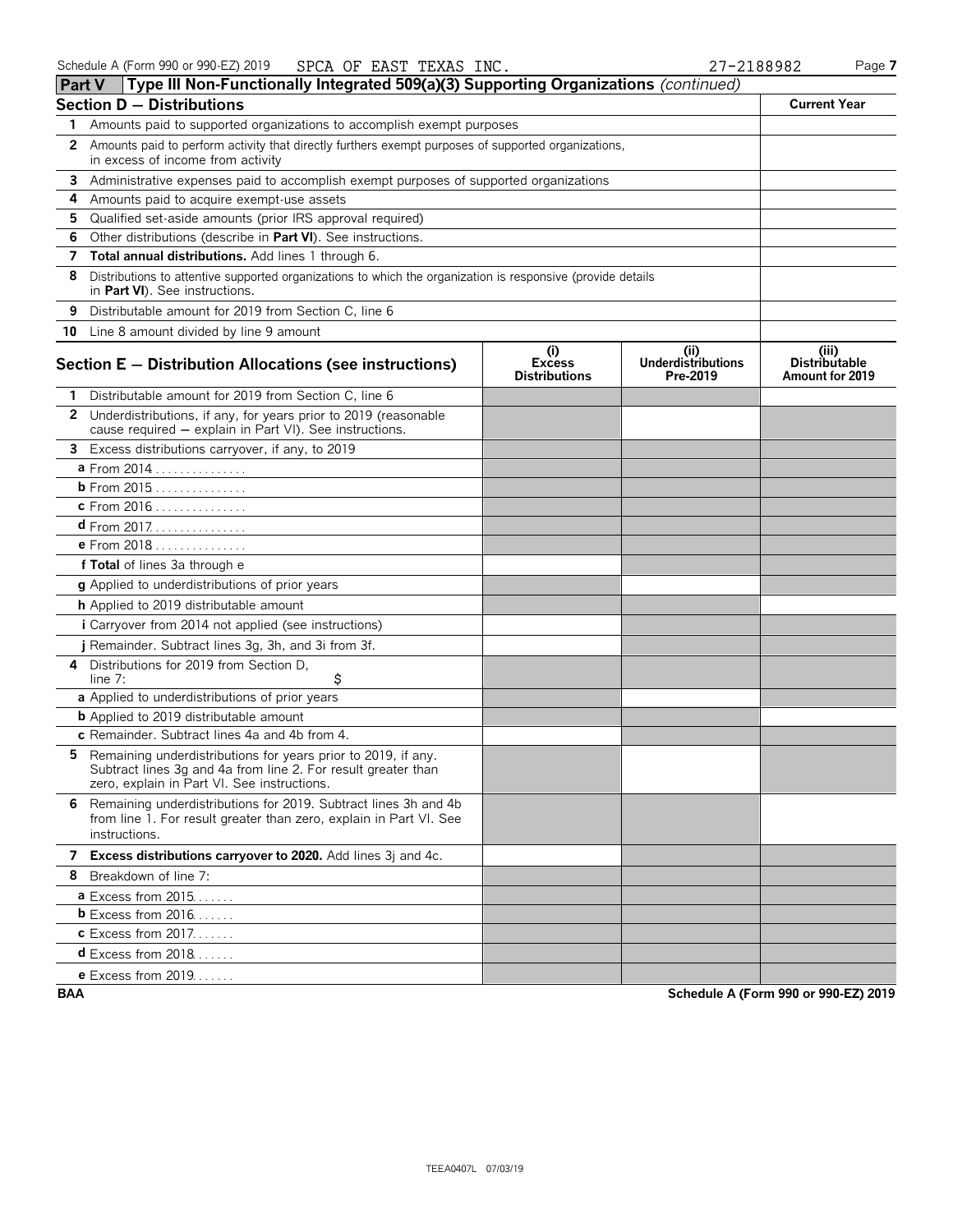**Part VI** Supplemental Information. Provide the explanations required by Part II, line 10; Part II, line 17a or 17b; Part III, line 12; Part IV, Section A, lines 1, 2, 3b, 3c, 4b, 4c, 5a, 6, 9a, 9b, 9c, 11a, 11b, and 11c; Part IV, Section B, lines 1 and 2; Part IV, Section C, line 1; Part IV, Section D, lines 2 and 3; Part IV, Section E, lines 1c, 2a, 2b, 3a, and 3b; Part V, line 1; Part V, Section B, line 1e; Part V, Section D, lines 5, 6, and 8; and Part V, Section E, lines 2, 5, and 6. Also complete this part for any additional information. (See instructions.)

## **PART III, LINE 1 - UNUSUAL GRANTS**

| 2015 2016 |  |  |  |  |  |                                                            |
|-----------|--|--|--|--|--|------------------------------------------------------------|
|           |  |  |  |  |  | $0.$ \$ 177,502.\$ 50,000.\$ 440,000.\$ 37,665.\$ 705,167. |

## **PART III, LINE 12 - OTHER INCOME**

| NATURE AND SOURCE         | 2019       | 2018       | 2017       | 201    |            |
|---------------------------|------------|------------|------------|--------|------------|
| NET FUNDRAISING INCOME \$ | 87,155. \$ | 68,034. \$ | 40,204. \$ | -4,797 | $-20,288.$ |
| TOTAL                     | ה ב        | 68,034.    | 40,204.    | -4     | $-20.288.$ |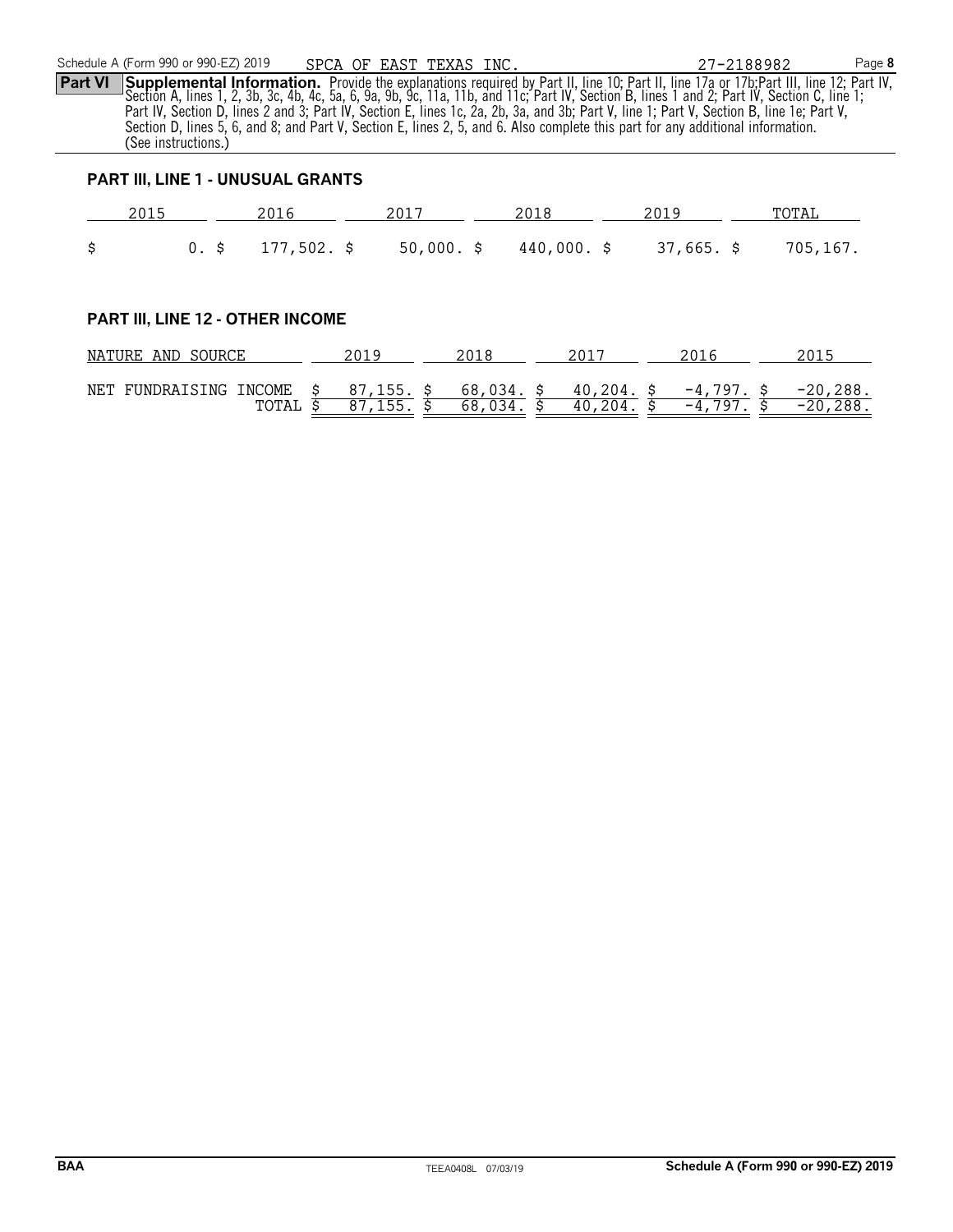| Schedule B                                                           |                                                                                                             | OMB No. 1545-0047 |  |  |
|----------------------------------------------------------------------|-------------------------------------------------------------------------------------------------------------|-------------------|--|--|
| (Form 990, 990-EZ,                                                   | <b>Schedule of Contributors</b>                                                                             |                   |  |  |
| or 990-PF)<br>Department of the Treasury<br>Internal Revenue Service | Attach to Form 990, Form 990-EZ, or Form 990-PF.<br>► Go to www.irs.gov/Form990 for the latest information. | 2019              |  |  |
| Name of the organization                                             | <b>Employer identification number</b>                                                                       |                   |  |  |
| SPCA OF EAST TEXAS INC.                                              | 27-2188982                                                                                                  |                   |  |  |
| <b>Organization type</b> (check one):                                |                                                                                                             |                   |  |  |
| Filers of:                                                           | Section:                                                                                                    |                   |  |  |
| Form 990 or 990-EZ                                                   | X<br>$501(c)$ $(3)$ (enter number) organization                                                             |                   |  |  |
|                                                                      | $4947(a)(1)$ nonexempt charitable trust <b>not</b> treated as a private foundation                          |                   |  |  |
| Form 990-PF                                                          | 527 political organization                                                                                  |                   |  |  |
|                                                                      | 501(c)(3) exempt private foundation                                                                         |                   |  |  |
|                                                                      | 4947(a)(1) nonexempt charitable trust treated as a private foundation                                       |                   |  |  |
|                                                                      | 501(c)(3) taxable private foundation                                                                        |                   |  |  |

Check if your organization is covered by the **General Rule** or a **Special Rule.**

Note: Only a section 501(c)(7), (8), or (10) organization can check boxes for both the General Rule and a Special Rule. See instructions.

### **General Rule**

X

For an organization filing Form 990, 990-EZ, or 990-PF that received, during the year, contributions totaling \$5,000 or more (in money or property) from any one contributor. Complete Parts I and II. See instructions for determining a contributor's total contributions.

### **Special Rules**

For an organization described in section 501(c)(3) filing Form 990 or 990-EZ that met the 33-1/3% support test of the regulations under sections 509(a)(1) and 170(b)(1)(A)(vi), that checked Schedule A (Form 990 or 990-EZ), Part II, line 13, 16a, or 16b, and that received from any one contributor, during the year, total contributions of the greater of (**1**) \$5,000; or (**2**) 2% of the amount on (i) Form 990, Part VIII, line 1h; or (ii) Form 990-EZ, line 1. Complete Parts I and II.

For an organization described in section 501(c)(7), (8), or (10) filing Form 990 or 990-EZ that received from any one contributor, during the year, total contributions of more than \$1,000 *exclusively* for religious, charitable, scientific, literary, or educational purposes, or for the prevention of cruelty to children or animals. Complete Parts I, II, and III.

For an organization described in section 501(c)(7), (8), or (10) filing Form 990 or 990-EZ that received from any one contributor, during the year, contributions *exclusively* for religious, charitable, etc., purposes, but no such contributions totaled more than \$1,000. If this box is checked, enter here the total contributions that were received during the year for an *exclusively* religious, charitable, etc., purpose. Don't complete any of the parts unless the **General Rule** applies to this organization because it received *nonexclusively* religious, charitable, etc., contributions totaling \$5,000 or more during the year . ►\$

**Caution:** An organization that isn't covered by the General Rule and/or the Special Rules doesn't file Schedule B (Form 990, 990-EZ, or 990-PF), but it **must** answer 'No' on Part IV, line 2, of its Form 990; or check the box on line H of its Form 990-EZ or on its Form 990-PF, Part I, line 2, to certify that it doesn't meet the filing requirements of Schedule B (Form 990, 990-EZ, or 990-PF).

**BAA For Paperwork Reduction Act Notice, see the instructions for Form 990, 990-EZ, or 990-PF. Schedule B (Form 990, 990-EZ, or 990-PF) (2019)**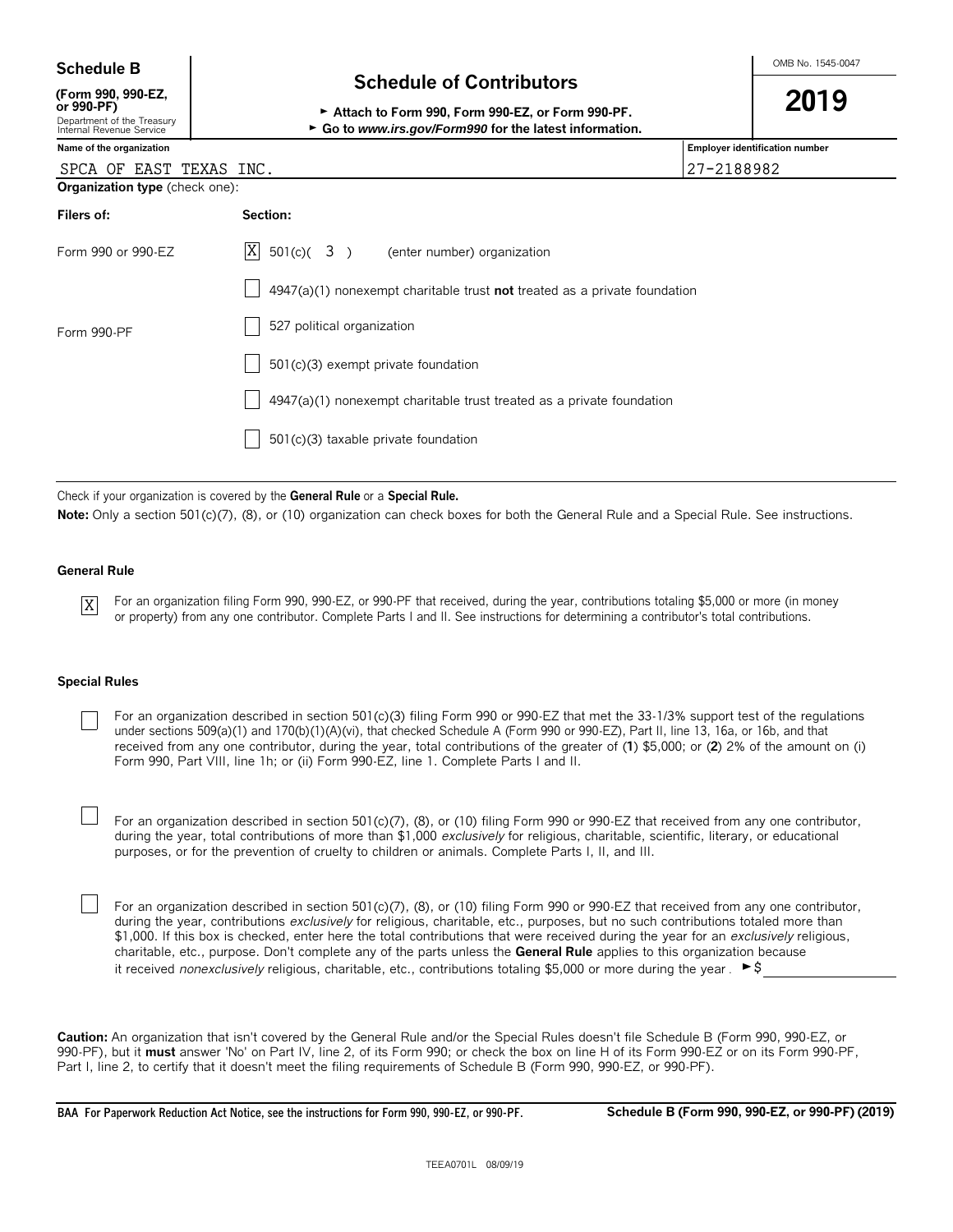| Schedule B (Form 990, 990-EZ, or 990-PF) (2019) |                                       | $P$ ade $\blacktriangle$ |
|-------------------------------------------------|---------------------------------------|--------------------------|
| Name of organization                            | <b>Employer identification number</b> |                          |
| SPCA OF EAST TEXAS<br>INC.                      | 27-2188982                            |                          |

|            | OLCU AL EUDI IEVUD IMA.                                                                                    |                               | 21-2100902                                                                              |
|------------|------------------------------------------------------------------------------------------------------------|-------------------------------|-----------------------------------------------------------------------------------------|
| Part I     | <b>Contributors</b> (see instructions). Use duplicate copies of Part I if additional space is needed.      |                               |                                                                                         |
| (a)<br>No. | (b)<br>Name, address, and $ZIP + 4$                                                                        | (c)<br>Total<br>contributions | (d)<br>Type of contribution                                                             |
| $1 \quad$  | DOBBS & TITTLE, P.C.<br>3311 WOODS BLVD<br>TYLER, TX 75707<br>-------------------                          | \$<br>21,025.                 | X<br>Person<br>Payroll<br>Noncash<br>(Complete Part II for<br>noncash contributions.)   |
| (a)<br>No. | (b)<br>Name, address, and ZIP + 4                                                                          | (c)<br>Total<br>contributions | (d)<br>Type of contribution                                                             |
| 2          | SANDRA RAINEY SEELEY ESTATE<br>2111 EL DORADO PKWY STE 102<br>MCKINNEY, TX 75070__________________________ | \$<br>37,665.                 | Person<br>Χ<br>Payroll<br>Noncash<br>(Complete Part II for<br>noncash contributions.)   |
| (a)<br>No. | (b)<br>Name, address, and ZIP + 4                                                                          | (c)<br>Total<br>contributions | (d)<br>Type of contribution                                                             |
|            |                                                                                                            |                               | Person<br>Payroll<br><b>Noncash</b><br>(Complete Part II for<br>noncash contributions.) |
| (a)<br>No. | (b)<br>Name, address, and ZIP + 4                                                                          | (c)<br>Total<br>contributions | (d)<br>Type of contribution                                                             |
|            |                                                                                                            |                               | Person                                                                                  |

**Payroll**

**Person Payroll**

(Complete Part II for noncash contributions.)

(Complete Part II for noncash contributions.)

\$ **Noncash**

\$ **Noncash**

**c**)<br>Total<br>contributions

**(a) (b) (c) (d) No. Name, address, and ZIP + 4 Total Type of contribution**

**(a) (b) (c) (d) No. Name, address, and ZIP + 4 Total Type of contribution**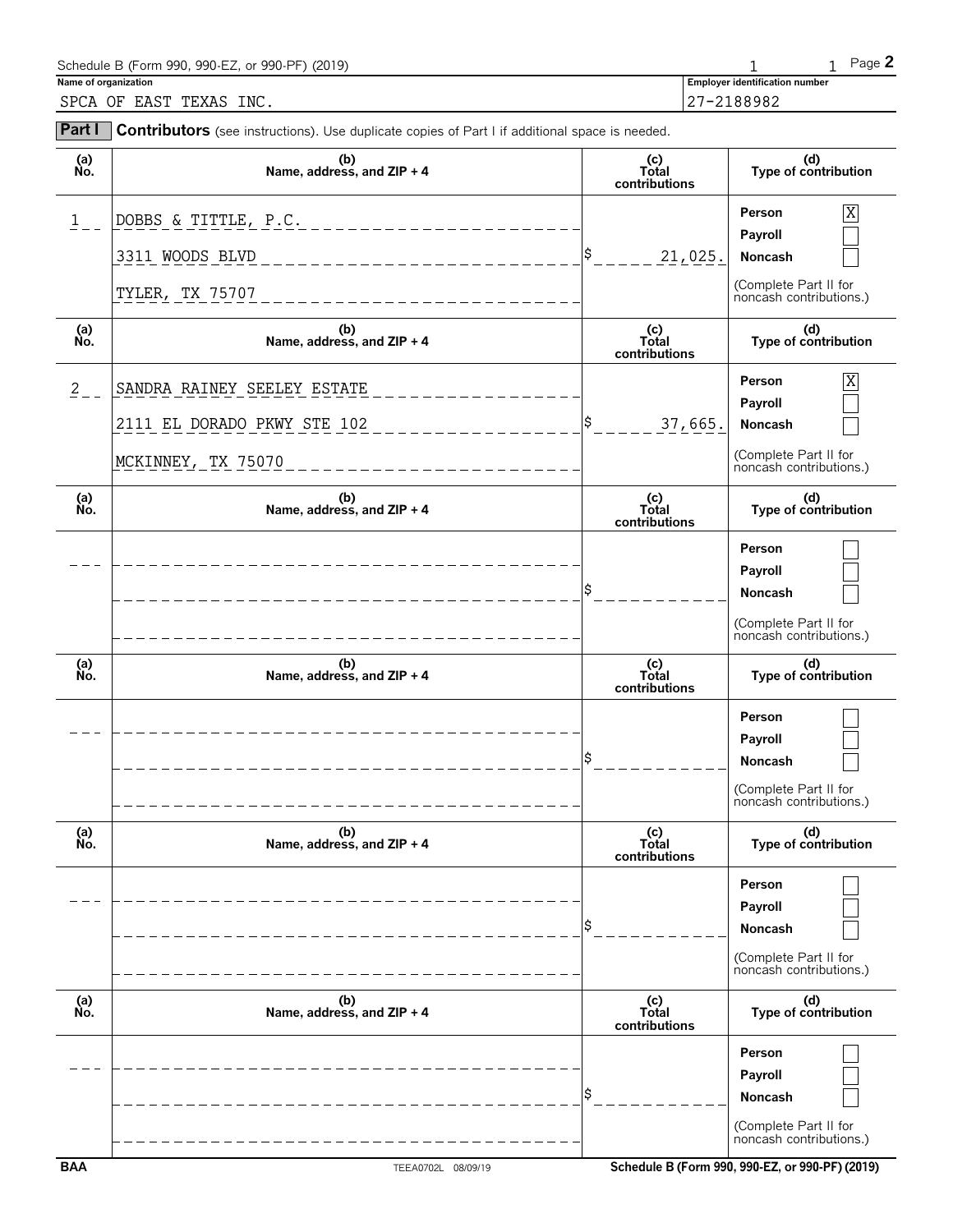| Schedule B (Form 990, 990-EZ, or 990-PF) (2019) |            |                                       | $P$ aqe $\bullet$ |  |
|-------------------------------------------------|------------|---------------------------------------|-------------------|--|
| Name of organization                            |            | <b>Employer identification number</b> |                   |  |
| SPCA OF EAST TEXAS<br>INC.                      | 27-2188982 |                                       |                   |  |

**Part II** Noncash Property (see instructions). Use duplicate copies of Part II if additional space is needed.

| (a) No.<br>from<br>Part I | (b)<br>Description of noncash property given | (c)<br>FMV (or estimate)<br>(See instructions.) | (d)<br>Date received |
|---------------------------|----------------------------------------------|-------------------------------------------------|----------------------|
|                           | N/A<br>----------------------------          |                                                 |                      |
|                           |                                              | \$                                              |                      |
| (a) No.<br>from<br>Part I | (b)<br>Description of noncash property given | (c)<br>FMV (or estimate)<br>(See instructions.) | (d)<br>Date received |
|                           |                                              |                                                 |                      |
|                           |                                              | \$                                              |                      |
| (a) No.<br>from<br>Part I | (b)<br>Description of noncash property given | (c)<br>FMV (or estimate)<br>(See instructions.) | (d)<br>Date received |
|                           |                                              |                                                 |                      |
|                           |                                              | \$                                              |                      |
| (a) No.<br>from<br>Part I | (b)<br>Description of noncash property given | (c)<br>FMV (or estimate)<br>(See instructions.) | (d)<br>Date received |
|                           |                                              |                                                 |                      |
|                           |                                              | \$                                              |                      |
| (a) No.<br>from<br>Part I | (b)<br>Description of noncash property given | (c)<br>FMV (or estimate)<br>(See instructions.) | (d)<br>Date received |
|                           |                                              |                                                 |                      |
|                           |                                              | \$                                              |                      |
| (a) No.<br>from<br>Part I | (b)<br>Description of noncash property given | (c)<br>FMV (or estimate)<br>(See instructions.) | (d)<br>Date received |
|                           |                                              |                                                 |                      |
|                           |                                              | \$                                              |                      |
| <b>BAA</b>                |                                              | Schedule B (Form 990, 990-EZ, or 990-PF) (2019) |                      |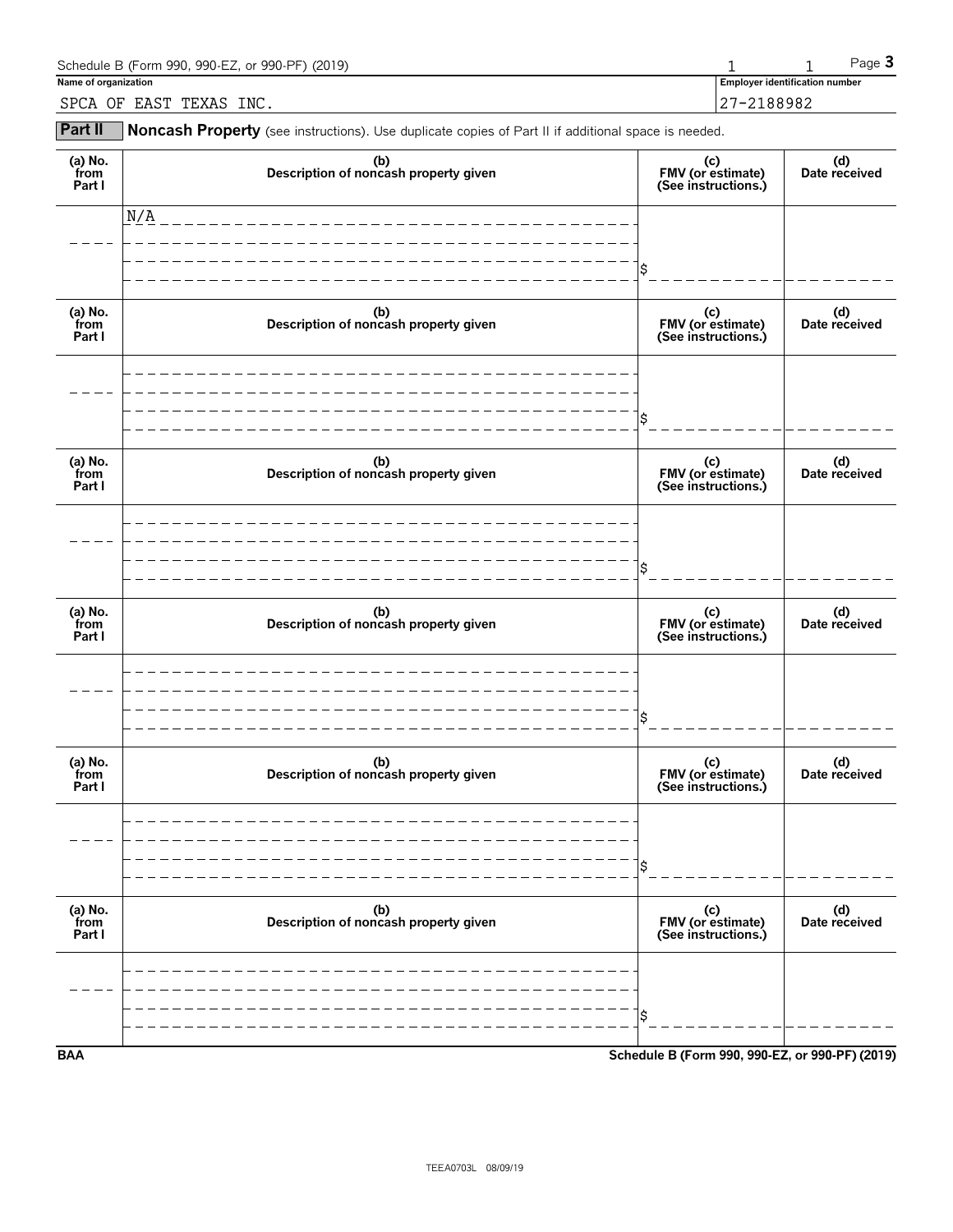|                           | Schedule B (Form 990, 990-EZ, or 990-PF) (2019)                                                                                                                                                                                                                                                                                                                                                                                                                                                                                                            |                                                                                                                |                                          | Page 4                                              |  |  |  |
|---------------------------|------------------------------------------------------------------------------------------------------------------------------------------------------------------------------------------------------------------------------------------------------------------------------------------------------------------------------------------------------------------------------------------------------------------------------------------------------------------------------------------------------------------------------------------------------------|----------------------------------------------------------------------------------------------------------------|------------------------------------------|-----------------------------------------------------|--|--|--|
| Name of organization      | SPCA OF EAST TEXAS INC.                                                                                                                                                                                                                                                                                                                                                                                                                                                                                                                                    |                                                                                                                |                                          | <b>Employer identification number</b><br>27-2188982 |  |  |  |
| Part III                  | Exclusively religious, charitable, etc., contributions to organizations described in section 501(c)(7), (8),<br>or (10) that total more than \$1,000 for the year from any one contributor. Complete columns (a) through (e) and<br>the following line entry. For organizations completing Part III, enter the total of exclusively religious, charitable, etc.,<br>contributions of \$1,000 or less for the year. (Enter this information once. See instructions.) $\triangleright$ \$<br>Use duplicate copies of Part III if additional space is needed. |                                                                                                                |                                          |                                                     |  |  |  |
| (a)<br>No. from<br>Part I | (b)<br>Purpose of gift                                                                                                                                                                                                                                                                                                                                                                                                                                                                                                                                     | (c)<br>Use of gift                                                                                             |                                          | (d)<br>Description of how gift is held              |  |  |  |
|                           | N/A                                                                                                                                                                                                                                                                                                                                                                                                                                                                                                                                                        |                                                                                                                |                                          |                                                     |  |  |  |
|                           |                                                                                                                                                                                                                                                                                                                                                                                                                                                                                                                                                            |                                                                                                                |                                          |                                                     |  |  |  |
|                           |                                                                                                                                                                                                                                                                                                                                                                                                                                                                                                                                                            |                                                                                                                |                                          |                                                     |  |  |  |
|                           |                                                                                                                                                                                                                                                                                                                                                                                                                                                                                                                                                            | (e)<br>Transfer of gift<br>Transferee's name, address, and ZIP + 4<br>Relationship of transferor to transferee |                                          |                                                     |  |  |  |
|                           |                                                                                                                                                                                                                                                                                                                                                                                                                                                                                                                                                            |                                                                                                                |                                          |                                                     |  |  |  |
| (a)<br>No. from<br>Part I | (b)<br>Purpose of gift                                                                                                                                                                                                                                                                                                                                                                                                                                                                                                                                     | (c)<br>Use of gift                                                                                             |                                          | (d)<br>Description of how gift is held              |  |  |  |
|                           |                                                                                                                                                                                                                                                                                                                                                                                                                                                                                                                                                            |                                                                                                                |                                          |                                                     |  |  |  |
|                           | (e)<br>Transfer of gift<br>Transferee's name, address, and ZIP + 4                                                                                                                                                                                                                                                                                                                                                                                                                                                                                         |                                                                                                                |                                          | Relationship of transferor to transferee            |  |  |  |
|                           |                                                                                                                                                                                                                                                                                                                                                                                                                                                                                                                                                            |                                                                                                                |                                          |                                                     |  |  |  |
| (a)<br>No. from<br>Part I | (b)<br>Purpose of gift                                                                                                                                                                                                                                                                                                                                                                                                                                                                                                                                     | (c)<br>Use of gift                                                                                             |                                          | (d)<br>Description of how gift is held              |  |  |  |
|                           |                                                                                                                                                                                                                                                                                                                                                                                                                                                                                                                                                            |                                                                                                                |                                          |                                                     |  |  |  |
|                           | Transferee's name, address, and ZIP + 4                                                                                                                                                                                                                                                                                                                                                                                                                                                                                                                    | (e)<br>Transfer of gift                                                                                        | Relationship of transferor to transferee |                                                     |  |  |  |
|                           |                                                                                                                                                                                                                                                                                                                                                                                                                                                                                                                                                            |                                                                                                                |                                          |                                                     |  |  |  |
|                           |                                                                                                                                                                                                                                                                                                                                                                                                                                                                                                                                                            |                                                                                                                |                                          |                                                     |  |  |  |
| (a)<br>No. from<br>Part I | (b)<br>Purpose of gift                                                                                                                                                                                                                                                                                                                                                                                                                                                                                                                                     | (c)<br>Use of gift                                                                                             |                                          | (d)<br>Description of how gift is held              |  |  |  |
|                           |                                                                                                                                                                                                                                                                                                                                                                                                                                                                                                                                                            |                                                                                                                |                                          |                                                     |  |  |  |
|                           |                                                                                                                                                                                                                                                                                                                                                                                                                                                                                                                                                            |                                                                                                                |                                          |                                                     |  |  |  |
|                           | Transferee's name, address, and ZIP + 4                                                                                                                                                                                                                                                                                                                                                                                                                                                                                                                    | (e)<br>Transfer of gift                                                                                        | Relationship of transferor to transferee |                                                     |  |  |  |
|                           |                                                                                                                                                                                                                                                                                                                                                                                                                                                                                                                                                            |                                                                                                                |                                          |                                                     |  |  |  |
| <b>BAA</b>                |                                                                                                                                                                                                                                                                                                                                                                                                                                                                                                                                                            |                                                                                                                |                                          | Schedule B (Form 990, 990-EZ, or 990-PF) (2019)     |  |  |  |
|                           |                                                                                                                                                                                                                                                                                                                                                                                                                                                                                                                                                            |                                                                                                                |                                          |                                                     |  |  |  |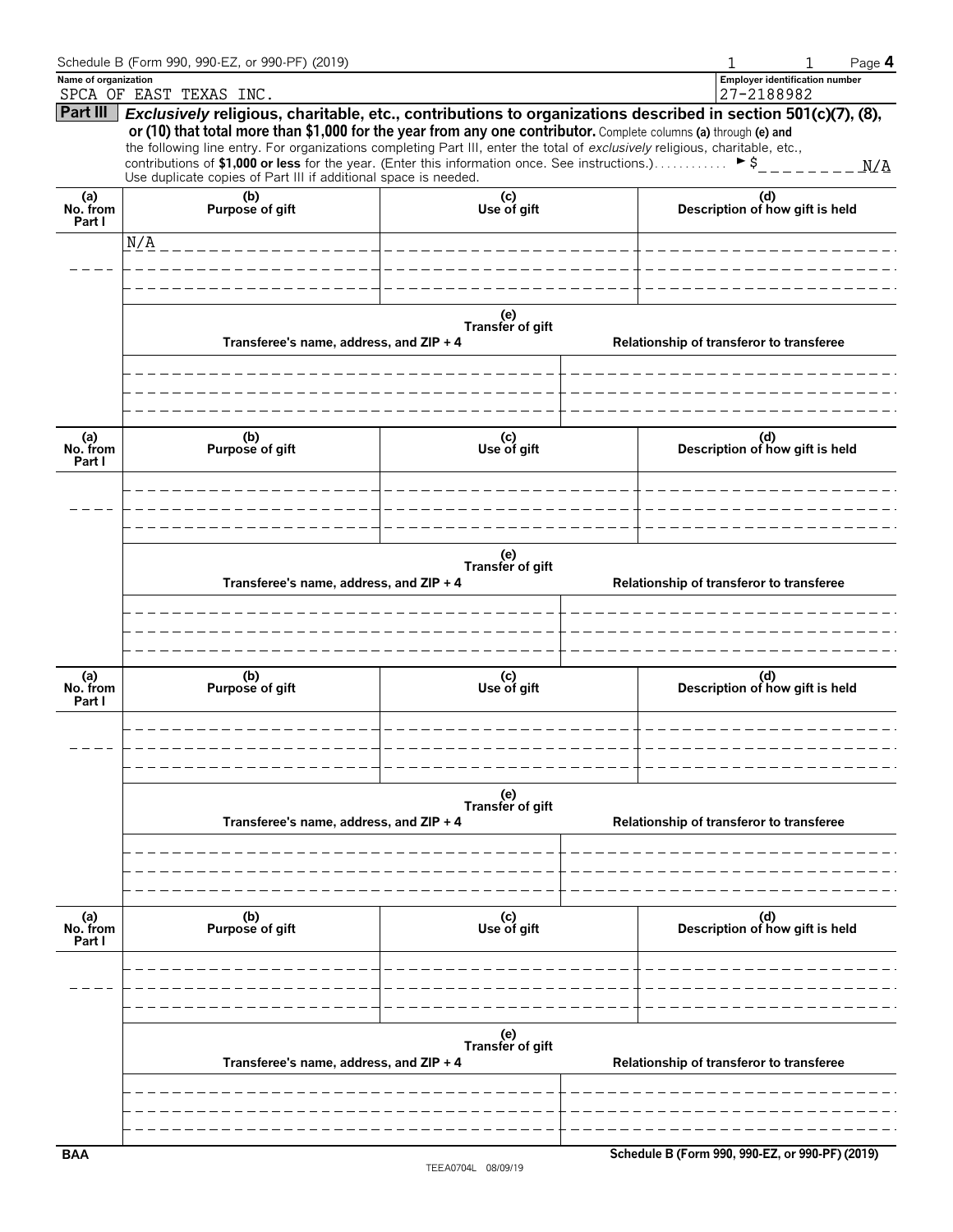| <b>SCHEDULE D</b> |  |
|-------------------|--|
| (Form 990)        |  |

## **SCHEDULE D Supplemental Financial Statements CHEDULE D COLE 2018**

**Part IV, line 6, 7, 8, 9, 10, 11a, 11b, 11c, 11d, 11e, 11f, 12a, or 12b.**<br>
Part IV, line 6, 7, 8, 9, 10, 11a, 11b, 11c, 11d, 11e, 11f, 12a, or 12b.

Department of the Treasury **Open to Public**<br>Internal Revenue Service **Inspection**<br>Inspection **National Revenue Service**<br>
Internal Revenue Service<br>
Name of the organization<br>
Name of the organization

|              | SPCA OF EAST TEXAS INC.                                                                                                                                                                                                                                                                                                                                                                |                         |                                                | 27-2188982                                         |
|--------------|----------------------------------------------------------------------------------------------------------------------------------------------------------------------------------------------------------------------------------------------------------------------------------------------------------------------------------------------------------------------------------------|-------------------------|------------------------------------------------|----------------------------------------------------|
| Part I       | Organizations Maintaining Donor Advised Funds or Other Similar Funds or Accounts.<br>Complete if the organization answered 'Yes' on Form 990, Part IV, line 6.                                                                                                                                                                                                                         |                         |                                                |                                                    |
|              |                                                                                                                                                                                                                                                                                                                                                                                        | (a) Donor advised funds |                                                | (b) Funds and other accounts                       |
| 1            | Total number at end of year                                                                                                                                                                                                                                                                                                                                                            |                         |                                                |                                                    |
| 2            | Aggregate value of contributions to (during year)                                                                                                                                                                                                                                                                                                                                      |                         |                                                |                                                    |
| 3            | Aggregate value of grants from (during year)                                                                                                                                                                                                                                                                                                                                           |                         |                                                |                                                    |
| 4            | Aggregate value at end of year                                                                                                                                                                                                                                                                                                                                                         |                         |                                                |                                                    |
| 5            | Did the organization inform all donors and donor advisors in writing that the assets held in donor advised funds                                                                                                                                                                                                                                                                       |                         |                                                |                                                    |
|              | are the organization's property, subject to the organization's exclusive legal control?                                                                                                                                                                                                                                                                                                |                         |                                                | Yes<br>No                                          |
| 6            | Did the organization inform all grantees, donors, and donor advisors in writing that grant funds can be used only for charitable purposes and not for the benefit of the donor or donor advisor, or for any other purpose conf                                                                                                                                                         |                         |                                                | Yes<br>No                                          |
| Part II      | <b>Conservation Easements.</b>                                                                                                                                                                                                                                                                                                                                                         |                         |                                                |                                                    |
|              | Complete if the organization answered 'Yes' on Form 990, Part IV, line 7.                                                                                                                                                                                                                                                                                                              |                         |                                                |                                                    |
|              | 1 Purpose(s) of conservation easements held by the organization (check all that apply).                                                                                                                                                                                                                                                                                                |                         |                                                |                                                    |
|              | Preservation of land for public use (for example, recreation or education)                                                                                                                                                                                                                                                                                                             |                         |                                                | Preservation of a historically important land area |
|              | Protection of natural habitat                                                                                                                                                                                                                                                                                                                                                          |                         | Preservation of a certified historic structure |                                                    |
|              | Preservation of open space                                                                                                                                                                                                                                                                                                                                                             |                         |                                                |                                                    |
| 2            | Complete lines 2a through 2d if the organization held a qualified conservation contribution in the form of a conservation easement on the<br>last day of the tax year.                                                                                                                                                                                                                 |                         |                                                |                                                    |
|              |                                                                                                                                                                                                                                                                                                                                                                                        |                         |                                                | Held at the End of the Tax Year                    |
|              |                                                                                                                                                                                                                                                                                                                                                                                        |                         | 2a                                             |                                                    |
|              |                                                                                                                                                                                                                                                                                                                                                                                        |                         | 2 <sub>b</sub>                                 |                                                    |
|              | c Number of conservation easements on a certified historic structure included in (a)                                                                                                                                                                                                                                                                                                   |                         | 2c                                             |                                                    |
|              | d Number of conservation easements included in (c) acquired after 7/25/06, and not on a historic                                                                                                                                                                                                                                                                                       |                         |                                                |                                                    |
|              |                                                                                                                                                                                                                                                                                                                                                                                        |                         | 2d                                             |                                                    |
|              | Number of conservation easements modified, transferred, released, extinguished, or terminated by the organization during the<br>tax year ►                                                                                                                                                                                                                                             |                         |                                                |                                                    |
|              | Number of states where property subject to conservation easement is located ►                                                                                                                                                                                                                                                                                                          |                         |                                                |                                                    |
| 5            | Does the organization have a written policy regarding the periodic monitoring, inspection, handling of violations,                                                                                                                                                                                                                                                                     |                         |                                                |                                                    |
|              |                                                                                                                                                                                                                                                                                                                                                                                        |                         |                                                | <b>IYes</b><br>No                                  |
| 6            | Staff and volunteer hours devoted to monitoring, inspecting, handling of violations, and enforcing conservation easements during the year                                                                                                                                                                                                                                              |                         |                                                |                                                    |
| 7            | Amount of expenses incurred in monitoring, inspecting, handling of violations, and enforcing conservation easements during the year<br>►Ŝ                                                                                                                                                                                                                                              |                         |                                                |                                                    |
|              |                                                                                                                                                                                                                                                                                                                                                                                        |                         |                                                |                                                    |
|              | Does each conservation easement reported on line 2(d) above satisfy the requirements of section 170(h)(4)(B)(i)                                                                                                                                                                                                                                                                        |                         |                                                | $\lfloor$ No                                       |
|              | In Part XIII, describe how the organization reports conservation easements in its revenue and expense statement and balance sheet, and<br>include, if applicable, the text of the footnote to the organization's financial statements that describes the organization's accounting for<br>conservation easements.                                                                      |                         |                                                |                                                    |
|              | Part III   Organizations Maintaining Collections of Art, Historical Treasures, or Other Similar Assets.<br>Complete if the organization answered 'Yes' on Form 990, Part IV, line 8.                                                                                                                                                                                                   |                         |                                                |                                                    |
|              | 1a If the organization elected, as permitted under FASB ASC 958, not to report in its revenue statement and balance sheet works of art,<br>historical treasures, or other similar assets held for public exhibition, education, or research in furtherance of public service, provide in<br>Part XIII the text of the footnote to its financial statements that describes these items. |                         |                                                |                                                    |
|              | b If the organization elected, as permitted under FASB ASC 958, to report in its revenue statement and balance sheet works of art,<br>historical treasures, or other similar assets held for public exhibition, education, or research in furtherance of public service, provide the<br>following amounts relating to these items:                                                     |                         |                                                |                                                    |
|              |                                                                                                                                                                                                                                                                                                                                                                                        |                         |                                                | $\triangleright$ \$                                |
|              |                                                                                                                                                                                                                                                                                                                                                                                        |                         |                                                |                                                    |
| $\mathbf{z}$ | If the organization received or held works of art, historical treasures, or other similar assets for financial gain, provide the following<br>amounts required to be reported under FASB ASC 958 relating to these items:                                                                                                                                                              |                         |                                                |                                                    |
|              |                                                                                                                                                                                                                                                                                                                                                                                        |                         |                                                |                                                    |
|              | BAA For Paperwork Reduction Act Notice, see the Instructions for Form 990. TEEA3301L 8/22/19                                                                                                                                                                                                                                                                                           |                         |                                                | Schedule D (Form 990) 2019                         |
|              |                                                                                                                                                                                                                                                                                                                                                                                        |                         |                                                |                                                    |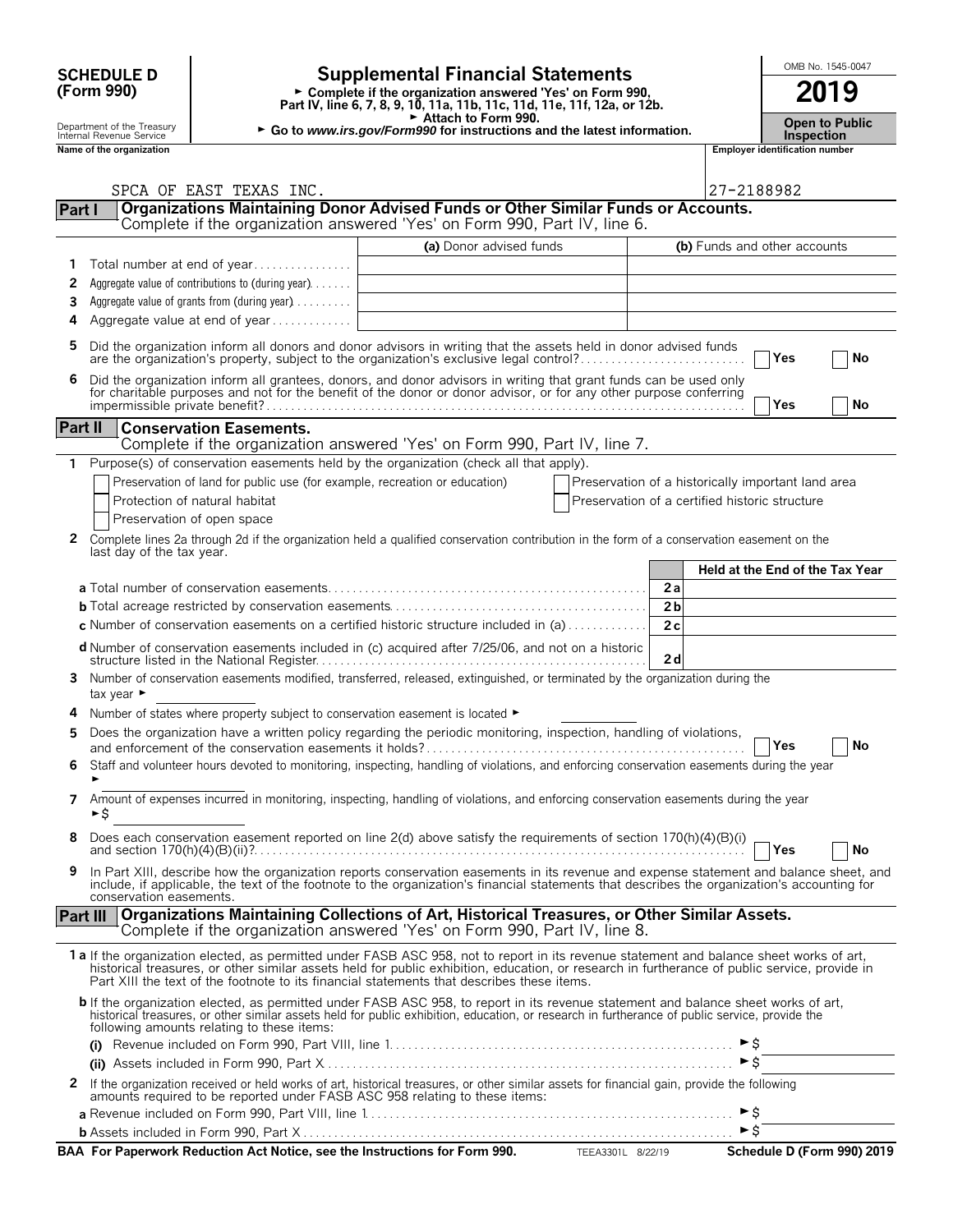| Schedule D (Form 990) 2019 SPCA OF EAST TEXAS INC.                                                                                                                                                                        |                  |                                         |                                    | 27-2188982                      |                            | Page 2     |
|---------------------------------------------------------------------------------------------------------------------------------------------------------------------------------------------------------------------------|------------------|-----------------------------------------|------------------------------------|---------------------------------|----------------------------|------------|
| Organizations Maintaining Collections of Art, Historical Treasures, or Other Similar Assets (continued)<br><b>Part III</b>                                                                                                |                  |                                         |                                    |                                 |                            |            |
| Using the organization's acquisition, accession, and other records, check any of the following that make significant use of its collection<br>3<br>items (check all that apply):                                          |                  |                                         |                                    |                                 |                            |            |
| Public exhibition<br>a                                                                                                                                                                                                    |                  | d                                       | Loan or exchange program           |                                 |                            |            |
| Scholarly research<br>b                                                                                                                                                                                                   |                  | Other<br>е                              |                                    |                                 |                            |            |
| Preservation for future generations<br>С                                                                                                                                                                                  |                  |                                         |                                    |                                 |                            |            |
| Provide a description of the organization's collections and explain how they further the organization's exempt purpose in<br>4<br>Part XIII.                                                                              |                  |                                         |                                    |                                 |                            |            |
| During the year, did the organization solicit or receive donations of art, historical treasures, or other similar assets to be sold to raise funds rather than to be maintained as part of the organization's collection? |                  |                                         |                                    |                                 | Yes                        | No         |
| Part IV Escrow and Custodial Arrangements. Complete if the organization answered 'Yes' on Form 990, Part IV,<br>line 9, or reported an amount on Form 990, Part X, line 21.                                               |                  |                                         |                                    |                                 |                            |            |
| 1a Is the organization an agent, trustee, custodian or other intermediary for contributions or other assets not included                                                                                                  |                  |                                         |                                    |                                 |                            |            |
| <b>b</b> If 'Yes,' explain the arrangement in Part XIII and complete the following table:                                                                                                                                 |                  |                                         |                                    |                                 | Yes                        | No         |
|                                                                                                                                                                                                                           |                  |                                         |                                    |                                 | Amount                     |            |
|                                                                                                                                                                                                                           |                  |                                         |                                    | 1 с                             |                            |            |
|                                                                                                                                                                                                                           |                  |                                         |                                    | 1 d                             |                            |            |
|                                                                                                                                                                                                                           |                  |                                         |                                    | 1е                              |                            |            |
|                                                                                                                                                                                                                           |                  |                                         |                                    | 1f                              |                            |            |
| 2a Did the organization include an amount on Form 990, Part X, line 21, for escrow or custodial account liability?                                                                                                        |                  |                                         |                                    |                                 | Yes                        | No         |
|                                                                                                                                                                                                                           |                  |                                         |                                    |                                 |                            |            |
|                                                                                                                                                                                                                           |                  |                                         |                                    |                                 |                            |            |
| <b>Part V</b><br><b>Endowment Funds.</b> Complete if the organization answered 'Yes' on Form 990, Part IV, line 10.                                                                                                       |                  |                                         |                                    |                                 |                            |            |
|                                                                                                                                                                                                                           | (a) Current year | (b) Prior year                          | (c) Two years back                 | (d) Three years back            | (e) Four years back        |            |
| <b>1 a</b> Beginning of year balance                                                                                                                                                                                      |                  |                                         |                                    |                                 |                            |            |
| <b>b</b> Contributions                                                                                                                                                                                                    |                  |                                         |                                    |                                 |                            |            |
| c Net investment earnings, gains,<br>and losses                                                                                                                                                                           |                  |                                         |                                    |                                 |                            |            |
| <b>d</b> Grants or scholarships $\ldots$                                                                                                                                                                                  |                  |                                         |                                    |                                 |                            |            |
| <b>e</b> Other expenditures for facilities                                                                                                                                                                                |                  |                                         |                                    |                                 |                            |            |
| and programs<br>f Administrative expenses                                                                                                                                                                                 |                  |                                         |                                    |                                 |                            |            |
|                                                                                                                                                                                                                           |                  |                                         |                                    |                                 |                            |            |
| <b>g</b> End of year balance $\ldots \ldots \ldots$<br>2 Provide the estimated percentage of the current year end balance (line 1g, column (a)) held as:                                                                  |                  |                                         |                                    |                                 |                            |            |
| a Board designated or quasi-endowment $\blacktriangleright$                                                                                                                                                               |                  |                                         |                                    |                                 |                            |            |
| <b>b</b> Permanent endowment ►                                                                                                                                                                                            |                  |                                         |                                    |                                 |                            |            |
| ୭<br>c Term endowment ►                                                                                                                                                                                                   |                  |                                         |                                    |                                 |                            |            |
| The percentages on lines 2a, 2b, and 2c should equal 100%.                                                                                                                                                                |                  |                                         |                                    |                                 |                            |            |
|                                                                                                                                                                                                                           |                  |                                         |                                    |                                 |                            |            |
| 3a Are there endowment funds not in the possession of the organization that are held and administered for the<br>organization by:                                                                                         |                  |                                         |                                    |                                 | <b>Yes</b>                 | No         |
|                                                                                                                                                                                                                           |                  |                                         |                                    |                                 | 3a(i)                      |            |
|                                                                                                                                                                                                                           |                  |                                         |                                    |                                 | 3a(ii)                     |            |
|                                                                                                                                                                                                                           |                  |                                         |                                    |                                 | 3 <sub>b</sub>             |            |
| 4 Describe in Part XIII the intended uses of the organization's endowment funds.                                                                                                                                          |                  |                                         |                                    |                                 |                            |            |
| <b>Part VI</b> Land, Buildings, and Equipment.                                                                                                                                                                            |                  |                                         |                                    |                                 |                            |            |
| Complete if the organization answered 'Yes' on Form 990, Part IV, line 11a. See Form 990, Part X, line 10.                                                                                                                |                  |                                         |                                    |                                 |                            |            |
| Description of property                                                                                                                                                                                                   |                  | (a) Cost or other basis<br>(investment) | (b) Cost or other<br>basis (other) | (c) Accumulated<br>depreciation | (d) Book value             |            |
|                                                                                                                                                                                                                           |                  |                                         | 1,665,000.                         |                                 |                            | 1,665,000. |
|                                                                                                                                                                                                                           |                  |                                         | 649,108.                           | 35,693.                         |                            | 613, 415.  |
| c Leasehold improvements                                                                                                                                                                                                  |                  |                                         | 787,551                            | 113,594.                        |                            | 673,957.   |
|                                                                                                                                                                                                                           |                  |                                         | 33, 195.                           | 13,831.                         |                            | 19,364.    |
|                                                                                                                                                                                                                           |                  |                                         | 71,333                             | 38,773.                         |                            | 32,560.    |
| Total. Add lines 1a through 1e. (Column (d) must equal Form 990, Part X, column (B), line 10c.)                                                                                                                           |                  |                                         |                                    |                                 | 3,004,296.                 |            |
| <b>BAA</b>                                                                                                                                                                                                                |                  |                                         |                                    |                                 | Schedule D (Form 990) 2019 |            |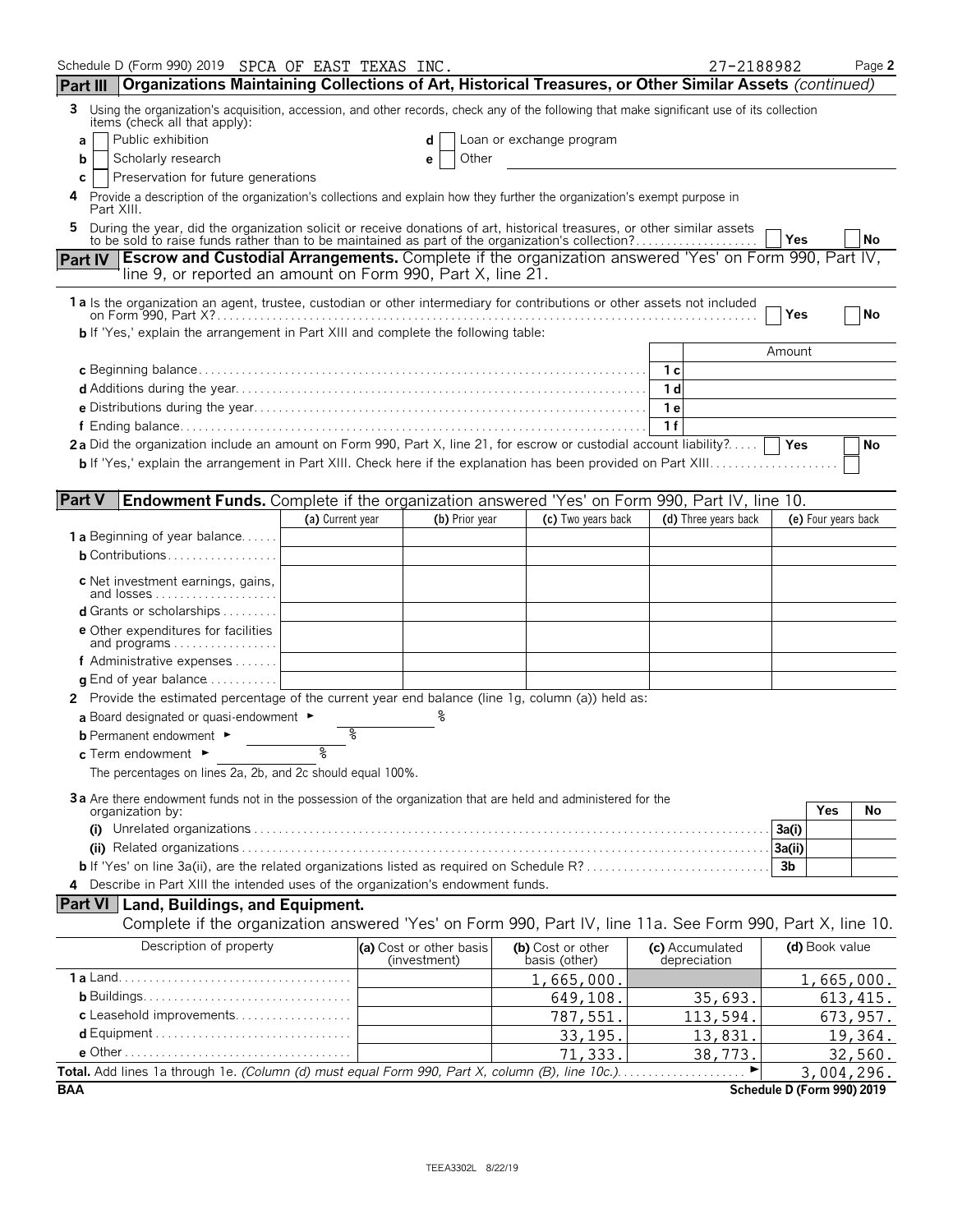|                           | Part VII Investments - Other Securities.<br>Complete if the organization answered 'Yes' on Form 990, Part IV, line 11b. See Form 990, Part X, line 12. |                              | N/A                                                       |                |
|---------------------------|--------------------------------------------------------------------------------------------------------------------------------------------------------|------------------------------|-----------------------------------------------------------|----------------|
|                           | (a) Description of security or category (including name of security)                                                                                   | (b) Book value               | (c) Method of valuation: Cost or end-of-year market value |                |
|                           |                                                                                                                                                        |                              |                                                           |                |
|                           |                                                                                                                                                        |                              |                                                           |                |
| (3) Other                 | _________________                                                                                                                                      |                              |                                                           |                |
|                           |                                                                                                                                                        |                              |                                                           |                |
| $\frac{(A)}{(B)}$         |                                                                                                                                                        |                              |                                                           |                |
| $\overline{(\mathsf{C})}$ |                                                                                                                                                        |                              |                                                           |                |
| $\overline{(\mathsf{D})}$ |                                                                                                                                                        |                              |                                                           |                |
| (E)                       |                                                                                                                                                        |                              |                                                           |                |
| (F)                       |                                                                                                                                                        |                              |                                                           |                |
| (G)<br>(H)                |                                                                                                                                                        |                              |                                                           |                |
| $($ l                     |                                                                                                                                                        |                              |                                                           |                |
|                           | Total. (Column (b) must equal Form 990, Part X, column (B) line 12.). $\Box$                                                                           |                              |                                                           |                |
| Part VIII                 |                                                                                                                                                        |                              |                                                           |                |
|                           | Investments - Program Related.<br>Complete if the organization answered 'Yes' on Form 990, Part IV, line 11c. See Form 990, Part X, line 13.           |                              |                                                           |                |
|                           | (a) Description of investment                                                                                                                          | (b) Book value               | (c) Method of valuation: Cost or end-of-year market value |                |
| (1)                       |                                                                                                                                                        |                              |                                                           |                |
| (2)                       |                                                                                                                                                        |                              |                                                           |                |
| (3)                       |                                                                                                                                                        |                              |                                                           |                |
| (4)                       |                                                                                                                                                        |                              |                                                           |                |
| (5)                       |                                                                                                                                                        |                              |                                                           |                |
| (6)                       |                                                                                                                                                        |                              |                                                           |                |
| (7)                       |                                                                                                                                                        |                              |                                                           |                |
| (8)<br>(9)                |                                                                                                                                                        |                              |                                                           |                |
| (10)                      |                                                                                                                                                        |                              |                                                           |                |
|                           | Total. (Column (b) must equal Form 990, Part X, column (B) line 13.).                                                                                  |                              |                                                           |                |
| Part IX                   | <b>Other Assets.</b>                                                                                                                                   | N/A                          |                                                           |                |
|                           | Complete if the organization answered 'Yes' on Form 990, Part IV, line 11d. See Form 990, Part X, line 15.                                             | (a) Description              |                                                           | (b) Book value |
| (1)                       |                                                                                                                                                        |                              |                                                           |                |
| (2)                       |                                                                                                                                                        |                              |                                                           |                |
| (3)                       |                                                                                                                                                        |                              |                                                           |                |
| (4)                       |                                                                                                                                                        |                              |                                                           |                |
| $\overline{(5)}$          |                                                                                                                                                        |                              |                                                           |                |
| (6)<br>(7)                |                                                                                                                                                        |                              |                                                           |                |
| (8)                       |                                                                                                                                                        |                              |                                                           |                |
| (9)                       |                                                                                                                                                        |                              |                                                           |                |
| (10)                      |                                                                                                                                                        |                              |                                                           |                |
|                           |                                                                                                                                                        |                              | ▶                                                         |                |
| Part X                    | <b>Other Liabilities.</b>                                                                                                                              |                              |                                                           |                |
| 1.                        | Complete if the organization answered 'Yes' on Form 990, Part IV, line 11e or 11f. See Form 990, Part X, line 25.                                      | (a) Description of liability |                                                           | (b) Book value |
|                           | (1) Federal income taxes                                                                                                                               |                              |                                                           |                |
|                           | (2) CREDIT CARD PAYABLES                                                                                                                               |                              |                                                           | 12, 131.       |
|                           | (3) PAYROLL TAXES PAYABLE                                                                                                                              |                              |                                                           | 2,495.         |
| (4)                       |                                                                                                                                                        |                              |                                                           |                |
| (5)                       |                                                                                                                                                        |                              |                                                           |                |
| (6)<br>(7)                |                                                                                                                                                        |                              |                                                           |                |
| (8)                       |                                                                                                                                                        |                              |                                                           |                |
| (9)                       |                                                                                                                                                        |                              |                                                           |                |
| (10)                      |                                                                                                                                                        |                              |                                                           |                |
| (11)                      |                                                                                                                                                        |                              |                                                           |                |

**Total.** *(Column (b) must equal Form 990, Part X, column (B) line 25.)*. . . . . . . . . . . . . . . . . . . . . . . . . . . . . . . . . . . . . . . . . . . . . . . . . . . . . . . . . . . . . G **2.** Liability for uncertain tax positions. In Part XIII, provide the text of the footnote to the organization's financial statements that reports the organization's liability for uncertain tax positions under FASB ASC 740. Check here if the text of the footnote has been provided in Part XIII. . . . . . . . . . . . . . . . . . . . . . . . . . . . . . . . . . . . . . . . . . . . . . . . . . . . . . . . 14,626.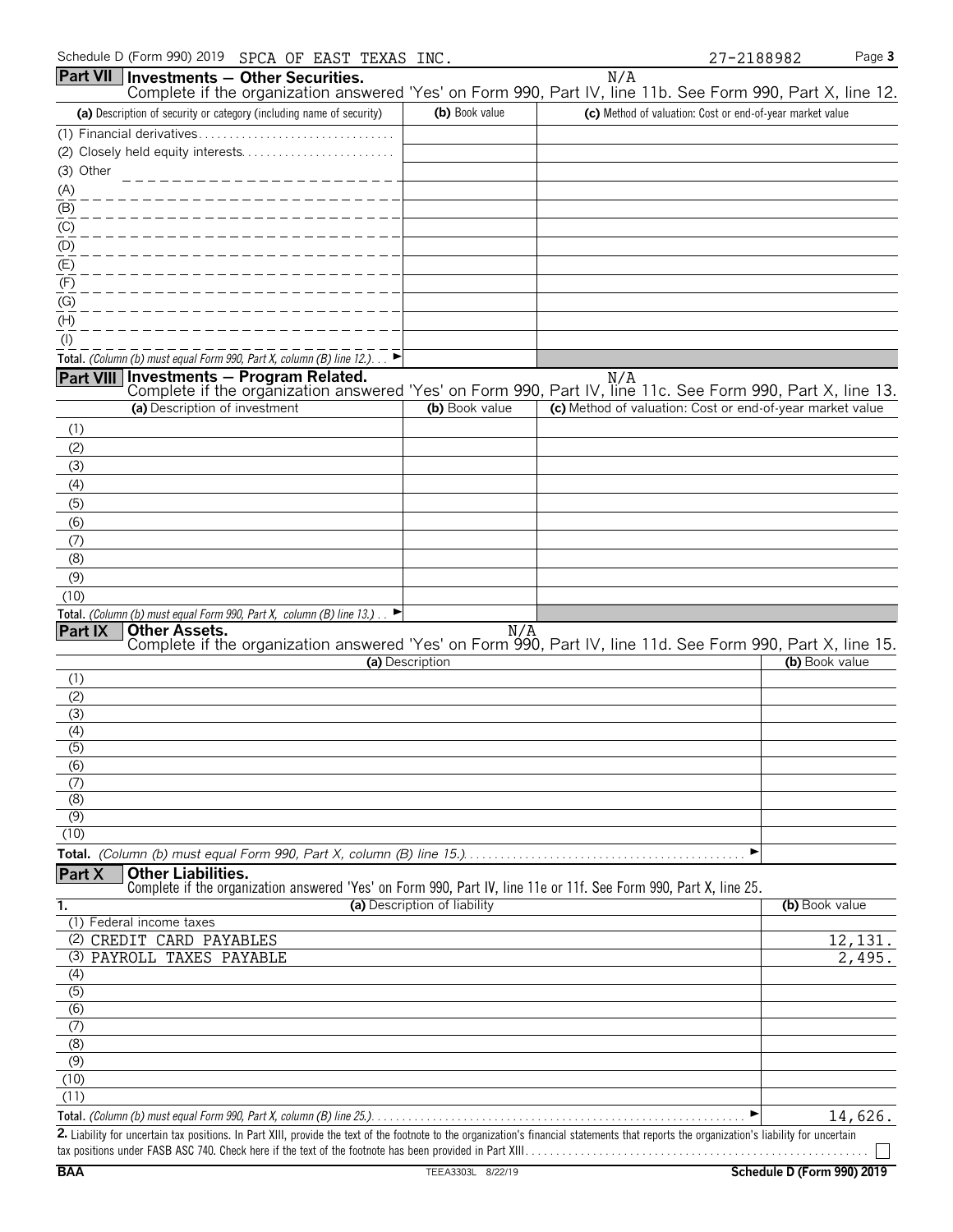| Schedule D (Form 990) 2019 SPCA OF EAST TEXAS INC.                                                         | 27-2188982   | Page 4 |
|------------------------------------------------------------------------------------------------------------|--------------|--------|
| <b>Part XI</b>   Reconciliation of Revenue per Audited Financial Statements With Revenue per Return. $N/A$ |              |        |
| Complete if the organization answered 'Yes' on Form 990, Part IV, line 12a.                                |              |        |
| 1                                                                                                          | $\mathbf{1}$ |        |
| Amounts included on line 1 but not on Form 990, Part VIII, line 12:<br>2                                   |              |        |
|                                                                                                            |              |        |
| 2 <sub>h</sub>                                                                                             |              |        |
|                                                                                                            |              |        |
|                                                                                                            |              |        |
|                                                                                                            | 2e           |        |
| 3.                                                                                                         | $\mathbf{3}$ |        |
| Amounts included on Form 990, Part VIII, line 12, but not on line 1:<br>4                                  |              |        |
| a Investment expenses not included on Form 990, Part VIII, line 7b.   4a                                   |              |        |
|                                                                                                            |              |        |
|                                                                                                            | 4 c          |        |
| 5 Total revenue. Add lines 3 and 4c. (This must equal Form 990, Part I, line 12.)                          | 5            |        |
| Part XII   Reconciliation of Expenses per Audited Financial Statements With Expenses per Return. N/A       |              |        |
| Complete if the organization answered 'Yes' on Form 990, Part IV, line 12a.                                |              |        |
|                                                                                                            | 1            |        |
| Amounts included on line 1 but not on Form 990, Part IX, line 25:<br>2                                     |              |        |
| 2a                                                                                                         |              |        |
| 2 <sub>h</sub>                                                                                             |              |        |
|                                                                                                            |              |        |
|                                                                                                            |              |        |
|                                                                                                            | 2e           |        |
| 3                                                                                                          | 3            |        |
| Amounts included on Form 990, Part IX, line 25, but not on line 1:<br>4                                    |              |        |
| <b>a</b> Investment expenses not included on Form 990, Part VIII, line 7b. 4a                              |              |        |
|                                                                                                            |              |        |
|                                                                                                            | 4 c          |        |
| 5 Total expenses. Add lines 3 and 4c. (This must equal Form 990, Part I, line 18.). $\ldots$ .             | 5            |        |
| Part XIII Supplemental Information.                                                                        |              |        |

Provide the descriptions required for Part II, lines 3, 5, and 9; Part III, lines 1a and 4; Part IV, lines 1b and 2b; Part V,

line 4; Part X, line 2; Part XI, lines 2d and 4b; and Part XII, lines 2d and 4b. Also complete this part to provide any additional information.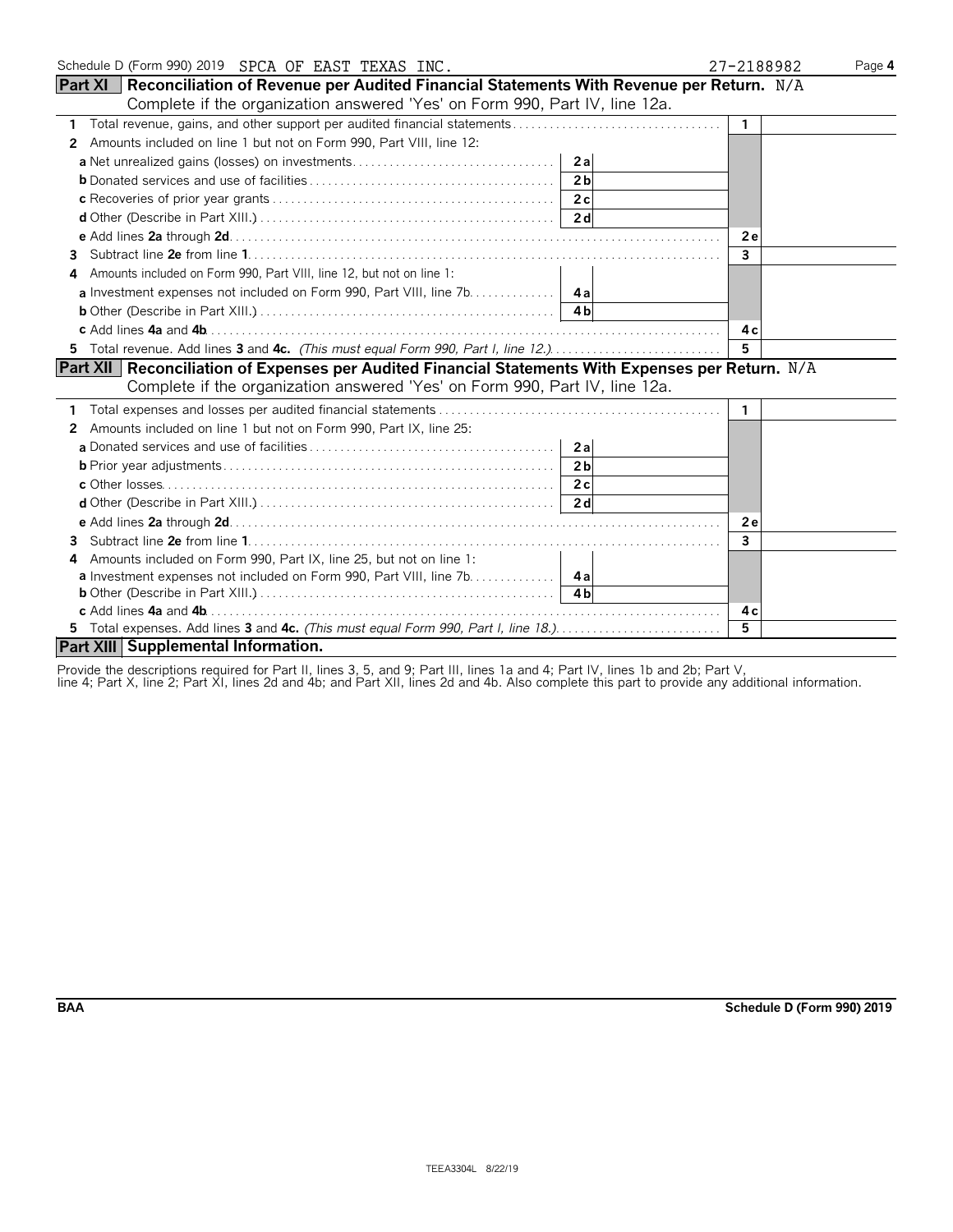|                                                              |                                                            |               |     |                                                                      | Supplemental Information Regarding Fundraising or Gaming Activities                                                                                                                                                                      |                                                                              | OMB No. 1545-0047                                       |
|--------------------------------------------------------------|------------------------------------------------------------|---------------|-----|----------------------------------------------------------------------|------------------------------------------------------------------------------------------------------------------------------------------------------------------------------------------------------------------------------------------|------------------------------------------------------------------------------|---------------------------------------------------------|
| <b>SCHEDULE G</b><br>(Form 990 or 990-EZ)                    |                                                            |               |     |                                                                      | Complete if the organization answered 'Yes' on Form 990, Part IV, line 17, 18, or 19, or if the<br>organization entered more than \$15,000 on Form 990-EZ, line 6a.                                                                      |                                                                              | 2019                                                    |
| Department of the Treasury                                   |                                                            |               |     |                                                                      | Attach to Form 990 or Form 990-EZ.<br>► Go to www.irs.gov/Form990 for instructions and the latest information.                                                                                                                           |                                                                              | <b>Open to Public</b><br><b>Inspection</b>              |
| Internal Revenue Service<br>Name of the organization         |                                                            |               |     |                                                                      |                                                                                                                                                                                                                                          | Employer identification number                                               |                                                         |
| SPCA OF EAST TEXAS INC.                                      |                                                            |               |     |                                                                      |                                                                                                                                                                                                                                          | 27-2188982                                                                   |                                                         |
| Part I                                                       | Form 990-EZ filers are not required to complete this part. |               |     |                                                                      | Fundraising Activities. Complete if the organization answered 'Yes' on Form 990, Part IV, line 17.                                                                                                                                       |                                                                              |                                                         |
| 1                                                            |                                                            |               |     |                                                                      | Indicate whether the organization raised funds through any of the following activities. Check all that apply.                                                                                                                            |                                                                              |                                                         |
| X Mail solicitations<br>а                                    |                                                            |               |     |                                                                      | <b>e</b> $\overline{X}$ Solicitation of non-government grants                                                                                                                                                                            |                                                                              |                                                         |
| ΙX<br>b                                                      | Internet and email solicitations                           |               |     |                                                                      | $\overline{X}$ Solicitation of government grants                                                                                                                                                                                         |                                                                              |                                                         |
| X  Phone solicitations<br>C                                  |                                                            |               |     |                                                                      | $g\left[\overline{X}\right]$ Special fundraising events                                                                                                                                                                                  |                                                                              |                                                         |
| In-person solicitations<br>$d$ $ X $                         |                                                            |               |     |                                                                      |                                                                                                                                                                                                                                          |                                                                              |                                                         |
|                                                              |                                                            |               |     |                                                                      | 2a Did the organization have a written or oral agreement with any individual (including officers, directors, trustees, or key<br>employees listed in Form 990, Part VII) or entity in connection with professional fundraising services? |                                                                              | X Yes<br>$ $ No                                         |
| compensated at least \$5,000 by the organization.            |                                                            |               |     |                                                                      | b If 'Yes,' list the 10 highest paid individuals or entities (fundraisers) pursuant to agreements under which the fundraiser is to be                                                                                                    |                                                                              |                                                         |
| (i) Name and address of individual<br>or entity (fundraiser) |                                                            | (ii) Activity |     | (iii) Did fundraiser<br>have custody or control<br>of contributions? | (iv) Gross receipts<br>from activity                                                                                                                                                                                                     | (v) Amount paid to<br>(or retained by)<br>fundraiser listed in<br>column (i) | (vi) Amount paid to<br>(or retained by)<br>organization |
|                                                              |                                                            |               | Yes | No                                                                   |                                                                                                                                                                                                                                          |                                                                              |                                                         |
| 1                                                            |                                                            |               |     |                                                                      |                                                                                                                                                                                                                                          |                                                                              |                                                         |
|                                                              |                                                            |               |     |                                                                      |                                                                                                                                                                                                                                          |                                                                              |                                                         |
| $\overline{2}$                                               |                                                            |               |     |                                                                      |                                                                                                                                                                                                                                          |                                                                              |                                                         |
|                                                              |                                                            |               |     |                                                                      |                                                                                                                                                                                                                                          |                                                                              |                                                         |
| 3                                                            |                                                            |               |     |                                                                      |                                                                                                                                                                                                                                          |                                                                              |                                                         |
|                                                              |                                                            |               |     |                                                                      |                                                                                                                                                                                                                                          |                                                                              |                                                         |
|                                                              |                                                            |               |     |                                                                      |                                                                                                                                                                                                                                          |                                                                              |                                                         |
| 4                                                            |                                                            |               |     |                                                                      |                                                                                                                                                                                                                                          |                                                                              |                                                         |
|                                                              |                                                            |               |     |                                                                      |                                                                                                                                                                                                                                          |                                                                              |                                                         |
| 5                                                            |                                                            |               |     |                                                                      |                                                                                                                                                                                                                                          |                                                                              |                                                         |
|                                                              |                                                            |               |     |                                                                      |                                                                                                                                                                                                                                          |                                                                              |                                                         |
| 6                                                            |                                                            |               |     |                                                                      |                                                                                                                                                                                                                                          |                                                                              |                                                         |
|                                                              |                                                            |               |     |                                                                      |                                                                                                                                                                                                                                          |                                                                              |                                                         |
| 7                                                            |                                                            |               |     |                                                                      |                                                                                                                                                                                                                                          |                                                                              |                                                         |
|                                                              |                                                            |               |     |                                                                      |                                                                                                                                                                                                                                          |                                                                              |                                                         |
|                                                              |                                                            |               |     |                                                                      |                                                                                                                                                                                                                                          |                                                                              |                                                         |
| 8                                                            |                                                            |               |     |                                                                      |                                                                                                                                                                                                                                          |                                                                              |                                                         |
|                                                              |                                                            |               |     |                                                                      |                                                                                                                                                                                                                                          |                                                                              |                                                         |
| 9                                                            |                                                            |               |     |                                                                      |                                                                                                                                                                                                                                          |                                                                              |                                                         |
|                                                              |                                                            |               |     |                                                                      |                                                                                                                                                                                                                                          |                                                                              |                                                         |
| 10                                                           |                                                            |               |     |                                                                      |                                                                                                                                                                                                                                          |                                                                              |                                                         |
|                                                              |                                                            |               |     |                                                                      |                                                                                                                                                                                                                                          |                                                                              |                                                         |
|                                                              |                                                            |               |     |                                                                      |                                                                                                                                                                                                                                          |                                                                              |                                                         |
| 3                                                            |                                                            |               |     |                                                                      |                                                                                                                                                                                                                                          |                                                                              | 0.                                                      |
| or licensing.                                                |                                                            |               |     |                                                                      | List all states in which the organization is registered or licensed to solicit contributions or has been notified it is exempt from registration                                                                                         |                                                                              |                                                         |
|                                                              |                                                            |               |     |                                                                      |                                                                                                                                                                                                                                          |                                                                              |                                                         |
|                                                              |                                                            |               |     |                                                                      |                                                                                                                                                                                                                                          |                                                                              |                                                         |
|                                                              |                                                            |               |     |                                                                      |                                                                                                                                                                                                                                          |                                                                              |                                                         |
|                                                              |                                                            |               |     |                                                                      |                                                                                                                                                                                                                                          |                                                                              |                                                         |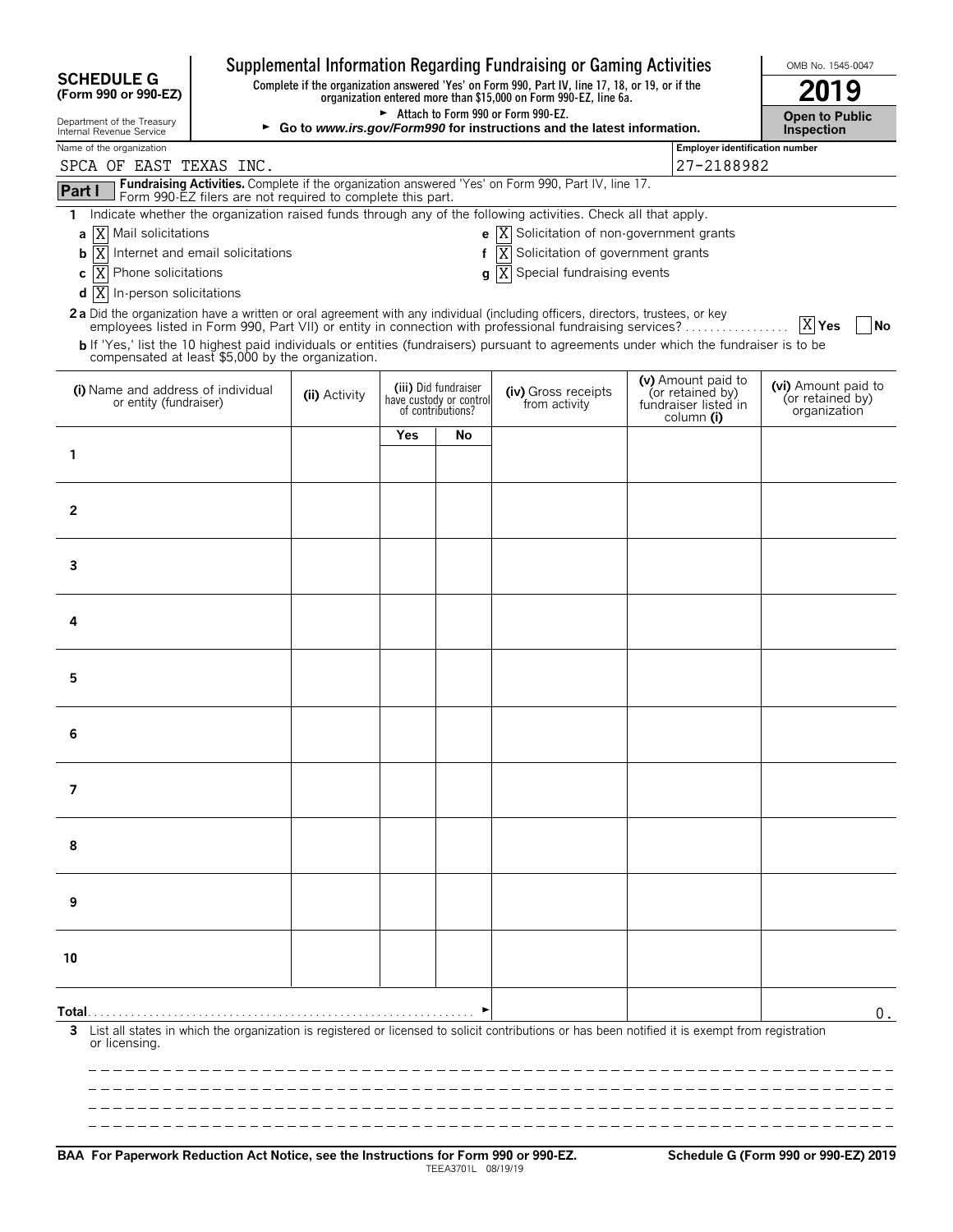### Schedule G (Form 990 or 990-EZ) 2019 SPCA OF EAST TEXAS INC. 27-2188982 Page 2

**Part II Fundraising Events.** Complete if the organization answered 'Yes' on Form 990, Part IV, line 18, or reported more than \$15,000 of fundraising event contributions and gross income on Form 990-EZ, lines 1 and 6b.

|                  |          | List events with gross receipts greater than \$5,000.                                                                                                                                                                                               |                                                |                                                     |                                           |                                                             |
|------------------|----------|-----------------------------------------------------------------------------------------------------------------------------------------------------------------------------------------------------------------------------------------------------|------------------------------------------------|-----------------------------------------------------|-------------------------------------------|-------------------------------------------------------------|
|                  |          |                                                                                                                                                                                                                                                     | (a) Event #1<br>FUR BALL ANNUA<br>(event type) | (b) Event $#2$<br>DOGTOBERFEST<br>(event type)      | (c) Other events<br>1<br>(total number)   | (d) Total events<br>(add column (a)<br>through column $(c)$ |
| ロマロスロ            | 1        | Gross receipts                                                                                                                                                                                                                                      | 109,770.                                       | 45,557.                                             | 14,619.                                   | 169,946.                                                    |
| Е                |          | 2 Less: Contributions                                                                                                                                                                                                                               | 3,090.                                         | 2,100.                                              | 784.                                      | 5,974.                                                      |
|                  | 3        | Gross income (line 1 minus line 2)                                                                                                                                                                                                                  | 106,680.                                       | 43, 457.                                            | 13,835.                                   | 163, 972.                                                   |
|                  | 4        | Cash prizes                                                                                                                                                                                                                                         |                                                |                                                     |                                           |                                                             |
|                  | 5.       | Noncash prizes                                                                                                                                                                                                                                      |                                                |                                                     |                                           |                                                             |
| p<br>I           | 6        | Rent/facility costs                                                                                                                                                                                                                                 |                                                |                                                     |                                           |                                                             |
| R<br>E<br>C<br>T | 7        | Food and beverages                                                                                                                                                                                                                                  | 13,979.                                        |                                                     |                                           | 13,979.                                                     |
| <b>EXPENSES</b>  | 8        | Entertainment                                                                                                                                                                                                                                       | 13,580.                                        | 3,600.                                              |                                           | 17,180.                                                     |
|                  | 9        | Other direct expenses                                                                                                                                                                                                                               | 14,100.                                        | 29,310.                                             | 2,248.                                    | 45,658.                                                     |
|                  | 10<br>11 |                                                                                                                                                                                                                                                     |                                                | 76,817.<br>87,155.                                  |                                           |                                                             |
|                  |          | Part III Gaming. Complete if the organization answered 'Yes' on Form 990, Part IV, line 19, or reported more than<br>\$15,000 on Form 990-EZ, line 6a.                                                                                              |                                                |                                                     |                                           |                                                             |
| ロマロスロ            |          |                                                                                                                                                                                                                                                     | (a) Bingo                                      | (b) Pull tabs/instant<br>bingo/progressive<br>bingo | (c) Other gaming                          | (d) Total gaming<br>(add column (a)<br>through column $(c)$ |
| Е                | 1        | Gross revenue                                                                                                                                                                                                                                       |                                                |                                                     |                                           |                                                             |
|                  |          | 2 Cash prizes                                                                                                                                                                                                                                       |                                                |                                                     |                                           |                                                             |
|                  | 3        | Noncash prizes                                                                                                                                                                                                                                      |                                                |                                                     |                                           |                                                             |
|                  | 4        | Rent/facility costs                                                                                                                                                                                                                                 |                                                |                                                     |                                           |                                                             |
|                  |          | 5 Other direct expenses                                                                                                                                                                                                                             |                                                |                                                     |                                           |                                                             |
|                  | 6        |                                                                                                                                                                                                                                                     | $\overline{Y}$ es<br>No                        | $\frac{1}{6}$   Yes<br>No                           | $\sqrt[8]{\frac{1}{8}}$   Yes<br>ত্<br>No |                                                             |
|                  | 7        |                                                                                                                                                                                                                                                     |                                                |                                                     |                                           |                                                             |
|                  | 8        |                                                                                                                                                                                                                                                     |                                                |                                                     |                                           |                                                             |
| 9                |          | Enter the state(s) in which the organization conducts gaming activities:<br><b>b</b> If 'No,' explain:<br>10 a Were any of the organization's gaming licenses revoked, suspended, or terminated during the tax year?<br><b>b</b> If 'Yes,' explain: |                                                |                                                     |                                           | Yes<br><b>No</b><br>Yes<br>No                               |
|                  |          |                                                                                                                                                                                                                                                     |                                                |                                                     |                                           |                                                             |

**BAA** TEEA3702L 08/19/19 **Schedule G (Form 990 or 990-EZ) 2019**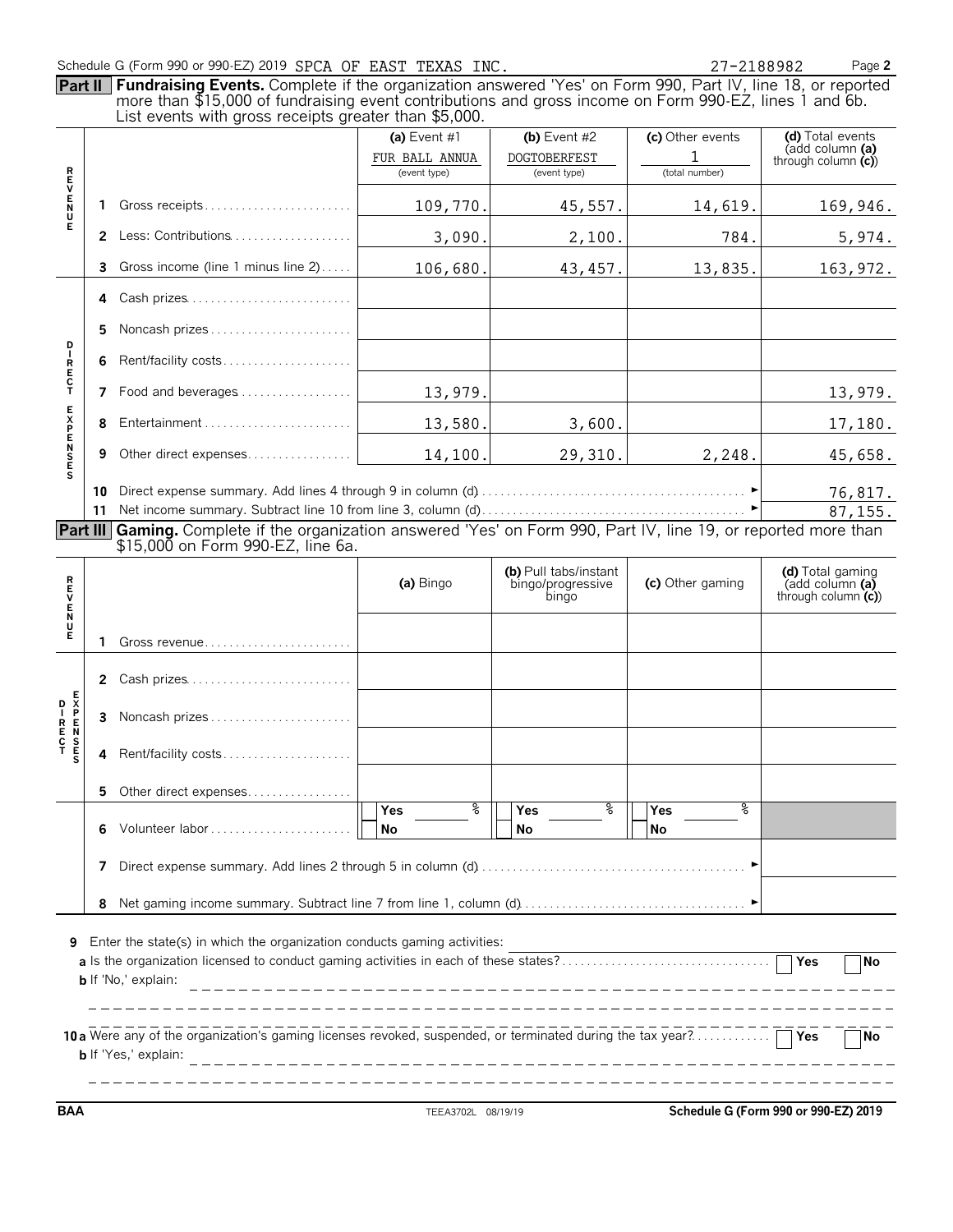|    | Schedule G (Form 990 or 990-EZ) 2019 SPCA OF EAST TEXAS INC.                                                                                                                                                                                                                                                                                                                           | 27-2188982      |     | Page 3    |
|----|----------------------------------------------------------------------------------------------------------------------------------------------------------------------------------------------------------------------------------------------------------------------------------------------------------------------------------------------------------------------------------------|-----------------|-----|-----------|
|    |                                                                                                                                                                                                                                                                                                                                                                                        |                 | Yes | No        |
| 12 | Is the organization a grantor, beneficiary or trustee of a trust, or a member of a partnership or other entity formed to                                                                                                                                                                                                                                                               |                 | Yes | <b>No</b> |
| 13 | Indicate the percentage of gaming activity conducted in:                                                                                                                                                                                                                                                                                                                               |                 |     |           |
|    |                                                                                                                                                                                                                                                                                                                                                                                        | 13a             |     | ႜ         |
|    |                                                                                                                                                                                                                                                                                                                                                                                        | 13 <sub>b</sub> |     | နွ        |
|    | 14 Enter the name and address of the person who prepares the organization's gaming/special events books and records:                                                                                                                                                                                                                                                                   |                 |     |           |
|    | Name $\blacktriangleright$                                                                                                                                                                                                                                                                                                                                                             |                 |     |           |
|    | Address ►                                                                                                                                                                                                                                                                                                                                                                              |                 |     |           |
|    | 15a Does the organization have a contract with a third party from whom the organization receives gaming revenue?<br><b>b</b> If 'Yes,' enter the amount of gaming revenue received by the organization $\ast$ $\uparrow$<br>of gaming revenue retained by the third party $\triangleright$ $\uparrow$ $\downarrow$ $\square$<br>c If 'Yes,' enter name and address of the third party: | and the amount  |     | l No      |
|    | Name $\blacktriangleright$                                                                                                                                                                                                                                                                                                                                                             |                 |     |           |
|    | Address ►                                                                                                                                                                                                                                                                                                                                                                              |                 |     |           |
| 16 | Gaming manager information:                                                                                                                                                                                                                                                                                                                                                            |                 |     |           |
|    | Name $\blacktriangleright$                                                                                                                                                                                                                                                                                                                                                             |                 |     |           |
|    | Gaming manager compensation $\rightarrow$ \$<br>-----------                                                                                                                                                                                                                                                                                                                            |                 |     |           |
|    | Description of services provided ►                                                                                                                                                                                                                                                                                                                                                     |                 |     |           |
|    | Director/officer<br>Employee<br>Independent contractor                                                                                                                                                                                                                                                                                                                                 |                 |     |           |
| 17 | Mandatory distributions:                                                                                                                                                                                                                                                                                                                                                               |                 |     |           |
|    | a Is the organization required under state law to make charitable distributions from the gaming proceeds to retain the                                                                                                                                                                                                                                                                 |                 |     | <b>No</b> |
|    | <b>b</b> Enter the amount of distributions required under state law to be distributed to other exempt organizations or spent in the                                                                                                                                                                                                                                                    |                 |     |           |
|    | organization's own exempt activities during the tax year $\blacktriangleright$ $\blacklozenge$                                                                                                                                                                                                                                                                                         |                 |     |           |
|    | <b>Supplemental Information.</b> Provide the explanations required by Part I, line 2b, columns (iii) and (v);<br><b>Part IV</b><br>and Part III, lines 9, 9b, 10b, 15b, 15c, 16, and 17b, as applicable. Also provide any additional<br>information. See instructions.                                                                                                                 |                 |     |           |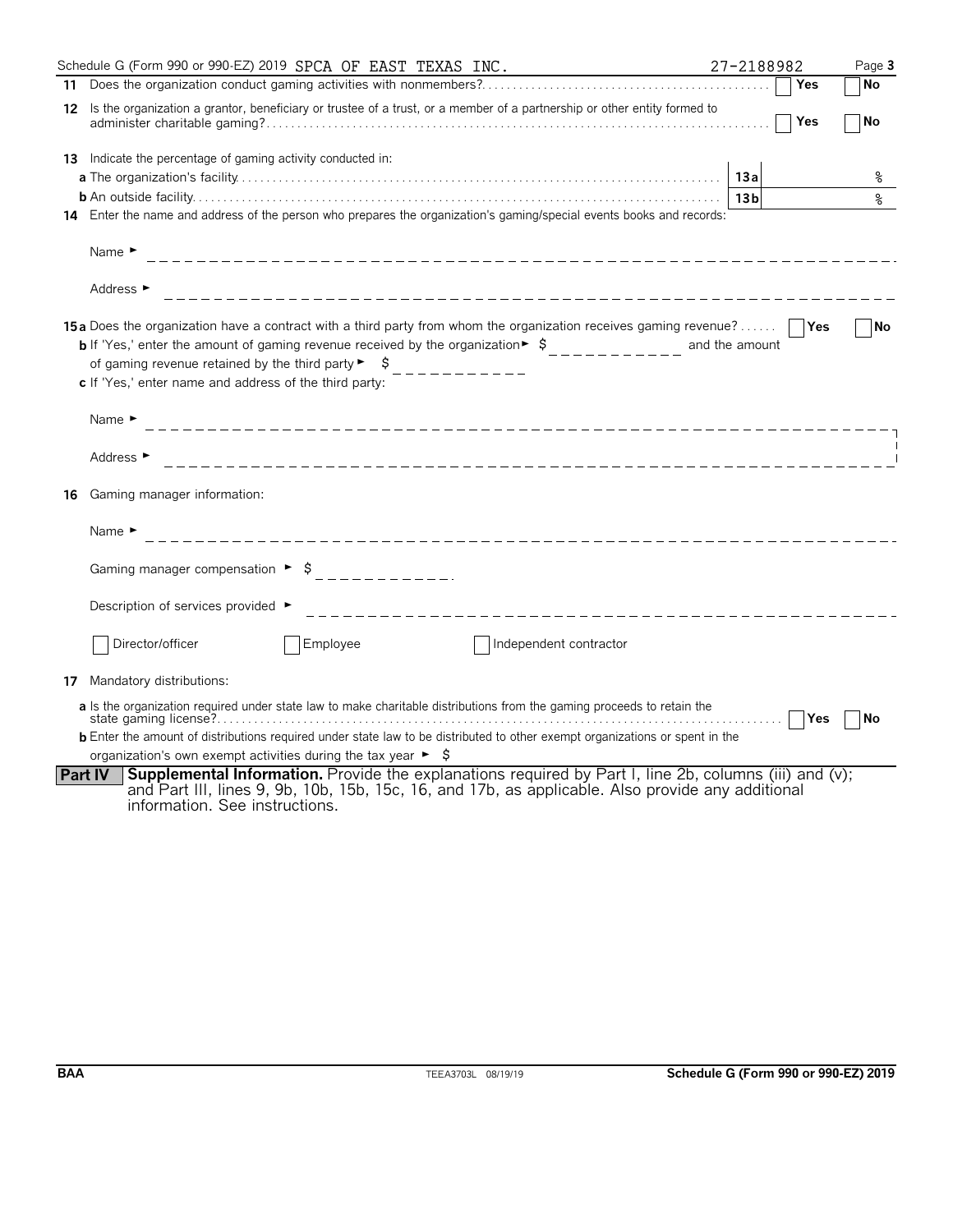| <b>SCHEDULE M</b> | <b>Noncash Contributions</b>                                                         | OMB No. 1545-0047 |
|-------------------|--------------------------------------------------------------------------------------|-------------------|
| (Form 990)        | ► Complete if the organizations answered 'Yes' on Form 990, Part IV, lines 29 or 30. | 2019              |
|                   |                                                                                      |                   |

Department of the Treasury **► Attach to Form 990.**<br>Internal Revenue Service ► Go to *www.irs.gov/Form990* for instructions and the latest information. Inspection

Name of the organization **Employer identification number Employer identification number** 

| Part I | <b>Types of Property</b>                                                                                                      |                               |                                                           |                                                                                       |                              |     |                       |                            |
|--------|-------------------------------------------------------------------------------------------------------------------------------|-------------------------------|-----------------------------------------------------------|---------------------------------------------------------------------------------------|------------------------------|-----|-----------------------|----------------------------|
|        |                                                                                                                               | (a)<br>Check if<br>applicable | (b)<br>Number of<br>contributions or<br>items contributed | (c)<br>Noncash contribution<br>amounts reported<br>on Form 990,<br>Part VIII, line 1q | noncash contribution amounts | (d) | Method of determining |                            |
|        |                                                                                                                               |                               |                                                           |                                                                                       |                              |     |                       |                            |
| 2      |                                                                                                                               |                               |                                                           |                                                                                       |                              |     |                       |                            |
| 3      | Art - Fractional interests                                                                                                    |                               |                                                           |                                                                                       |                              |     |                       |                            |
| 4      | Books and publications                                                                                                        |                               |                                                           |                                                                                       |                              |     |                       |                            |
| 5      | Clothing and household goods                                                                                                  |                               |                                                           |                                                                                       |                              |     |                       |                            |
| 6      | Cars and other vehicles                                                                                                       |                               |                                                           |                                                                                       |                              |     |                       |                            |
| 7      | Boats and planes                                                                                                              |                               |                                                           |                                                                                       |                              |     |                       |                            |
| 8      | Intellectual property                                                                                                         |                               |                                                           |                                                                                       |                              |     |                       |                            |
| 9      | Securities - Publicly traded                                                                                                  |                               |                                                           |                                                                                       |                              |     |                       |                            |
| 10     | Securities - Closely held stock                                                                                               |                               |                                                           |                                                                                       |                              |     |                       |                            |
| 11     | Securities - Partnership, LLC, or trust interests.                                                                            |                               |                                                           |                                                                                       |                              |     |                       |                            |
| 12     | Securities - Miscellaneous                                                                                                    |                               |                                                           |                                                                                       |                              |     |                       |                            |
| 13     | Qualified conservation contribution -<br>Historic structures $\ldots \ldots \ldots \ldots \ldots \ldots \ldots \ldots \ldots$ |                               |                                                           |                                                                                       |                              |     |                       |                            |
| 14.    | Qualified conservation contribution $-$ Other $\dots$                                                                         |                               |                                                           |                                                                                       |                              |     |                       |                            |
| 15     | Real estate - Residential                                                                                                     |                               |                                                           |                                                                                       |                              |     |                       |                            |
|        |                                                                                                                               |                               |                                                           |                                                                                       |                              |     |                       |                            |
| 16     |                                                                                                                               |                               |                                                           |                                                                                       |                              |     |                       |                            |
| 17     |                                                                                                                               |                               |                                                           |                                                                                       |                              |     |                       |                            |
| 18     |                                                                                                                               |                               |                                                           |                                                                                       |                              |     |                       |                            |
| 19     |                                                                                                                               |                               |                                                           |                                                                                       |                              |     |                       |                            |
| 20     | Drugs and medical supplies                                                                                                    |                               |                                                           |                                                                                       |                              |     |                       |                            |
| 21     |                                                                                                                               |                               |                                                           |                                                                                       |                              |     |                       |                            |
| 22     | Historical artifacts                                                                                                          |                               |                                                           |                                                                                       |                              |     |                       |                            |
| 23     | Scientific specimens                                                                                                          |                               |                                                           |                                                                                       |                              |     |                       |                            |
| 24     | Archeological artifacts                                                                                                       |                               |                                                           |                                                                                       |                              |     |                       |                            |
| 25     | Other $\triangleright$ (AUCTION ITEMS ______)                                                                                 |                               |                                                           | 24,017. SALE PRICE                                                                    |                              |     |                       |                            |
| 26     | Other $\blacktriangleright$ (ANIMAL SUPPLIES __ _ _)                                                                          |                               |                                                           | 30,330. FAIR PRICE                                                                    |                              |     |                       |                            |
| 27     | Other $\blacktriangleright$<br>(_________________<br>$\sum_{i=1}^{n}$                                                         |                               |                                                           |                                                                                       |                              |     |                       |                            |
| 28     | Other $\blacktriangleright$<br>$). \ldots$                                                                                    |                               |                                                           |                                                                                       |                              |     |                       |                            |
|        | 29 Number of Forms 8283 received by the organization during the tax year for contributions for which the                      |                               |                                                           |                                                                                       |                              |     |                       |                            |
|        | organization completed Form 8283, Part IV, Donee Acknowledgement                                                              |                               |                                                           |                                                                                       | 29                           |     |                       |                            |
|        |                                                                                                                               |                               |                                                           |                                                                                       |                              |     | Yes                   | No                         |
|        | 30a During the year, did the organization receive by contribution any property reported in Part I, lines 1 through 28, that   |                               |                                                           |                                                                                       |                              |     |                       |                            |
|        | it must hold for at least three years from the date of the initial contribution, and which isn't required to be used          |                               |                                                           |                                                                                       |                              |     |                       |                            |
|        |                                                                                                                               |                               |                                                           |                                                                                       |                              | 30a |                       | Χ                          |
|        | <b>b</b> If 'Yes,' describe the arrangement in Part II.                                                                       |                               |                                                           |                                                                                       |                              |     |                       |                            |
|        | 31 Does the organization have a gift acceptance policy that requires the review of any nonstandard contributions?             |                               |                                                           |                                                                                       |                              | 31  |                       | Χ                          |
|        | 32a Does the organization hire or use third parties or related organizations to solicit, process, or sell                     |                               |                                                           |                                                                                       |                              | 32a |                       | Χ                          |
|        | <b>b</b> If 'Yes,' describe in Part II.                                                                                       |                               |                                                           |                                                                                       |                              |     |                       |                            |
|        | 33 If the organization didn't report an amount in column (c) for a type of property for which column (a) is checked,          |                               |                                                           |                                                                                       |                              |     |                       |                            |
|        | describe in Part II.                                                                                                          |                               |                                                           |                                                                                       |                              |     |                       |                            |
|        | BAA For Paperwork Reduction Act Notice, see the Instructions for Form 990.                                                    |                               |                                                           |                                                                                       |                              |     |                       | Schedule M (Form 990) 2019 |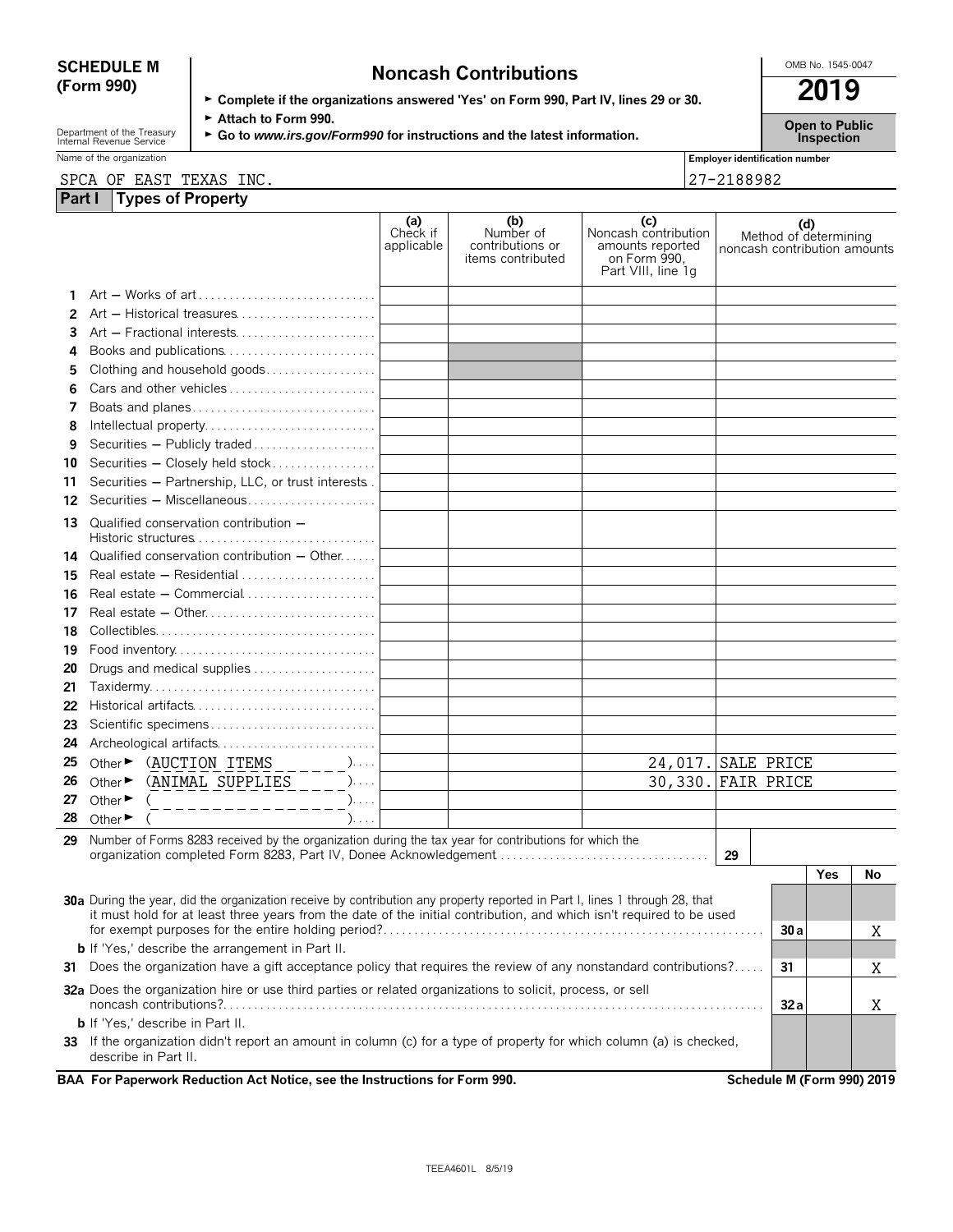**Part II Supplemental Information.** Provide the information required by Part I, lines 30b, 32b, and 33, and whether the organization is reporting in Part I, column (b), the number of contributions, the number of items received, or a combination of both. Also complete this part for any additional information.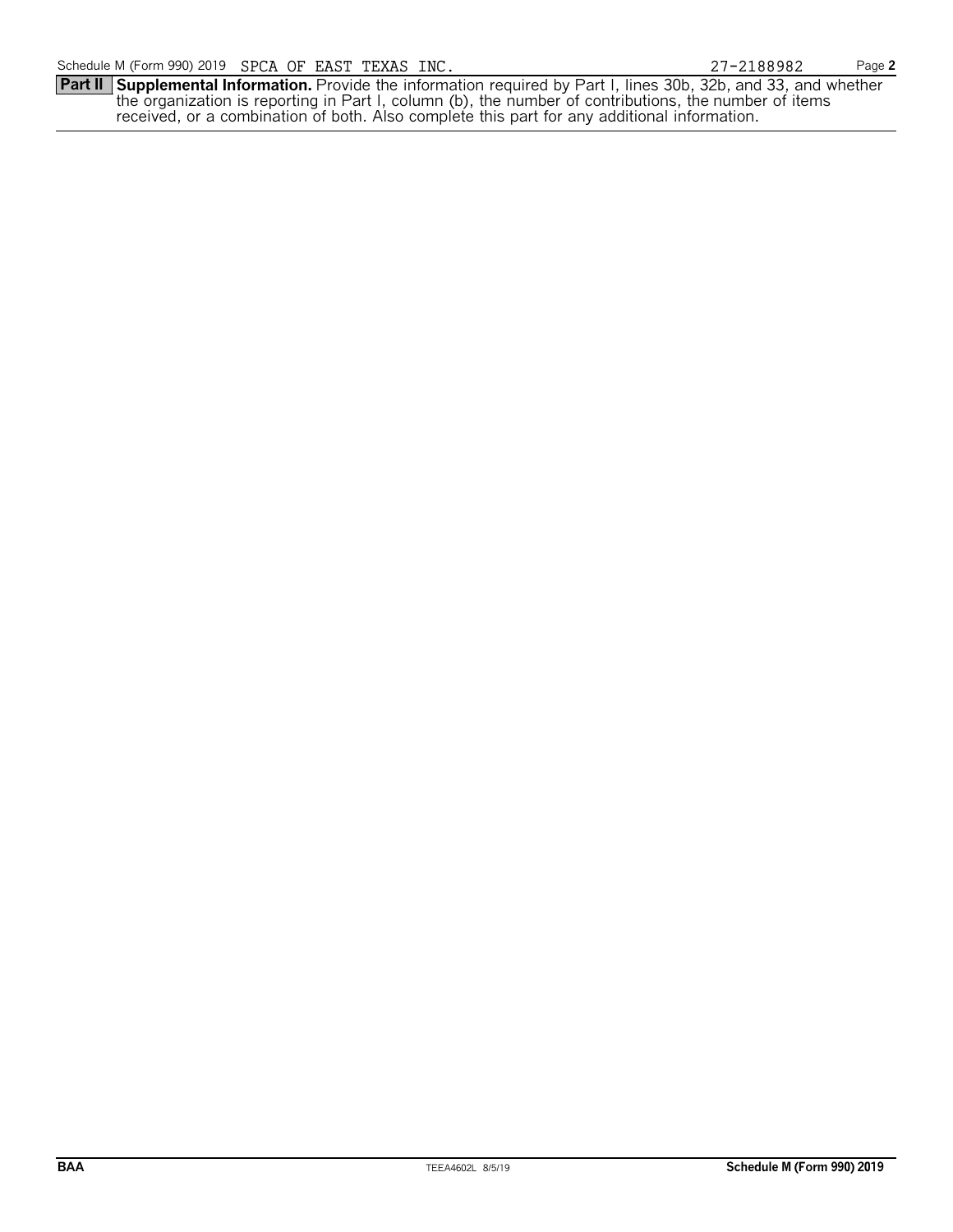Department of the Treasury **Connect Connect Connect Connect Connect Connect Connect Connect Connect Connect Conne<br>Internal Revenue Service <b>Inspection** 

### SPCA OF EAST TEXAS INC. 27-2188982

Name of the organization **Employer identification number Employer identification number** 

## **FORM 990, PART III, LINE 1 - ORGANIZATION MISSION**

1.SERVING THE CITY OF TYLER, SMITH COUNTY, AND SURROUNDING AREAS IN THE RESCUE AND ADOPTION OF HOMELESS ANIMALS. 2. PROMOTING AND EDUCATING OUR COMMUNITY REGARDING THE SERIOUS NEED FOR REDUCTION OF LOCAL PET OVERPOPULATION AND LOWERING EUTHANASIA. 3. OPERATING A HOTLINE FOR THE REPORTING OF CRUELTY TO ANIMALS TO FACILITATE INVESTIGATION AND PROSECUTION OF CRUELTY TO ANIMALS. 4. OPERATING A LOCAL AFFORDABLE SPAY/NEUTER CLINIC TO SERVE THE COMMUNITY. 5. OPERATING AN ADOPTION CENTER OPEN 6 DAYS A WEEK IN THE HEART OF TYLER TO REHOME RESCUED PETS. 6. OPERATING A FOSTER HOME PROGRAM FOR THE REHABILITATION AND REHOMING OF ALL RESCUED ANIMALS. 7. OPERATING A COMMUNITY OUTREACH PROGRAM IN LOCAL SCHOOLS PROMOTING HUMANE ANIMAL CARE AND RESPONSIBLE PET OWNERSHIP TO HUNDREDS OF ELEMENTARY SCHOOL CHILDREN.

## **FORM 990, PART VI, LINE 2 - BUSINESS OR FAMILY RELATIONSHIP OF OFFICERS, DIRECTORS, ETC.**

PRESIDENT, DEBORAH TITTLE DOBBS, IS THE SPOUSE OF DAVID DOBBS, WHO SERVES ON THE BOARD AS THE ANNUAL CAMPAIGN CHAIR. TREASURER, ERIK FLEMING, IS THE SPOUSE OF CONNIE FLEMING, WHO ALSO SERVES AS A BOARD DIRECTOR.

## **FORM 990, PART VI, LINE 11B - FORM 990 REVIEW PROCESS**

PROVIDED TO MEMBERS OF THE BOARD OF DIRECTORS FOR REVIEW AND COMMENTS.

## **FORM 990, PART VI, LINE 19 - OTHER ORGANIZATION DOCUMENTS PUBLICLY AVAILABLE** AVAILABLE UPON REQUEST.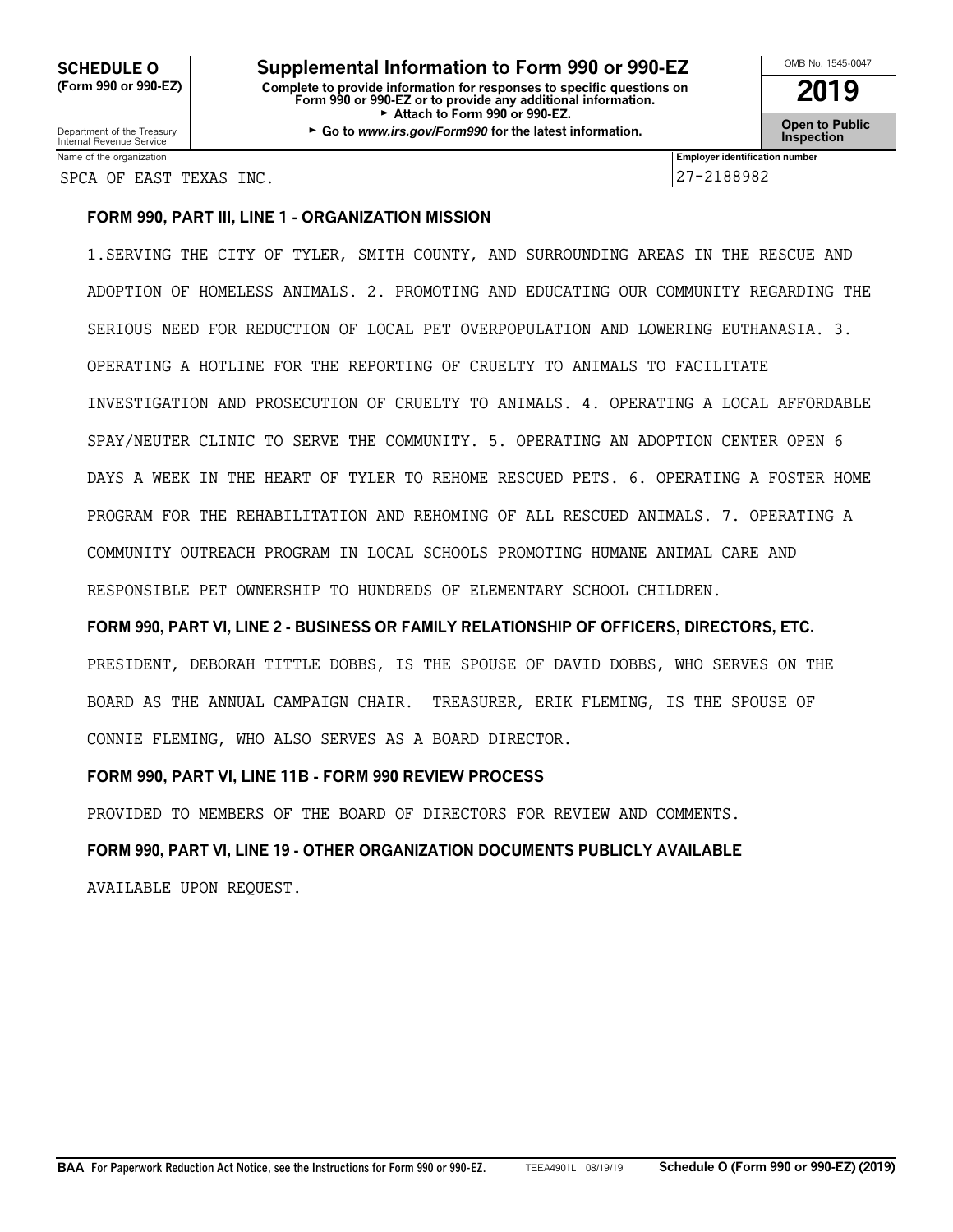## **12/31/19 2019 FEDERAL BOOK DEPRECIATION SCHEDULE PAGE 1**

## **SPCA OF EAST TEXAS INC. 27-2188982**

| NO. | <b>DESCRIPTION</b>        | <b>DATE</b><br>ACQUIRED | <b>DATE</b><br>SOLD | COST/<br><b>BASIS</b> | BUS.<br>PCT | CUR<br>179<br><b>BONUS</b> | SPECIAL<br>DEPR.<br>ALLOW. | PRIOR<br>179/<br>BONUS/<br>SP. DEPR. | PRIOR<br>DEC. BAL<br>DEPR. |   | SALVAG<br>/BASIS<br>REDUCT | DEPR.<br><b>BASIS</b> | PRIOR<br>DEPR. | METHOD LIFE RATE |      | <b>CURRENT</b><br>DEPR. |              |
|-----|---------------------------|-------------------------|---------------------|-----------------------|-------------|----------------------------|----------------------------|--------------------------------------|----------------------------|---|----------------------------|-----------------------|----------------|------------------|------|-------------------------|--------------|
|     | FORM 990/990-PF           |                         |                     |                       |             |                            |                            |                                      |                            |   |                            |                       |                |                  |      |                         |              |
|     | 4517 OLD BULLARD          |                         |                     |                       |             |                            |                            |                                      |                            |   |                            |                       |                |                  |      |                         |              |
| 12  | REMODEL ADOPTION CENTER   | 8/14/13                 |                     | 1,558                 |             |                            |                            |                                      |                            |   |                            | 1,558                 | 845            | S/L              | 10   |                         | 156          |
| 31  | 4517 OLD BULLARD - BUILDI | 2/01/16                 |                     | 21,372                |             |                            |                            |                                      |                            |   |                            | 21,372                | 1,558          | S/L              | 40   |                         | 534          |
| 32  | 4517 OLD BULLARD - LAND   | 2/01/16                 |                     | 168,936               |             |                            |                            |                                      |                            |   |                            | 168,936               |                |                  |      |                         | $\mathbf{0}$ |
| 33  | 4517 OLD BULLARD - IMPROV | 7/22/16                 |                     | 17,240                |             |                            |                            |                                      |                            |   |                            | 17,240                | 1,042          | S/L              | - 40 |                         | 431          |
| 39  | 4517 OLD BULLARD IMPRO    | 6/30/17                 |                     | 35,205                |             |                            |                            |                                      |                            |   |                            | 35,205                | 1,320          | S/L              | 40   |                         | 880          |
| 40  | <b>ALARMS</b>             | 7/24/17                 |                     | 58                    |             |                            |                            |                                      |                            |   |                            | 58                    | 11             | S/L              | 7    |                         | 8            |
| 41  | TELEPHONE/INTERNET        | 7/26/17                 |                     | 686                   |             |                            |                            |                                      |                            |   |                            | 686                   | 139            | S/L              | 7    |                         | 98           |
| 42  | TOOL BOX                  | 7/26/17                 |                     | 263                   |             |                            |                            |                                      |                            |   |                            | 263                   | 54             | S/L              | 7    |                         | 38           |
| 43  | <b>BACKFLOW PREVENTER</b> | 8/31/17                 |                     | 1,582                 |             |                            |                            |                                      |                            |   |                            | 1,582                 | 301            | S/L              | 7    |                         | 226          |
| 44  | TELEPHONE HEADPHONE       | 9/03/17                 |                     | 295                   |             |                            |                            |                                      |                            |   |                            | 295                   | 56             | S/L              | 7    |                         | 42           |
| 45  | <b>BLINDS</b>             | 9/13/17                 |                     | 454                   |             |                            |                            |                                      |                            |   |                            | 454                   | 87             | S/L              | 7    |                         | 65           |
| 46  | PHONE JACK                | 9/19/17                 |                     | 144                   |             |                            |                            |                                      |                            |   |                            | 144                   | 26             | S/L              | 7    |                         | 21           |
| 47  | <b>ICE MAKER</b>          | 9/24/17                 |                     | 225                   |             |                            |                            |                                      |                            |   |                            | 225                   | 40             | S/L              | 7    |                         | 32           |
| 51  | REFRIGERATION             | 7/27/17                 |                     | 479                   |             |                            |                            |                                      |                            |   |                            | 479                   | 97             | S/L              | 7    |                         | 68           |
| 52  | <b>IMPROVEMENT</b>        | 6/30/17                 |                     | 58,100                |             |                            |                            |                                      |                            |   |                            | 58,100                | 4,358          | S/L              | -20  |                         | 2,905        |
| 53  | LITES FOR CAT HOUSE       | 6/30/17                 |                     | 214                   |             |                            |                            |                                      |                            |   |                            | 214                   | 46             | S/L              | 7    |                         | 31           |
| 54  | HAND RAILING              | 6/30/17                 |                     | 3,205                 |             |                            |                            |                                      |                            |   |                            | 3,205                 | 687            | S/L              | 7    |                         | 458          |
|     | 55 GLASS FOR CAT HOUSE    | 11/02/17                |                     | 649                   |             |                            |                            |                                      |                            |   |                            | 649                   | 108            | S/L              | 7    |                         | 93           |
|     | TOTAL 4517 OLD BULLARD    |                         |                     | 310,665               |             | 0                          |                            | 0                                    | 0                          | 0 | 0                          | 310,665               | 10,775         |                  |      |                         | 6,086        |

AUTO / TRANSPORT EQUIPMENT  $\mathcal{L}_\text{max}$  , where  $\mathcal{L}_\text{max}$  , we have the set of  $\mathcal{L}_\text{max}$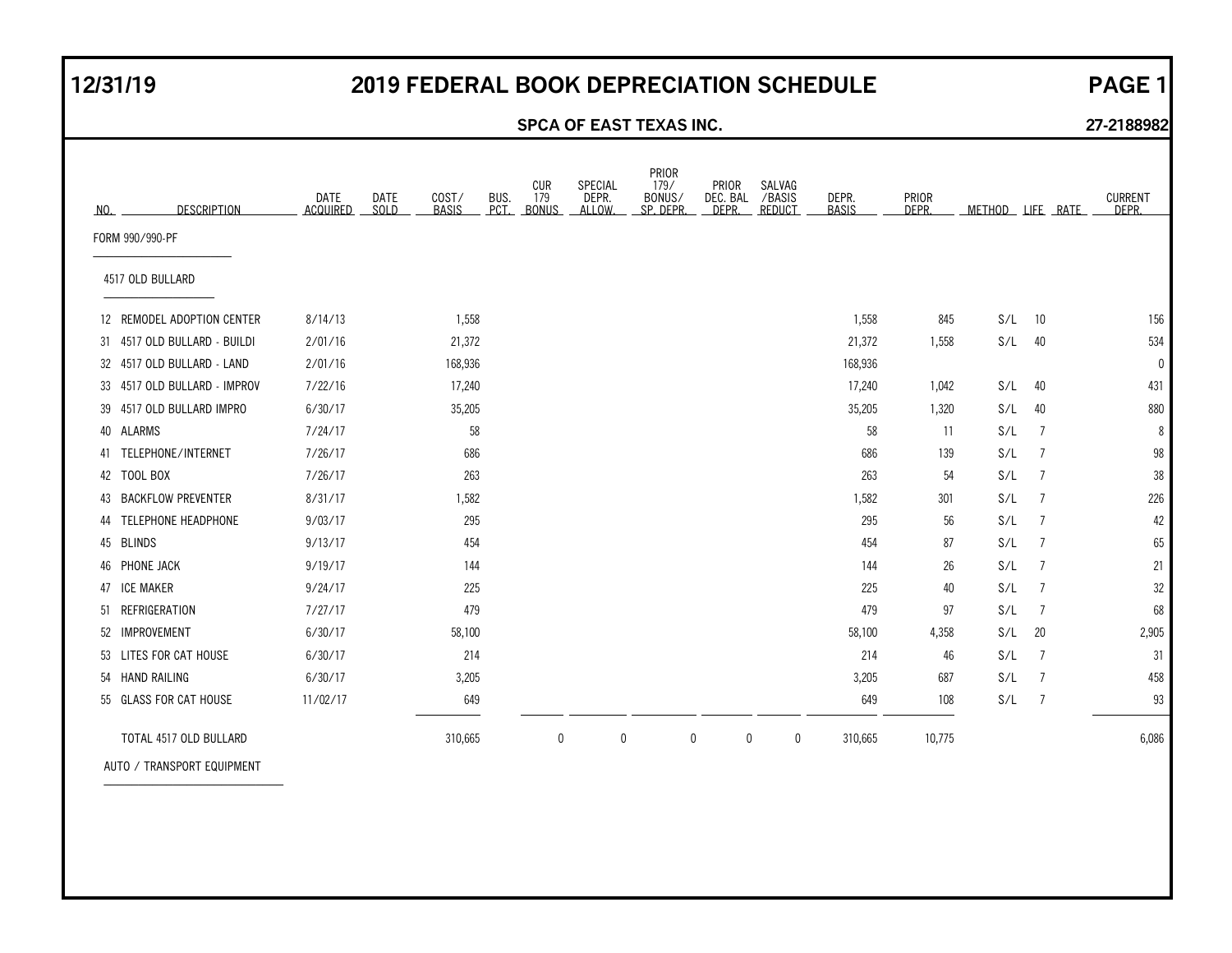## **12/31/19 2019 FEDERAL BOOK DEPRECIATION SCHEDULE**

## **PAGE 2**

## **SPCA OF EAST TEXAS INC. 27-2188982**

| NO. | <b>DESCRIPTION</b>                                      | <b>DATE</b><br><b>ACQUIRED</b> | DATE<br>SOLD | COST/<br><b>BASIS</b> | BUS.<br>PCT. | CUR<br>179<br><b>BONUS</b> | SPECIAL<br>DEPR.<br>ALLOW. | PRIOR<br>179/<br>BONUS/<br>SP. DEPR. | PRIOR<br>DEC. BAL<br>DEPR. | SALVAG<br>/BASIS<br>REDUCT | DEPR.<br><b>BASIS</b> | PRIOR<br>DEPR. |     | METHOD LIFE RATE | <b>CURRENT</b><br>DEPR. |
|-----|---------------------------------------------------------|--------------------------------|--------------|-----------------------|--------------|----------------------------|----------------------------|--------------------------------------|----------------------------|----------------------------|-----------------------|----------------|-----|------------------|-------------------------|
|     | 48 AUTONATION DODGE                                     | 12/14/17                       |              | 33,195                |              |                            |                            |                                      |                            |                            | 33,195                | 7,192          | S/L | -5               | 6,639                   |
|     | TOTAL AUTO / TRANSPORT EQUIP<br>BUILDINGS-3393 W GRANDE |                                |              | 33,195                |              | $\mathbf 0$                | 0                          | 0                                    | $\mathbf 0$                | 0                          | 33,195                | 7,192          |     |                  | 6,639                   |
|     | 62 BUILDING-3393 W GRANDE                               | 8/31/17                        |              | 340,000               |              |                            |                            |                                      |                            |                            | 340,000               | 11,333         |     | $S/L$ 40         | 8,500                   |
|     | TOTAL BUILDINGS-3393 W GRAND                            |                                |              | 340,000               |              | 0                          | 0                          | 0                                    | 0                          | 0                          | 340,000               | 11,333         |     |                  | 8,500                   |
|     | EQUIP & FURN-3393 W GRANDE                              |                                |              |                       |              |                            |                            |                                      |                            |                            |                       |                |     |                  |                         |
|     | 45" POSTS WITH BASES                                    | 8/03/10                        |              | 591                   |              |                            |                            |                                      |                            |                            | 591                   | 591            | S/L | 7                | $\theta$                |
|     | 2 ANEMOMETER                                            | 8/06/10                        |              | 199                   |              |                            |                            |                                      |                            |                            | 199                   | 199            | S/L | 7                |                         |
| 3   | 2 LINE TELEPHONE                                        | 8/13/10                        |              | 97                    |              |                            |                            |                                      |                            |                            | 97                    | 97             | S/L | 7                | $\mathbf{0}$            |
| 4   | <b>FURNITURE</b>                                        | 1/01/11                        |              | 1,545                 |              |                            |                            |                                      |                            |                            | 1,545                 | 1,545          | S/L | 7                | $\mathbf 0$             |
|     | 5 COMPUTERS & EQUIPMENT                                 | 1/01/11                        |              | 2,150                 |              |                            |                            |                                      |                            |                            | 2,150                 | 2,150          | S/L | 5                | $\mathbf 0$             |
| 21  | DELL OPLIPLEX 3020                                      | 12/21/15                       |              | 687                   |              |                            |                            |                                      |                            |                            | 687                   | 411            | S/L | -5               | 137                     |
| 22  | VIEWSONIC LED DISPLAY                                   | 12/21/15                       |              | 164                   |              |                            |                            |                                      |                            |                            | 164                   | 99             | S/L | -5               | 33                      |
| 23  | MS OFFICE HOME & BUSINESS                               | 12/21/15                       |              | 130                   |              |                            |                            |                                      |                            |                            | 130                   | 78             | S/L | 5                | 26                      |
|     | 28 DELL OPTIPLEX                                        | 5/27/16                        |              | 692                   |              |                            |                            |                                      |                            |                            | 692                   | 357            | S/L | -5               | 138                     |
| 29  | DELL OPTIPLEX                                           | 5/27/16                        |              | 692                   |              |                            |                            |                                      |                            |                            | 692                   | 357            | S/L | -5               | 138                     |
| 59  | KENNEL PANELS - DOG RUN                                 | 8/06/18                        |              | 5,583                 |              |                            |                            |                                      |                            |                            | 5,583                 | 332            | S/L | 7                | 798                     |
| 63  | FURNITURE                                               | 5/31/18                        |              | 207                   |              |                            |                            |                                      |                            |                            | 207                   | 17             | S/L | 7                | 30                      |
| 64  | BENCHES/DOG PARK                                        | 5/31/18                        |              | 16,219                |              |                            |                            |                                      |                            |                            | 16,219                | 1,352          | S/L | 7                | 2,317                   |
|     | TOTAL EQUIP & FURN-3393 W GRA                           |                                |              | 28,956                |              | 0                          | $\mathbf 0$                | 0                                    | 0                          | 0                          | 28,956                | 7,585          |     |                  | 3,617                   |

EQUIP & FURN-3405 ENE LOOP  $\mathcal{L}_\text{max}$  , where  $\mathcal{L}_\text{max}$  , we have the set of  $\mathcal{L}_\text{max}$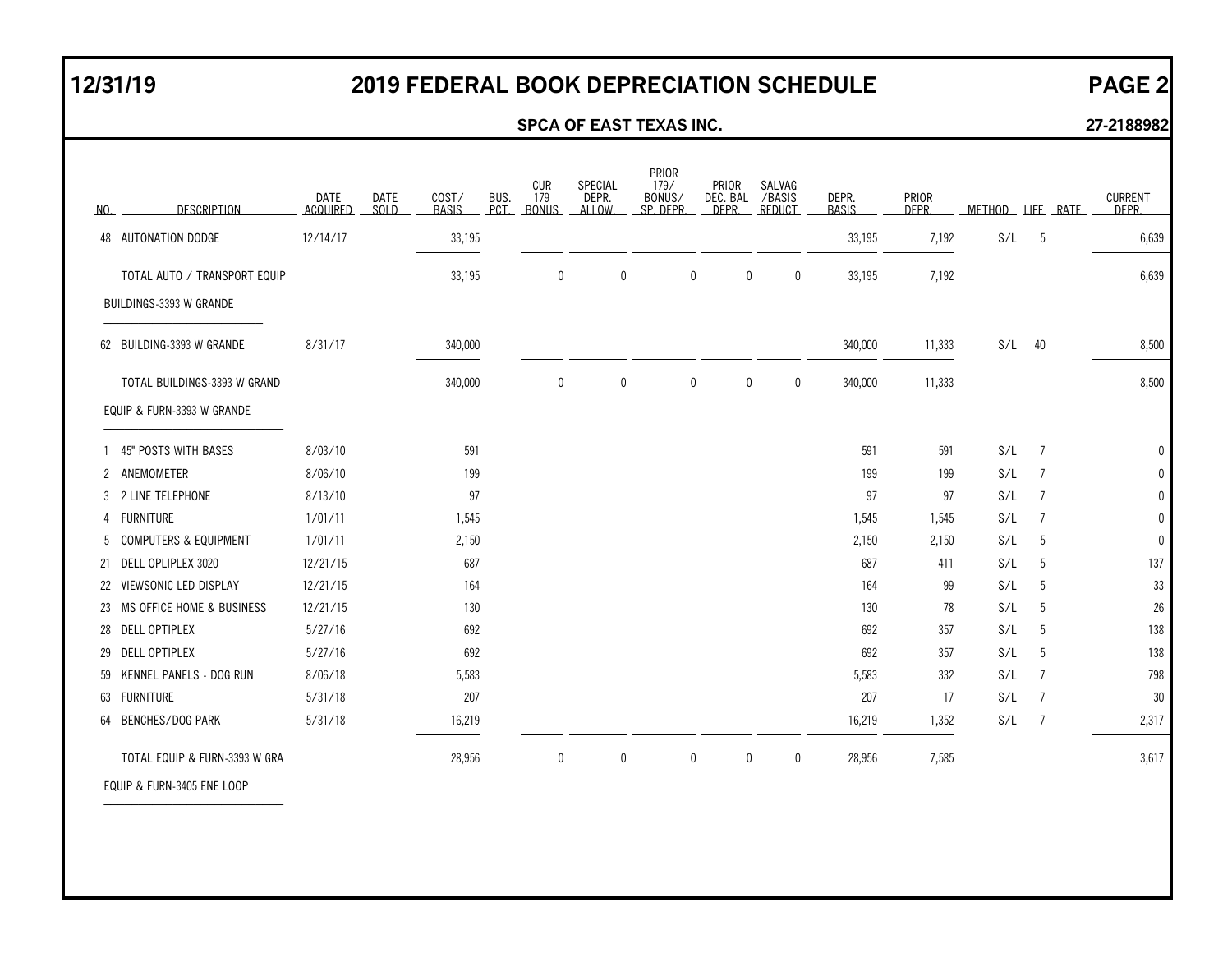## **12/31/19 2019 FEDERAL BOOK DEPRECIATION SCHEDULE**

## **PAGE 3**

| NO. | <b>DESCRIPTION</b>            | <b>DATE</b><br><b>ACQUIRED</b> | DATE<br><b>SOLD</b> | COST/<br><b>BASIS</b> | BUS.<br>PCT. | CUR<br>179<br><b>BONUS</b> | SPECIAL<br>DEPR.<br>ALLOW | PRIOR<br>179/<br>BONUS/<br>SP. DEPR. | PRIOR<br>DEC. BAL<br>DEPR. | SALVAG<br>⁄BASIS<br>REDUCT | DEPR.<br><b>RASIS</b> | PRIOR<br>DEPR. |     | METHOD LIFE RATE | CURRENT<br><b>DFPR</b> |
|-----|-------------------------------|--------------------------------|---------------------|-----------------------|--------------|----------------------------|---------------------------|--------------------------------------|----------------------------|----------------------------|-----------------------|----------------|-----|------------------|------------------------|
|     | 9 WASHER & DRYER @ CLINIC     | 8/23/13                        |                     | 3,940                 |              |                            |                           |                                      |                            |                            | 3,940                 | 3,003          | S/L | 7                | 563                    |
| 10  | NNE LOOP PHONE SYSTEM         | 9/10/13                        |                     | 1,094                 |              |                            |                           |                                      |                            |                            | 1,094                 | 1,094          | S/L | -5               | $\mathbf{0}$           |
| 11  | DESKS BOOKSHELVES CLINIC      | 9/11/13                        |                     | 935                   |              |                            |                           |                                      |                            |                            | 935                   | 715            | S/L | $\overline{7}$   | 134                    |
| 13  | PORTABLE BLDG - ISOLATION     | 7/07/14                        |                     | 1,000                 |              |                            |                           |                                      |                            |                            | 1,000                 | 450            | S/L | 10               | 100                    |
| 14  | ENGRAVER                      | 7/22/14                        |                     | 3,055                 |              |                            |                           |                                      |                            |                            | 3,055                 | 1,926          | S/L | 7                | 436                    |
|     | 15 PORTABLE METAL BLDG -HLDG  | 8/08/14                        |                     | 4,595                 |              |                            |                           |                                      |                            |                            | 4,595                 | 2,031          | S/L | 10               | 460                    |
| 19  | <b>DELL EQUIPMENT</b>         | 5/26/15                        |                     | 2,048                 |              |                            |                           |                                      |                            |                            | 2,048                 | 1,469          | S/L | -5               | 410                    |
| 20  | WORK STATIONS                 | 11/17/15                       |                     | 2,969                 |              |                            |                           |                                      |                            |                            | 2,969                 | 1,307          | S/L | 7                | 424                    |
| 24  | CLINIC REMODEL-LSHLD IMPRO    | 11/30/15                       |                     | 1,208                 |              |                            |                           |                                      |                            |                            | 1,208                 | 373            | S/L | 10               | 121                    |
| 26  | 2 DELL COMPUTERS              | 3/07/16                        |                     | 1,798                 |              |                            |                           |                                      |                            |                            | 1,798                 | 1,020          | S/L | -5               | 360                    |
| 27  | 48X36 KENNEL                  | 7/06/16                        |                     | 2,096                 |              |                            |                           |                                      |                            |                            | 2,096                 | 748            | S/L | 7                | 299                    |
| 30  | CLINIC REMODEL-LSHLD IMPRO    | 5/17/16                        |                     | 7,929                 |              |                            |                           |                                      |                            |                            | 7,929                 | 2,049          | S/L | 10               | 793                    |
| 36  | STEEL CAGES                   | 1/05/17                        |                     | 1,769                 |              |                            |                           |                                      |                            |                            | 1,769                 | 506            | S/L | 7                | 253                    |
|     | 37 MICROWAVE                  | 2/28/17                        |                     | 69                    |              |                            |                           |                                      |                            |                            | 69                    | 18             | S/L | $\overline{7}$   | 10                     |
|     | 38 SCALER                     | 5/18/17                        |                     | 1,030                 |              |                            |                           |                                      |                            |                            | 1,030                 | 233            | S/L | 7                | 147                    |
|     | TOTAL EQUIP & FURN-3405 ENE L |                                |                     | 35,535                |              | $\mathbf 0$                | 0                         | $\mathbf 0$                          |                            | $\mathbf 0$<br>$\mathbf 0$ | 35,535                | 16,942         |     |                  | 4,510                  |
|     | EQUIP & FURN-4517 OLD BULLARD |                                |                     |                       |              |                            |                           |                                      |                            |                            |                       |                |     |                  |                        |
| 7   | STAINLESS KENNELS             | 3/20/13                        |                     | 6,565                 |              |                            |                           |                                      |                            |                            | 6,565                 | 5,393          | S/L | $\overline{7}$   | 938                    |
| 8   | 5 KENNELS - 7.5' X 7.5'       | 4/01/13                        |                     | 895                   |              |                            |                           |                                      |                            |                            | 895                   | 736            | S/L | $\overline{7}$   | 128                    |
| 25  | COMPUTER AND MONITOR          | 9/13/16                        |                     | 2,075                 |              |                            |                           |                                      |                            |                            | 2,075                 | 968            | S/L | -5               | 415                    |
| 34  | <b>FURNITURE</b>              | 6/30/17                        |                     | 2,551                 |              |                            |                           |                                      |                            |                            | 2,551                 | 546            | S/L | 7                | 364                    |
| 35  | REFRIGERATOR                  | 8/28/17                        |                     | 1,054                 |              |                            |                           |                                      |                            |                            | 1,054                 | 201            | S/L | 7                | 151                    |
| 58  | WASHER                        | 4/12/18                        |                     | 743                   |              |                            |                           |                                      |                            |                            | 743                   | 80             | S/L | 7                | 106                    |
| 61  | WASHERS & DRYERS (2 EA)       | 2/21/19                        |                     | 2,097                 |              |                            |                           |                                      |                            |                            | 2,097                 |                | S/L | $\overline{7}$   | 250                    |
|     | TOTAL EQUIP & FURN-4517 OLD B |                                |                     | 15,980                |              | 0                          | 0                         | 0                                    |                            | $\mathbf 0$<br>0           | 15,980                | 7,924          |     |                  | 2,352                  |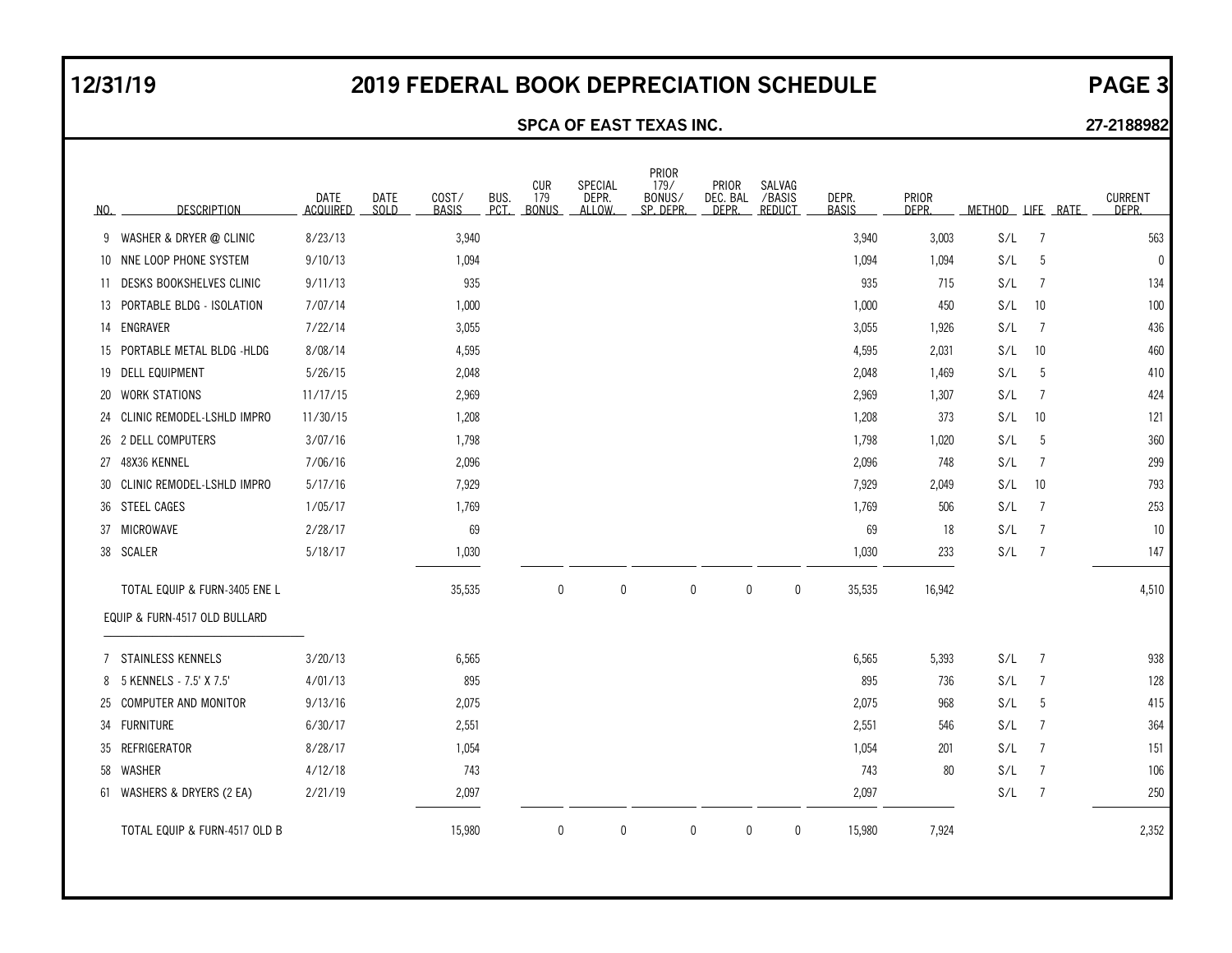## **12/31/19 2019 FEDERAL BOOK DEPRECIATION SCHEDULE**

## **PAGE 4**

| NO.     | <b>DESCRIPTION</b>              | DATE<br><b>ACQUIRED</b> | DATE<br>SOLD | COST/<br><b>BASIS</b> | BUS.<br>PCT. | CUR<br>179<br><b>BONUS</b> | SPECIAL<br>DEPR.<br>ALLOW. | PRIOR<br>179/<br>BONUS/<br>SP. DFPR | PRIOR<br>DEC. BAL<br>DFPR. | SALVAG<br>/BASIS<br>REDUCT | DEPR.<br><b>BASIS</b> | PRIOR<br>DFPR. | METHOD LIFE RATE |    | <b>CURRENT</b><br>DFPR |
|---------|---------------------------------|-------------------------|--------------|-----------------------|--------------|----------------------------|----------------------------|-------------------------------------|----------------------------|----------------------------|-----------------------|----------------|------------------|----|------------------------|
|         | IMPROV-58.8 AC 3393 W GRANDE    |                         |              |                       |              |                            |                            |                                     |                            |                            |                       |                |                  |    |                        |
|         | 16 SITE PREP & LAKE CONST       | 3/07/14                 |              | 111,672               |              |                            |                            |                                     |                            |                            | 111,672               | 26,989         | S/L              | 20 | 5,584                  |
|         | 17 REFORESTATION                | 3/12/14                 |              | 4,200                 |              |                            |                            |                                     |                            |                            | 4,200                 | 2,900          | S/L              | 7  | 600                    |
| 18 ROAD |                                 | 11/03/14                |              | 61,743                |              |                            |                            |                                     |                            |                            | 61,743                | 12,863         | S/L              | 20 | 3,087                  |
|         | 49 FENCING & SPRINKLER          | 12/01/17                |              | 247,129               |              |                            |                            |                                     |                            |                            | 247,129               | 12,356         | S/L              | 20 | 12,356                 |
|         | 50 LAND CLEARING                | 11/22/17                |              | 3,200                 |              |                            |                            |                                     |                            |                            | 3,200                 | 160            | S/L              | 20 | 160                    |
|         | 56 DOG PARK ARCHITECT FEE       | 12/31/17                |              | 170,823               |              |                            |                            |                                     |                            |                            | 170,823               | 8,541          | S/L              | 20 | 8,541                  |
| 57      | DIRT WORK - DOG PARK            | 12/31/17                |              | 9,598                 |              |                            |                            |                                     |                            |                            | 9,598                 | 480            | S/L              | 20 | 480                    |
|         | 60 SITE COMPLETION - DOG PRK    | 5/31/18                 |              | 168,491               |              |                            |                            |                                     |                            |                            | 168,491               | 4,914          | S/L              | 20 | 8,425                  |
|         | TOTAL IMPROV-58.8 AC 3393 W GR  |                         |              | 776,856               |              | 0                          | 0                          | 0                                   |                            | 0<br>$\mathbf 0$           | 776,856               | 69,203         |                  |    | 39,233                 |
| LAND    |                                 |                         |              |                       |              |                            |                            |                                     |                            |                            |                       |                |                  |    |                        |
|         | 6 58.8 AC LAND-3393 W GRANDE    | 12/31/17                |              | 1,665,000             |              |                            |                            |                                     |                            |                            | 1,665,000             |                |                  |    |                        |
|         | <b>TOTAL LAND</b>               |                         |              | 1,665,000             |              | 0                          | $\bm{0}$                   |                                     | $\boldsymbol{0}$<br>0      | $\mathbf 0$                | 1,665,000             | 0              |                  |    | 0                      |
|         | TOTAL DEPRECIATION              |                         |              | 3,206,187             |              |                            | $\mathbf{0}$               | $\theta$                            |                            | $\Omega$<br>$\Omega$       | 3,206,187             | 130,954        |                  |    | 70,937                 |
|         | <b>GRAND TOTAL DEPRECIATION</b> |                         |              | 3,206,187             |              |                            |                            | $\bigcap$                           |                            |                            | 3,206,187             | 130,954        |                  |    | 70,937                 |